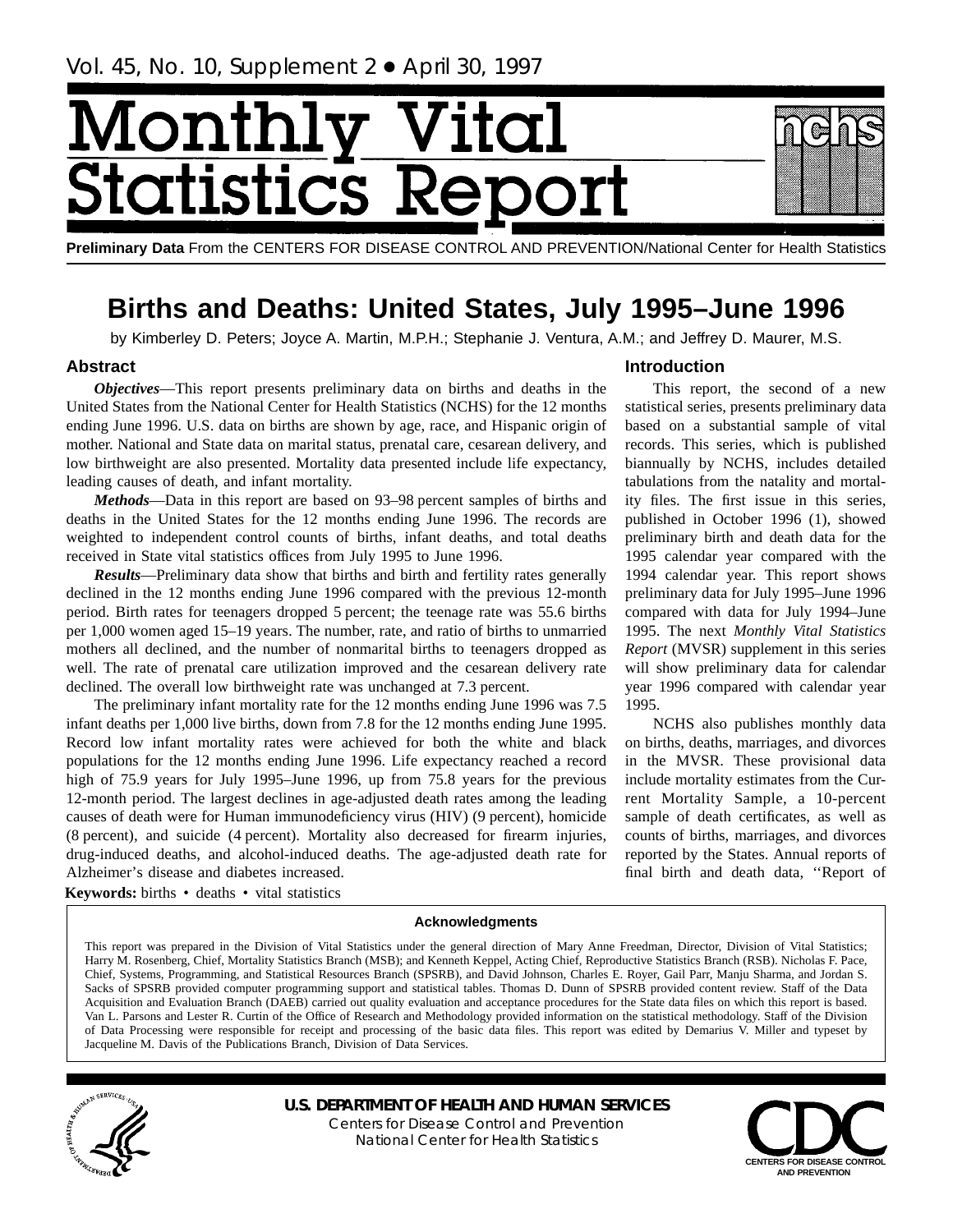<span id="page-1-0"></span>Final Natality Statistics'' and ''Report of Final Mortality Statistics,'' are published in supplements to the MVSR. (These supplements were formerly titled ''Advance Report of Final Natality Statistics'' and ''Advance Report of Final Mortality Statistics.'')

# **Sources and methods**

The preliminary data in this series are based on records of births and deaths that took place during June 1995–July 1996 and were received and processed by NCHS as of January 15, 1997. This represents about 96 percent of the births that occurred in the United States during this 12-month period. Demographic information is available for about 98 percent of all deaths in the United States. For these records, medical or cause-of-death, information is processed separately and is available for about 95 percent of all deaths.

To produce the preliminary estimates shown in this report, records in each of the files were weighted using independent control counts of births, infant deaths, and total deaths received in the State vital statistics offices from July 1995 through June 1996. Two separate sets of weights were applied to the mortality records—one set for the demographic information and one set for the medical information. This results in slight inconsistencies between comparable data from the mortality demographic and medical tables (see [Technical](#page-32-0) [notes\)](#page-32-0). Preliminary estimates are also subject to sampling variation as well as random variation.

Adjustments have not been made to account for biases that occur due to delays in receiving and processing mortality medical data. Cause of death is not always available when the preliminary data are sent to NCHS, but is available later for final data processing. As a result, estimates based on the preliminary mortality file may differ from statistics that will come from final counts. This type of bias is more likely to occur for certain causes such as homicides, suicides, accidents, HIV, and Sudden Infant Death Syndrome (SIDS). NCHS is exploring procedures to correct for biases in the number of deaths (see [Technical notes\)](#page-32-0).

In addition to national and State estimates of total births and birth rates, this report includes preliminary statistics on births by age, live-birth order, marital status, race and Hispanic origin, and selected maternal and infant health characteristics: receipt of prenatal care, cesarean delivery, and low birthweight. Mortality data in this report are also more detailed than in the provisional data reports, with more detailed information on life expectancy, infant mortality, and causes of death.

State-specific preliminary data are shown only for those States and areas for which at least 60 percent of the records for the 12 months ending June 1996 have been processed. The number of birth records processed for Massachusetts was below the 60 percent criterion and thus are not included in the State-specific tabulations, but are included in the U.S. totals. Birth and death data for Guam were not available and thus are excluded from the State-specific tabulations. Detailed information on the nature, sources, and qualifications of the preliminary data is given in the [Technical notes.](#page-32-0)

# **Results**

#### **Natality patterns**

The preliminary number of **births** in the United States during the 12-month period ending June 1996 totaled 3,915,553, slightly fewer than the number for the 12-month period ending June 1995 (3,926,652) [\(tables A,](#page-2-0) [1,](#page-7-0) and [2\)](#page-8-0). The **crude birth rate** for the 12 months ending June 1996 was 14.8 births per 1,000 total population, 1 percent lower than the comparable period ending in 1995 (14.9) [\(table 3\)](#page-9-0). The **fertility rate**—defined as births per 1,000 women aged 15–44 years—was 65.8, less than 1 percent lower than a year earlier  $(66.1)$ . (See [tables B,](#page-2-0) [2,](#page-8-0) and [3.](#page-9-0)) The changes in these three measures of childbearing are the smallest recorded concurrently since the early 1980's (2). Birth and fertility rates by State for the two time periods are shown in [table 3.](#page-9-0)

Fertility rates for the 12 months ending June 1996 for white (64.7), American Indian (69.3), and Hispanic women (104.9) each changed less than 1 percent compared with the same period a year earlier [\(table 2\)](#page-8-0). The fertility rate for Asian or Pacific Islander (API) women increased

1 percent (67.0), while the rate for black women fell 5 percent (71.1). The rate for black women for the 12 months ending June 1996 was the lowest 12-month rate ever recorded; rates declined for black women in all age groups under 40 years.

The **birth rate for teenagers** for the 12-month period ending June 1996 was 55.6 births per 1,000 women aged 15–19 years, 5 percent lower than the comparable period ending June 1995 (58.3) [\(table B\)](#page-2-0). Birth rates for teenagers 15–19 years have declined since 1991; **rates for teenage subgroups** have declined as well. The rate for teenagers 15–17 years for the current 12-month period ending June 1996, 34.9 per 1,000, was 6 percent lower than for the same period ending June 1995 (37.2). The rate for older teenagers 18–19 years declined 3 percent, from 90.9 to 87.8 per 1,000.

Birth rates for teenagers 15–19 years fell 3 percent for white (49.3), American Indian (76.6), API (26.3), and Hispanic (104.3) women [\(table 2\)](#page-8-0). The rate for black teenagers declined 8 percent during this period (92.9). Declines in rates for teenage subgroups by race and Hispanic origin were similar to those for all races, with much larger reductions in the rates for younger than for older teenagers.

Concurrent with the decline in the teenage birth rate, the proportion of all births occurring to women under 20 years of age declined slightly from 13.2 to 13.0 percent [\(table A\).](#page-2-0) The proportions of births to teenagers by State are shown in [table 4.](#page-10-0)

**Birth rates for women in their twenties** changed very little between the 12 months ending June 1995 and the same period ending a year later. The rate for women aged 20–24 years increased 1 percent (110.9 per 1,000), and the rate for women aged 25–29 years increased very slightly to 113.2 (from 113.1) [\(table B\).](#page-2-0)

**Birth rates for women aged 30–34 and 35–39 years** rose by 3 and 2 percent, respectively, to 84.2 and 34.8 per 1,000. Birth rates for women in their thirties in the 12-month period ending June 1996 were higher than any observed since the mid- to late-1960's. The **birth rate for women aged 40–44 years** increased from 6.5 to 6.7 per 1,000 [\(table B\)](#page-2-0).

The **total fertility rate** provides an estimate of lifetime childbearing; it is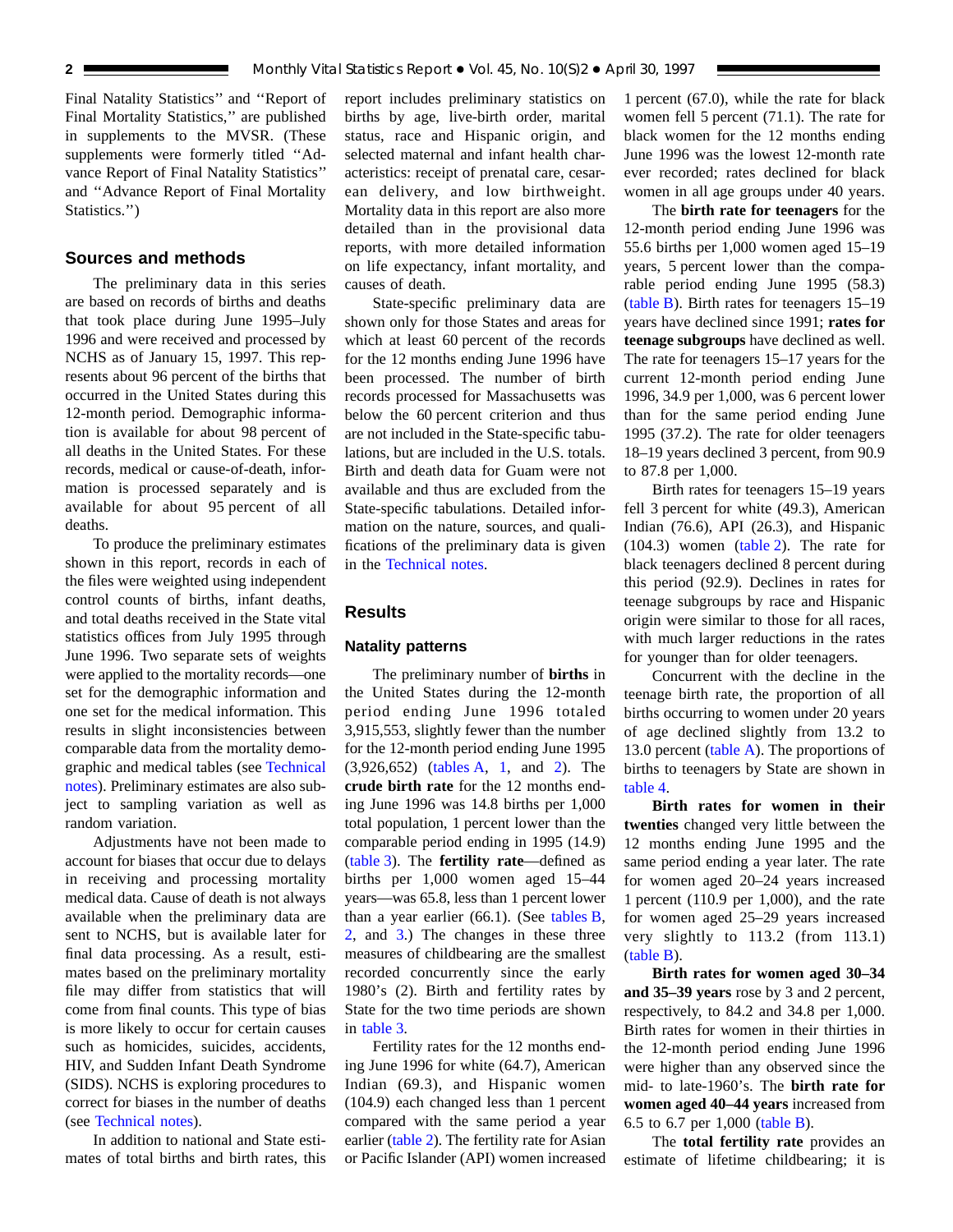<span id="page-2-0"></span>

|  | Table A. Total births and percent of births with selected demographic and health characteristics, by race and Hispanic origin of mother: |  |  |
|--|------------------------------------------------------------------------------------------------------------------------------------------|--|--|
|  | United States, preliminary data for 12 months ending June 1995 and 1996                                                                  |  |  |

|                                                                                                                                                                          | All races <sup>1</sup>                      |                                             | White-                                      |                                             |                                              | Black-                                       | Hispanic <sup>2</sup>                       |                             |
|--------------------------------------------------------------------------------------------------------------------------------------------------------------------------|---------------------------------------------|---------------------------------------------|---------------------------------------------|---------------------------------------------|----------------------------------------------|----------------------------------------------|---------------------------------------------|-----------------------------|
| Characteristic                                                                                                                                                           | 1996¬                                       | 1995-                                       | 1996-                                       | 1995-                                       | 1996-                                        | 1995-                                        | 1996¬                                       | 1995                        |
|                                                                                                                                                                          |                                             |                                             |                                             |                                             |                                              |                                              |                                             |                             |
|                                                                                                                                                                          |                                             | $3.926.652 -$                               | $3.115.019 -$                               | $3.111.178 -$                               | $596.615 -$                                  | $620.214 -$                                  | $691.345 -$                                 | 670,811                     |
|                                                                                                                                                                          |                                             |                                             |                                             | Percent                                     |                                              |                                              |                                             |                             |
| Eirths to mothers under 20 years<br>Firths to unmarried mothers<br>Low birthweight <sup>3</sup> <del>.</del><br>Firths delivered by cesarean.<br>Prenatal care beginning | $13.0 -$<br>$32.2 -$<br>$7.3 -$<br>$20.7 -$ | $13.2 -$<br>$32.4 -$<br>$7.3 -$<br>$21.0 -$ | $11.4 -$<br>$25.6 -$<br>$6.3 -$<br>$20.6 -$ | $11.4 -$<br>$25.4 -$<br>$6.2 -$<br>$21.0 -$ | $23.0 -$<br>$69.7 -$<br>$13.0 -$<br>$21.7 -$ | $23.3 -$<br>$70.2 -$<br>$13.2 -$<br>$21.8 -$ | $17.8 -$<br>$40.9 -$<br>$6.3 -$<br>$20.0 -$ | 17.9<br>42.1<br>6.3<br>20.3 |
| in first trimester. $\ldots$ , $\lnot$                                                                                                                                   | $81.5 -$                                    | $80.9 -$                                    | $83.7 -$                                    | $83.3 -$                                    | $70.9 -$                                     | $69.5 -$                                     | $71.0 -$                                    | 70.1                        |

<sup>1</sup>Includes races other than white and black

<sup>2</sup>Persons of Hispanic origin may be of any race.

<sup>3</sup>Birthweight of less than 2,500 grams (5 pounds 8 ounces).

Table B. Birth rates by age, race, and Hispanic origin of mother: United States, preliminary data for 12 months ending June 1995 and **1996**

[Rates per 1,000 women in specified group]

|                            | All races <sup>1</sup> |           | White-    |           | Black-    |           | Hispanic <sup>2</sup> |       |
|----------------------------|------------------------|-----------|-----------|-----------|-----------|-----------|-----------------------|-------|
| Characteristic             | 1996¬                  | 1995-     | 1996-     | 1995-     | 1996-     | 1995-     | 1996-                 | 1995  |
| 15-44 years <sup>3</sup> 7 | $65.8 -$               | $66.1 -$  | $64.7 -$  | $64.6 -$  | $71.1 -$  | $74.6 -$  | $104.9 -$             | 105.0 |
| 10-14 years                | $1.3 -$                | $1.4 -$   | $0.8 -$   | $0.8 -$   | $4.0 -$   | $4.4 -$   | $2.7 -$               | 2.8   |
| 15-19 years                | $55.6 -$               | $58.3 -$  | $49.3 -$  | $50.9 -$  | $92.9 -$  | $101.1 -$ | $104.3 -$             | 107.6 |
|                            | $34.9 -$               | $37.2 -$  | $29.3 -$  | $30.7 -$  | $66.6 -$  | $73.9 -$  | $71.3 -$              | 73.9  |
|                            | $87.8 -$               | $90.9 -$  | $80.2 -$  | $82.2 -$  | 134.0¬    | $143.8 -$ | $153.4 -$             | 158.2 |
| 20-24 years                | $110.9 -$              | $110.1 -$ | $107.9 -$ | $105.9 -$ | $136.6 -$ | $141.3 -$ | $188.2 -$             | 187.4 |
| 25-29 years                | $113.2 -$              | $113.1 -$ | $116.2 -$ | $115.3 -$ | $97.7 -$  | $101.4 -$ | $158.4 -$             | 153.1 |
|                            | $84.2 -$               | $81.9 -$  | $86.5 -$  | $83.9 -$  | $64.0 -$  | $64.5 -$  | $97.2 -$              | 94.9  |
| 35-39 years                | $34.8 -$               | $34.1 -$  | $35.0 -$  | $34.1 -$  | $28.6 -$  | $29.0 -$  | $44.7 -$              | 44.5  |
| 40-44 years                | $6.7 -$                | $6.5 -$   | $6.6 -$   | $6.3 -$   | $6.1 -$   | $5.9 -$   | $10.7 -$              | 10.7  |
| 45-49 years                | $0.3 -$                | $0.3 -$   | $0.3 -$   | $0.3 -$   | $0.3 -$   | $0.2 -$   | $0.5 -$               | 0.6   |

<sup>1</sup>Includes races other than white and black.

<sup>2</sup>Persons of Hispanic origin may be of any race

<sup>3</sup>Rates computed by relating total births, regardless of age of mother, to women aged 15-44 years.

computed by assuming that a hypothetical group of 1,000 women will experience throughout their childbearing years the age-specific birth rates observed at a single point in time. The rate for the 12-month period ending June 1996 was 2,035.0, only slightly higher than the rate for the same period ending a year earlier (2,028.5). Rates increased slightly for white (2,013.0), American Indian (2,043.0), API (1,938.0), and Hispanic women (3,033.5). The rate for black women declined 4 percent (2,151.0).

The **preliminary number of births to unmarried mothers** for the 12 months ending June 1996 was 1,261,563, 1 percent fewer than the comparable period ending June 1995 (1,272,944). The **proportion of all births to unmarried mothers** declined from 32.4 percent to

32.2 percent in this time period. (See table C.) There was a slight increase in the proportion for white births (to 25.6 percent), while the proportions for black (69.7 percent) and Hispanic births (40.9 percent) were 1 and 3 percent lower, respectively, than a year earlier (table A).

**Table C. Number, rate, and percent of births to unmarried women, all ages, and women aged 15–19 years: United States, preliminary data for 12 months ending June 1995 and 1996**

|                                                                                                           |                             | Number¬        | Percent |  |  |
|-----------------------------------------------------------------------------------------------------------|-----------------------------|----------------|---------|--|--|
|                                                                                                           | 1996¬                       | 1995-1996 1995 |         |  |  |
| All ages 1,261,563 1,272,944 32.2 32.4                                                                    |                             |                |         |  |  |
| 15-19 years 376,536-380,426 75.6 75.4<br>15–17 years $\ldots$ .<br>18-19 years 216,709- 216,299 70.3 70.0 | 159.827 - 164.127 84.1 83.9 |                |         |  |  |

The **birth rate for unmarried women** in the 12-month period ending June 1996 was 44.4 births per 1,000 unmarried women aged 15–44 years, 3 percent lower than the rate for the same period ending in 1995 (45.8).

The preliminary number of births to unmarried teenagers 15–19 years was about 1 percent lower in the period ending June 1996 than the same period ending June 1995. However, the percent of all teenage births occurring to unmarried women was slightly higher in the current period; the percent increased because total births to teenagers declined more than births to unmarried teenagers.

During the two periods compared in this report, changes in the reporting of marital status were made in California and Nevada. In California, improved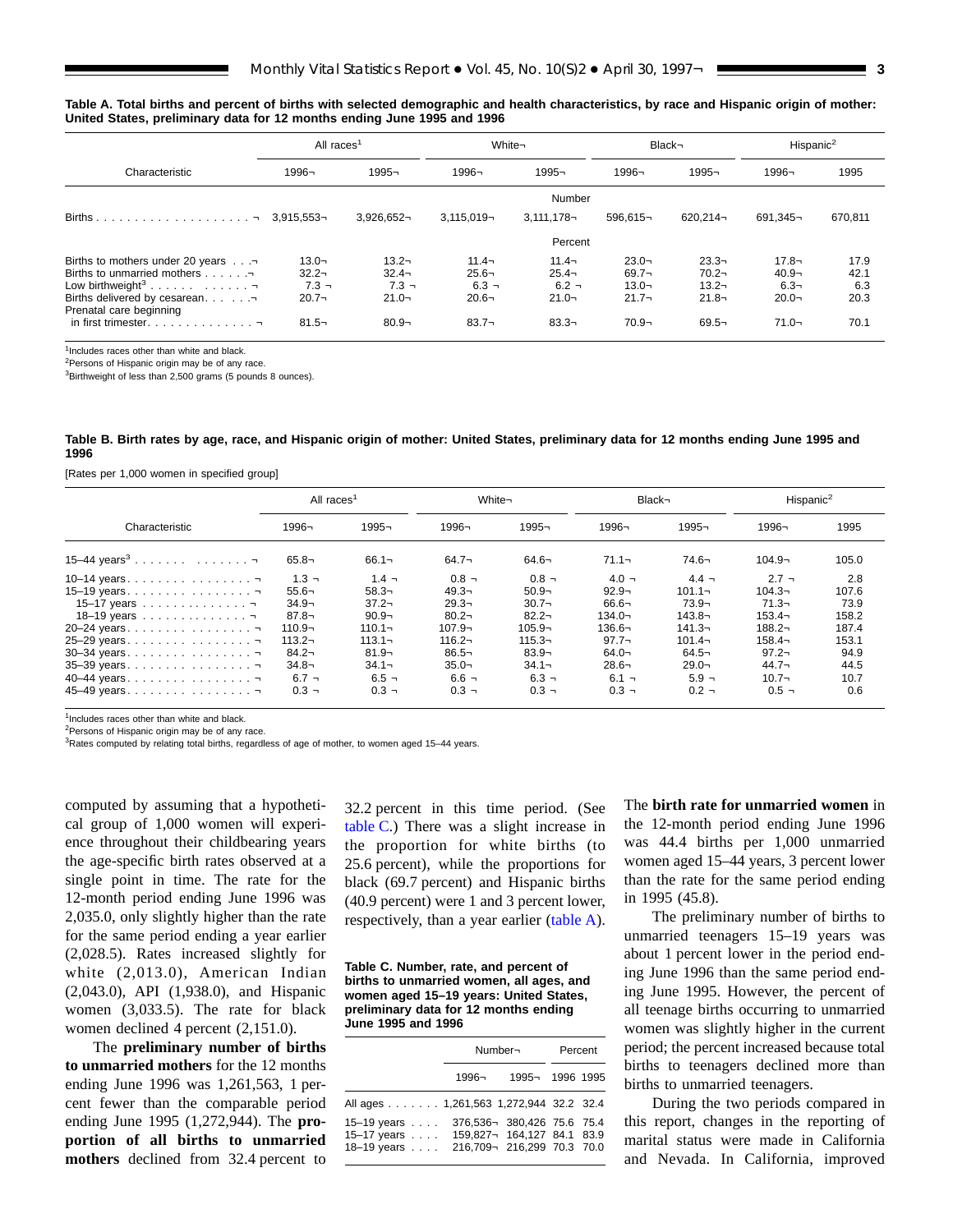<span id="page-3-0"></span>procedures for reporting the marital status of Hispanic women were put into effect beginning in January 1995; in Nevada, mother's marital status was determined by direct questions in the electronic birth registration process beginning in 1995. It is not possible to determine precisely the impact of these changes on the birth data for unmarried mothers because they were implemented in the middle of the time periods considered in this report.

The proportions of births to unmarried women in the District of Columbia and about a third of the States were lower in the period July 1995–June 1996 than in the comparable period ending June 1995; data by State are shown in [table 5.](#page-11-0)

The **low-birthweight rate** was 7.3 percent for the 12 months ending June 1996, unchanged from the 12 months ending June 1995 [\(table A\).](#page-2-0) Over the past decade the percent low birthweight (birthweight of less than 2,500 grams or 5 pounds 8 ounces) has risen steadily, from 6.7 percent in 1984. Low birthweight among white births rose to 6.3 percent for the current period, but declined among black births, to 13.0 percent. There was no reported change in the level of low birthweight for Hispanic births (6.3 percent). State-specific low-birthweight rates are shown in [table 6.](#page-12-0)

The proportion of mothers beginning **prenatal care in the first trimester** of pregnancy rose for the latest period, to 81.5 percent [\(table A\)](#page-2-0). Early prenatal care has improved throughout the 1990's, from 75.5 percent for 1989. For the latest 12-month period the percent of mothers with first trimester care increased to 83.7 percent for white mothers, 70.9 percent for black mothers, and 71.0 percent for Hispanic mothers. Since 1989 first trimester care has risen 18 to 19 percent among both black and Hispanic mothers. [Table 8](#page-14-0) shows the percents of mothers receiving first trimester prenatal care by State.

**The cesarean delivery rate** continued to fall, dropping to 20.7 percent for the latest period [\(table A\)](#page-2-0). The rate was lower for white (20.6 percent) and Hispanic mothers (20.0 percent), but was essentially unchanged among black mothers (21.7 percent). The cesarean rate has declined from 22.8 percent in 1989. (See [table 7](#page-13-0) for State-specific data.)

#### **Mortality patterns**

The preliminary number of **deaths** in the United States for the 12 months ending June 1996, totaled 2,321,991, an increase of 37,628 more than the previous 12-month period. The **crude death rate** of 879.0 per 100,000 population was slightly higher than the rate of 873.1 for the previous 12-month period, reflecting in part the aging of the U.S. population. The age-adjusted death rate, which accounts for changes in the age distribution of the population across time, was 499.5 deaths per 100,000 U.S. standard population, a record low for the United States. This compares with a rate for the previous 12-month period of 503.4. (See tables  $D$ ,  $E$ , and  $9-17$  for mortality data.)

The decline in the U.S. age-adjusted death rate continues the long-term downward trend in mortality, and reflects reduced mortality for black, white, and Hispanic males, as well as black females. Mortality for white females and Hispanic females did not change significantly during this time period [\(table 9\)](#page-15-0). Ageadjusted death rates declined for black males by 2 percent, for white males by 1 percent, for Hispanic males by 5 percent, and for black females by 1 percent.

The overall reductions in mortality between the 12 months ending June 1995 and the 12 months ending June 1996 were the result of declines for most age groups under 85 years. The greatest mortality decline for males occurred in the 25–34 year age group and for females in the 15–24 year age group.

Estimated **life expectancy** for July 1995–June 1996 increased slightly to reach a record high of 75.9 years, surpassing the previous record high of 75.8 [\(tables D](#page-4-0) and [15\)](#page-28-0). Record high life expectancies were reached for white and black males (73.6 years and 65.6 years, respectively). For black females, life expectancy increased from 73.9 years for July 1994–June 1995 to 74.0 years for July 1995–June 1996. For white females, life expectancy (79.6 years) was unchanged from the previous 12-month period, and was slightly below the record high (79.8 years) reached in 1992.

The **leading causes of death** for the 12 months ending June 1996 were Diseases of heart (heart disease); Malignant neoplasms, including neoplasms of lymphatic and hematopoietic tissues (cancer); Cerebrovascular diseases (stroke); Chronic obstructive pulmonary disease and allied conditions (COPD); Accidents and adverse effects; Pneumonia and influenza; Diabetes mellitus (diabetes); Human immunodeficiency virus infection (HIV); Suicide; Chronic liver disease and cirrhosis; Nephritis, nephrotic syndrome, and nephrosis (kidney disease); Homicide and legal intervention (homicide); Septicemia (blood poisoning); Alzheimer's disease; and Atherosclerosis [\(table E\)](#page-4-0).

Reductions occurred in a number of the leading causes of death. Age-adjusted death rates for the two leading causes, **heart disease** and **cancer**, declined by about 1 percent from July 1995 to June 1996 (tables  $E$  and [10\).](#page-21-0) The combined number of deaths from these two causes totaled over 1.2 million. While heart disease mortality has followed a downward trend since 1950, cancer mortality has followed a downward trend only since 1990. Preliminary age-adjusted death rates for **HIV infection** showed a sharp decline of 9 percent (table  $E$ ). This decline in the age-adjusted death rate marks the first time there has been a decline in mortality due to this cause. Delays in reporting HIV deaths may have resulted in an overestimate of the decline; however, the direction is consistent with previous reports based on provisional data (3,4). The preliminary age-adjusted death rate for **homicide** dropped by 8 percent, continuing the decline reported for the 1995 calendar year (1). The age-adjusted death rate declined for **suicide** by 4 percent. During July 1995–June 1996 the ageadjusted death rates also decreased appreciably for **firearm injuries** (8 percent), **drug-induced causes** (10 percent), and **alcohol-induced causes** (3 percent) [\(table 10\)](#page-21-0). The final rates for these causes may change when 100 percent of all death records are received.

Age-adjusted death rates for **Alzheimer's disease** increased by 4 percent, a reduction from the 8 percent described in the previous preliminary report. These increases may reflect changes in diagnostic practices rather than real increases from this cause. Diabetes continued its 10-year climb in mortality, with ageadjusted rates increasing by 2 percent for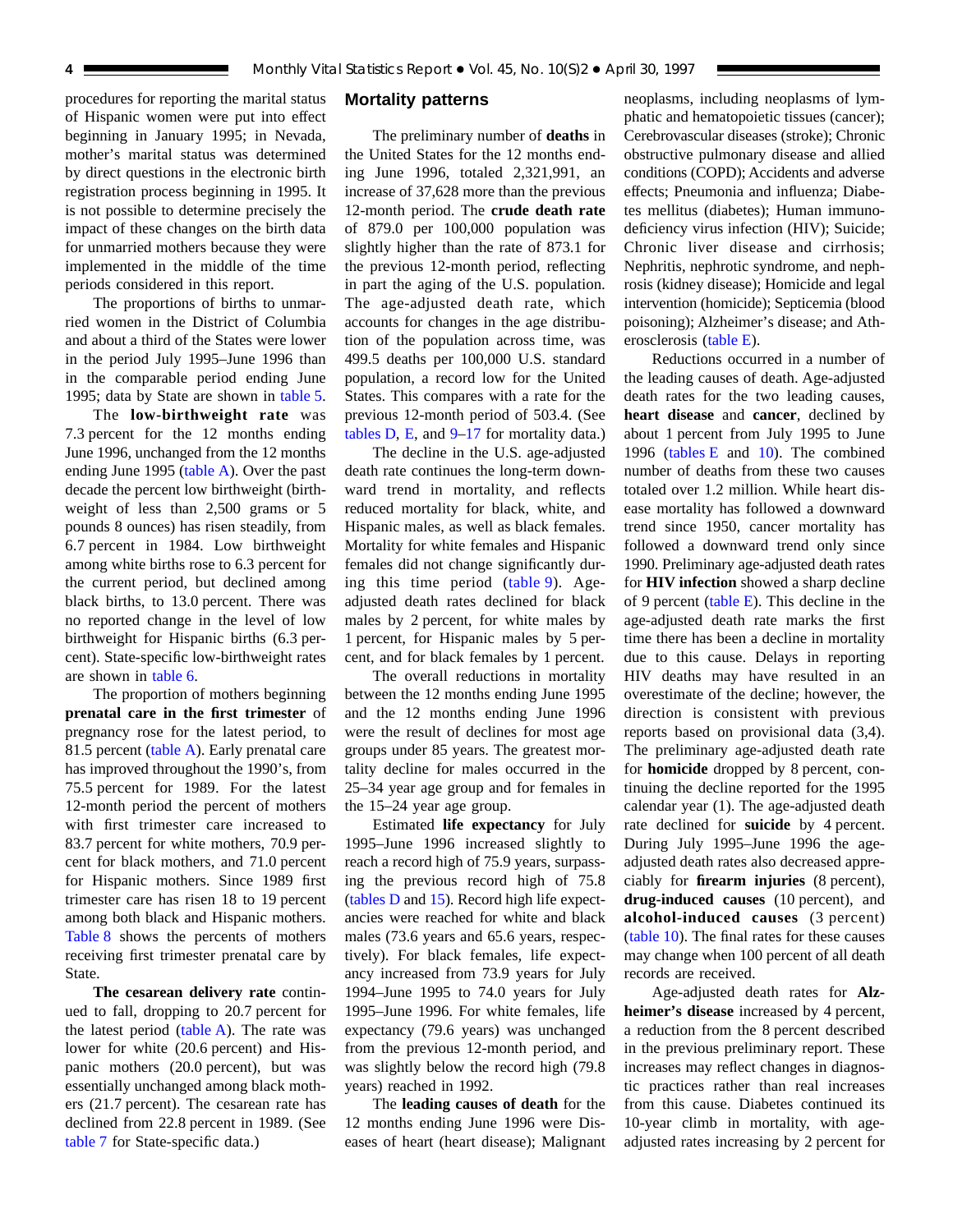<span id="page-4-0"></span>

|  | Table D. Deaths, age-adjusted death rates, and life expectancy at birth, by race and sex and infant mortality rates, by race: United |  |  |  |  |  |  |
|--|--------------------------------------------------------------------------------------------------------------------------------------|--|--|--|--|--|--|
|  | States, preliminary data for 12 months ending June 1995 and 1996                                                                     |  |  |  |  |  |  |

|                                                                                       | All races <sup>1</sup>  |                         |                         | White                   |                         | <b>Black</b>              |  |
|---------------------------------------------------------------------------------------|-------------------------|-------------------------|-------------------------|-------------------------|-------------------------|---------------------------|--|
|                                                                                       |                         | 12 months ending June   |                         | 12 months ending June   | 12 months ending June   |                           |  |
| Measure and sex                                                                       | 1996                    | 1995                    | 1996                    | 1995                    | 1996                    | 1995                      |  |
| All deaths                                                                            | 2.321.991               | 2,284,363               | 1,998,395               | 1.963.446               | 285.163                 | 283,396                   |  |
| Age-adjusted death rate <sup>2</sup><br>Female                                        | 499.5<br>637.4<br>384.0 | 503.4<br>646.7<br>384.1 | 473.9<br>603.9<br>364.6 | 476.0<br>610.6<br>363.6 | 754.0<br>994.9<br>566.5 | 766.5<br>1.017.6<br>571.6 |  |
| Life expectancy at birth <sup>3</sup><br>Male $\ldots \ldots \ldots \ldots$<br>Female | 75.9<br>72.7<br>79.0    | 75.8<br>72.5<br>79.0    | 76.6<br>73.6<br>79.6    | 76.6<br>73.4<br>79.6    | 69.9<br>65.6<br>74.0    | 69.6<br>65.1<br>73.9      |  |
| All infant deaths<br>Infant mortality rate $\ldots$                                   | 29.191<br>7.5           | 30.512<br>7.8           | 19.415<br>6.2           | 19.864<br>6.4           | 8.791<br>14.7           | 9,617<br>15.5             |  |

<sup>1</sup>Includes races other than white and black

<sup>2</sup>Age-adjusted death rates are per 100,000 U.S. standard population. For method of computation, see [Technical notes.](#page-32-0)

<sup>3</sup>Life expectancy at birth stated in years.

<sup>4</sup>Infant mortality rates are deaths under 1 year per 1,000 live births in specified group.

#### **Table E. Deaths, death rates, and age-adjusted death rates for the 12 months ending with June 1996 for the 15 leading causes of death, and percent changes in age-adjusted death rates from 12 months ending June 1995 to 12 months ending June 1996: United States**

[Data are based on a continuous file of records received from the States. Rates per 100,000 population; age-adjusted rates per 100,000 U.S. standard population; see [Technical notes. F](#page-32-0)or explanation of asterisks preceding cause-of-death categories, se[e Technical notes.](#page-32-0) Figures for the 12 months ending with June 1996 are based on weighted data rounded to the nearest individual, so categories may not add to totals]

|                   |                                                                                                                                                                                                                               |           |               |                            | Age-adjusted death rate                  |
|-------------------|-------------------------------------------------------------------------------------------------------------------------------------------------------------------------------------------------------------------------------|-----------|---------------|----------------------------|------------------------------------------|
|                   |                                                                                                                                                                                                                               |           |               |                            | Percent change                           |
| Rank <sup>1</sup> | Cause of death (Based on the Ninth Revision,<br>International Classification of Diseases, 1975).                                                                                                                              | Number    | Death<br>rate | <b>July 95-</b><br>June 96 | July 94-June 95<br>to<br>July 95-June 96 |
| $\cdots$          | All causes experiences in the contract of the contract of the contract of the contract of the contract of the contract of the contract of the contract of the contract of the contract of the contract of the contract of the | 2,321,995 | 879.0         | 499.2                      | $++$ <sub>-0.8</sub>                     |
| 1                 |                                                                                                                                                                                                                               | 736.844   | 278.9         | 136.3                      | $^{++}$ -1.4                             |
| $\overline{2}$    | Malignant neoplasms, including neoplasms of                                                                                                                                                                                   |           |               |                            |                                          |
|                   | Iymphatic and hematopoietic tissues 104-208)                                                                                                                                                                                  | 541.123   | 204.8         | 129.3                      | $^{++}$ -0.9                             |
| 3                 |                                                                                                                                                                                                                               | 159.820   | 60.5          | 26.6                       | 0.8                                      |
| 4                 | Chronic obstructive pulmonary diseases                                                                                                                                                                                        |           |               |                            |                                          |
|                   |                                                                                                                                                                                                                               | 103.553   | 39.2          | 20.6                       | $^{++}$ -1.4                             |
| 5                 |                                                                                                                                                                                                                               | 93.990    | 35.6          | 30.3                       | $+10.8$                                  |
| 6                 |                                                                                                                                                                                                                               | 82.875    | 31.4          | 12.8                       | $^{++}0.8$                               |
| $\overline{7}$    |                                                                                                                                                                                                                               | 60.249    | 22.8          | 13.4                       | $^{++2.3}$                               |
| 8                 |                                                                                                                                                                                                                               | 39,979    | 15.1          | 14.3                       | $++$ <sub>-9.5</sub>                     |
| 9                 |                                                                                                                                                                                                                               | 30.348    | 11.5          | 10.7                       | $^{++}$ -4.5                             |
| 10                |                                                                                                                                                                                                                               | 25,367    | 9.6           | 7.6                        | $-1.3$                                   |
| 11                |                                                                                                                                                                                                                               | 23.896    | 9.0           | 4.3                        |                                          |
| 12                |                                                                                                                                                                                                                               | 21,859    | 8.3           | 8.9                        | $^{++}$ -8.2                             |
| 13                |                                                                                                                                                                                                                               | 21.199    | 8.0           | 4.0                        |                                          |
| 14                |                                                                                                                                                                                                                               | 21,104    | 8.0           | 2.7                        | $+13.8$                                  |
| 15                |                                                                                                                                                                                                                               | 16.772    | 6.3           | 2.2                        | $^{++}$ -4.3                             |
| $\cdots$          |                                                                                                                                                                                                                               | 343,017   | 129.9         |                            |                                          |

. . . Category not applicable.

- - - Data not available.

– Quantity zero.

<sup>1</sup>Rank based on number of deaths; see [Technical notes.](#page-32-0)

††Percent change in age-adjusted death rates from July 94–June 95 to July 95–June 96 is significant at the .01 level.

the 12 months ending June 1996. Ageadjusted death rates due to Accidents and adverse effects increased by less than 1 percent, which may represent a slowing or a reversal of the general downward trend in accident mortality that has been in place since the early 1980's. Age-

adjusted death rates for Pneumonia and influenza increased by less than 1 percent for this 12-month period.

Among the major race groups, the lowest mortality was reported for Asian or Pacific Islanders. The age-adjusted death rate for this group was almost

42 percent below that of whites. In contrast, the age-adjusted death rate for the black population was 59 percent higher than for the white population. Between the two major race groups, white and black, the gap in mortality narrowed slightly between the two time periods.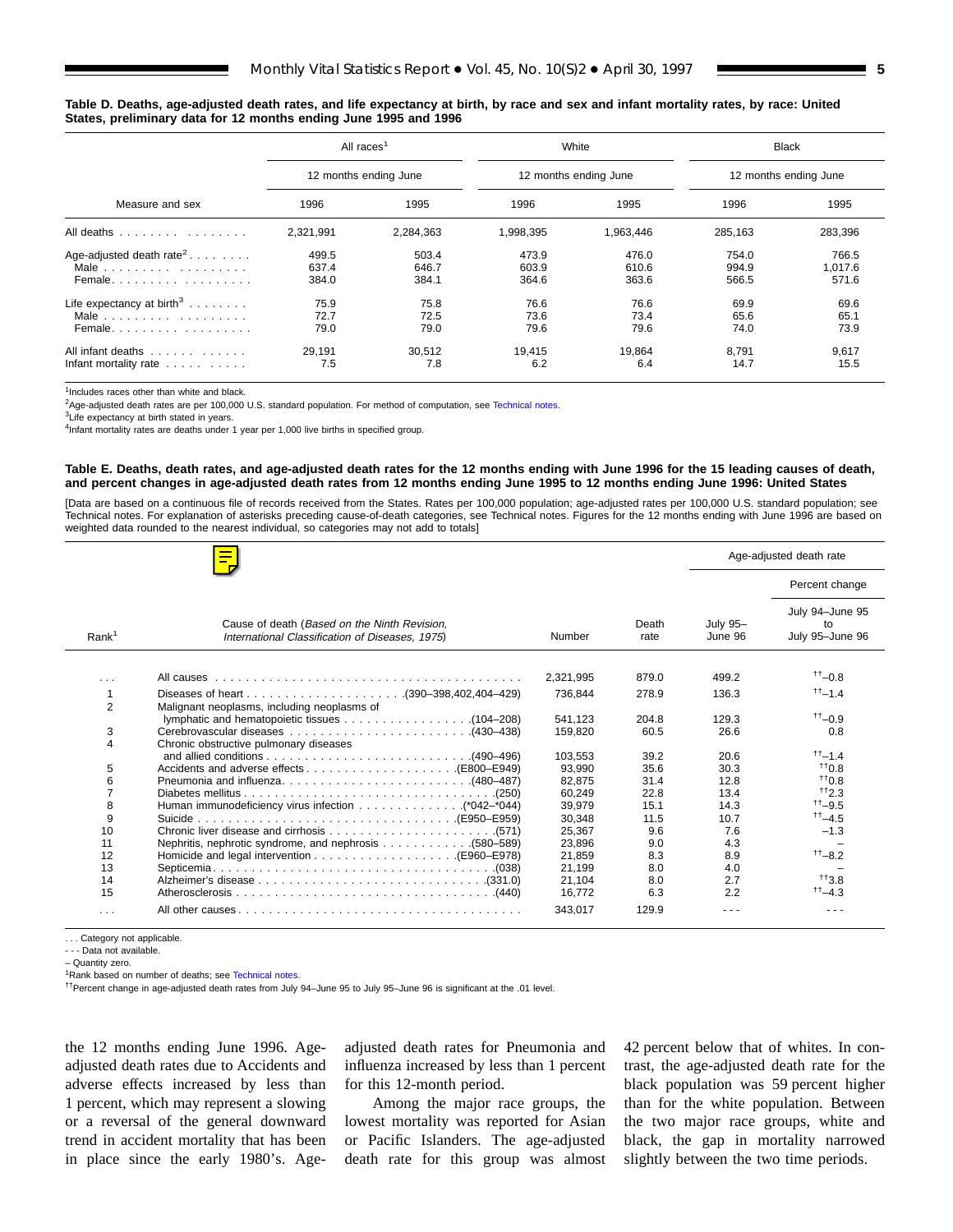The preliminary **infant mortality rate** of 7.5 infant deaths per 1,000 live births for the 12 months ending June 1996 is a 4-percent reduction from the previous 12-month period [\(tables](#page-4-0) D and [13\)](#page-25-0). Declines occurred among neonates (infant deaths under 28 days of age) as well as among postneonates (aged 28 days–11 months). Between the two time periods the white infant mortality rate declined 3 percent (from 6.4 per 1,000 live births to 6.2), while the black rate declined 5 percent (from 15.5 to 14.7).

The leading cause of infant mortality for the 12 months ending June 1996 remained the same as the 1995 calendar year, with **Congenital anomalies** as the leading cause [\(table](#page-31-0) 17). Infant mortality rates declined for SIDS (13 percent), **Respiratory distress syndrome** (10 percent), and **Disorders related to short gestation and unspecified low birthweight** (8 percent) [\(tables](#page-26-0) 14 and [17\).](#page-31-0) Part of the decline in SIDS may be attributable to changes in certification practices.

#### **References**

- 1.¬ Rosenberg HM, Ventura SJ, Maurer JD, et al. Births and deaths: United States, 1995. Monthly vital statistics report; vol 45, no 3, supp 2. Hyattsville, Maryland: National Center for Health Statistics. 1996.
- 2.¬ Ventura SJ, Martin JA, Mathews TJ, Clarke SC. Advance report of final natality statistics, 1994. Monthly vital statistics report; vol 44, no 11, supp. Hyattsville, Maryland: National Center for Health Statistics. 1996.
- 3.¬ National Center for Health Statistics. Births, marriages, divorces, and deaths for August 1996. Monthly vital statistics report; vol 45, no 8. Hyattsville, Maryland: National Center for Health Statistics. 1997.
- 4.¬ Centers for Disease Control and Prevention. Update: Trends in AIDS incidence, deaths, and prevalence—United States, 1996. MMWR 46 165–173. 1997.
- 5.¬ National Center for Health Statistics. Births, marriages, divorces, and deaths for June 1996. Monthly vital statistics report; vol 45, no 6. Hyattsville, Maryland: Public Health Service. 1996.
- 6.¬ National Center for Health Statistics. Vital statistics of the United States, 1992, vol I, natality. Washington: Public Health Service. 1996.
- 7.¬ National Center for Health Statistics. Vital statistics of the United States, 1992, vol II, mortality part A. Washington: Public Health Service. 1996.
- 8.¬ Saluter AF. U.S. Bureau of the Census. Unpublished tabulations of populations by marital status, March 1995 and 1996.
- 9.¬ Deardorff KE, Montgomery P, Hollmann FW. U.S. population estimates by age, sex, race, and Hispanic origin: 1990 to 1995. U.S. Bureau of the Census, PPL-41, Washington, DC. 1996.
- 10. Deardorff KE, Hollmann FW. U.S. population estimates by age, sex, race, and Hispanic origin: 1990 to 1996. U.S. Bureau of the Census. PPL-57. 1997.
- 11.¬ Ventura SJ. Births to unmarried mothers: United States, 1980–92. Vital Health Stat 21(53). National Center for Health Statistics. 1995.
- 12. World Health Organization. Manual of the International Statistical Classification of Diseases, Injuries, and Causes of Death, based on the recommendations of the Ninth Revision Conference, 1975. Geneva: World Health Organization. 1977.
- 13. National Center for Health Statistics. Vital statistics, instructions for classifying the underlying cause of death. NCHS instruction manual: part 2a. Hyattsville, Maryland: Public Health Service. Published annually.
- 14. U.S. Bureau of the Census. Unpublished data from the 1990 census for persons of Spanish origin by State.
- 15. Sorlie PD, Rogot E, Johnson NJ. Validity of demographic characteristics on the death¬ certificate.¬ Epidemiology 3:(2);181–4. 1992.
- 16. Sirken MG. Comparison of two methods of constructing abridged life tables by reference to a ''standard'' table. National Center for Health Statistics. Vital Health Stat 2(4). 1966.
- 17. Byerly E, Deardorff K. National and State population estimates: 1990 to 1994. Current population reports P-25, no. 1127. Washington: U.S. Bureau of the Census. 1995.
- 18. U.S. Bureau of the Census. Estimates of the resident population of States by age and sex for July 1, 1995. PE-38. 1996.

#### **List of detailed tables**

- 1. Live births by age of mother, livebirth order, and race and Hispanic origin of mother: United States, preliminary data for 12 months ending with June 1996 [...............](#page-7-0) ¬ 8
- 2. Birth rates by age of mother, livebirth order, and race and [Hispanic](#page-8-0) origin of mother: United States, pre-

liminary data for 12 months ending with June 1996 . . . . . . . . . . . . . . . . 9

- 3. Live births by race and Hispanic origin of mother: United States, each State, Puerto Rico, Virgin Islands, and Guam, preliminary data for 12 months ending with June 1996, and birth and fertility rates, preliminary data for 12 months ending with June 1995 and 1996 [...............](#page-9-0) ¬ 10
- 4. Percent of live births to mothers under 20 years of age by race and Hispanic origin of mother: United States, each State, Puerto Rico, Virgin Islands, and Guam, preliminary data for 12 months ending with June 1995 and 1996 [...............](#page-10-0) ¬ 11
- 5. Percent of live births to unmarried mothers by race and Hispanic origin of mother: United States, each State, Puerto Rico, Virgin Islands, and Guam, preliminary data for 12 months ending with June 1995 and [1996.......................](#page-11-0) ¬ 12
- 6. Percent low birthweight by race and Hispanic origin of mother: United States, each State, Puerto Rico, Virgin Islands, and Guam, preliminary data for 12 months ending with June 1995 and 1996 [...............](#page-12-0) ¬ 13
- 7. Percent of live births by cesarean delivery by race and Hispanic origin of mother: United States, each State, Puerto Rico, Virgin Islands, and Guam, preliminary data for 12 months ending with June 1995 and [1996.......................](#page-13-0) ¬ 14
- 8. Percent of mothers receiving prenatal care in first trimester of pregnancy by race and Hispanic origin of mother: United States, each State, Puerto Rico, Virgin Islands, and Guam, preliminary data for 12 months ending with June 1995 and [1996.......................](#page-14-0) ¬ 15
- 9. Deaths and death rates, by age, sex, and race and Hispanic origin and age-adjusted death rates, by sex and race and Hispanic origin: United States, preliminary data for 12 months ending with June 1995 and [1996.......................](#page-15-0) ¬ 16
- 10. Deaths, death rates, and ageadjusted death rates for 72 selected causes and Human immunodeficiency virus infection, Alzheimer's disease, Injury by firearms, Druginduced deaths, Alcohol-induced deaths, and Injury at work: United States, preliminary data for 12 months ending with June 1995 and 1996 [......................](#page-21-0) ¬ 22
- 11. Deaths, death rates, and ageadjusted death rates for 16 selected subcategories of Malignant neoplasms, including neoplasms of lymphatic and [hematopoietic](#page-23-0) tissues: United States, preliminary data for 12 months ending with June

<span id="page-5-0"></span>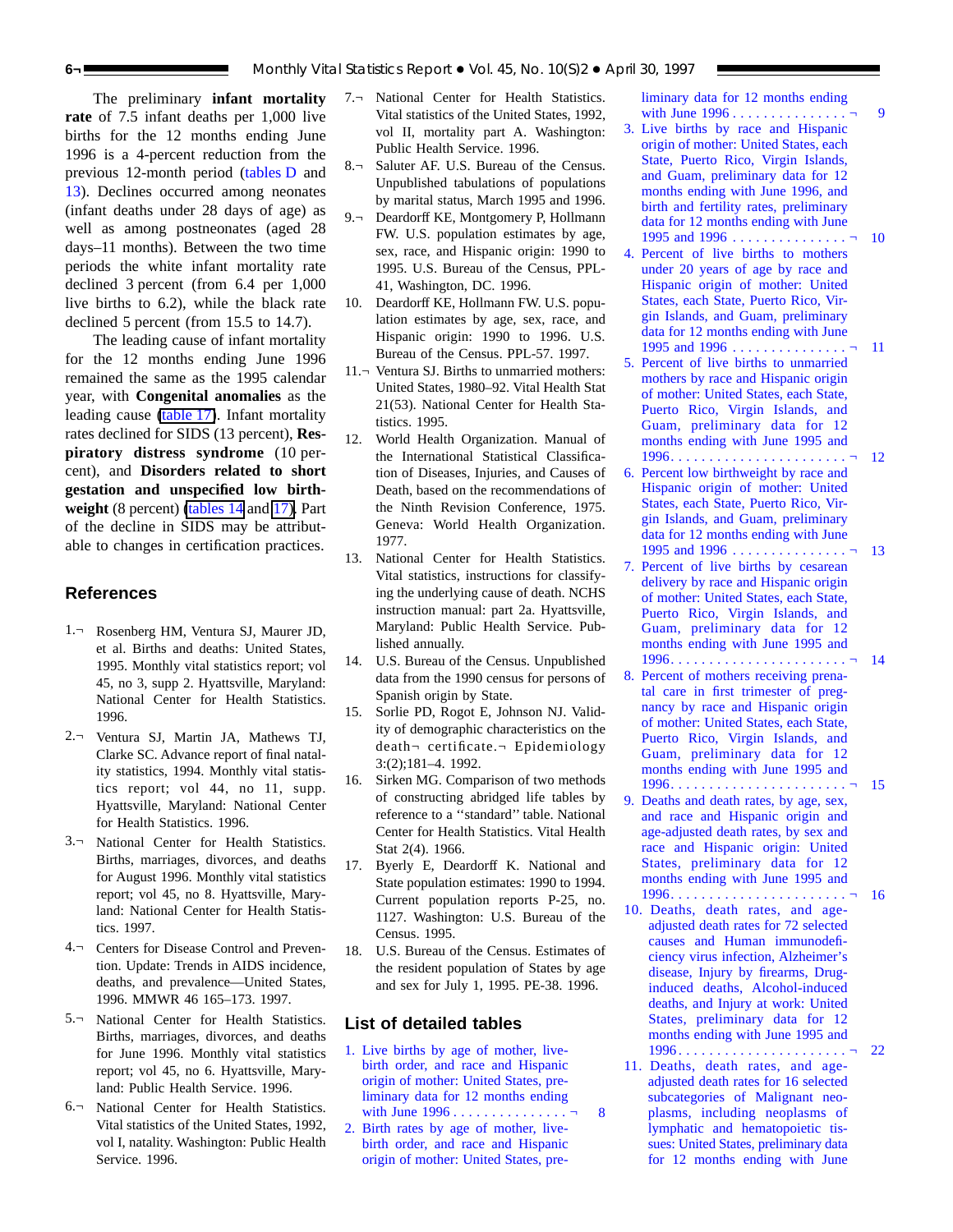- 1995 and 1996 [. . . . . . . . . . . . . . 24](#page-23-0) [12. Deaths, death rates, and age](#page-24-0)adjusted death rates: United States, each State, Puerto Rico, Virgin Islands, and Guam, preliminary data for 12 months ending with June 1995 and 1996 . . . . . . . . . . . . . . . 25
- [13. Infant deaths and mortality rates,](#page-25-0) by age and race: United States, preliminary data for 12 months ending with June 1995 and 1996.... 26
- [14. Infant deaths and rates for 61](#page-26-0) selected causes and Human immunodeficiency virus infection: United States, preliminary data for 12 months ending with June 1995 and 1996 . . . . . . . . . . . . . . . . . . . . . . 27
- [15. Expectation of life by age, race,](#page-28-0) and sex: United States, preliminary data for 12 months ending with June 1995 and 1996 . . . . . . . . . . 29
- [16. Deaths and death rates for the 10](#page-29-0) leading causes of death in specified age groups: United States, preliminary data for 12 months ending with June 1996 . . . . . . . . . . . . . . . . 30
- [17. Deaths under 1 year and infant](#page-31-0) mortality rates for the 10 leading causes of infant death, by race: United States, preliminary data for 12 months ending with June 1996 . . . . . . . . . . . . . . . . . . . . . . 32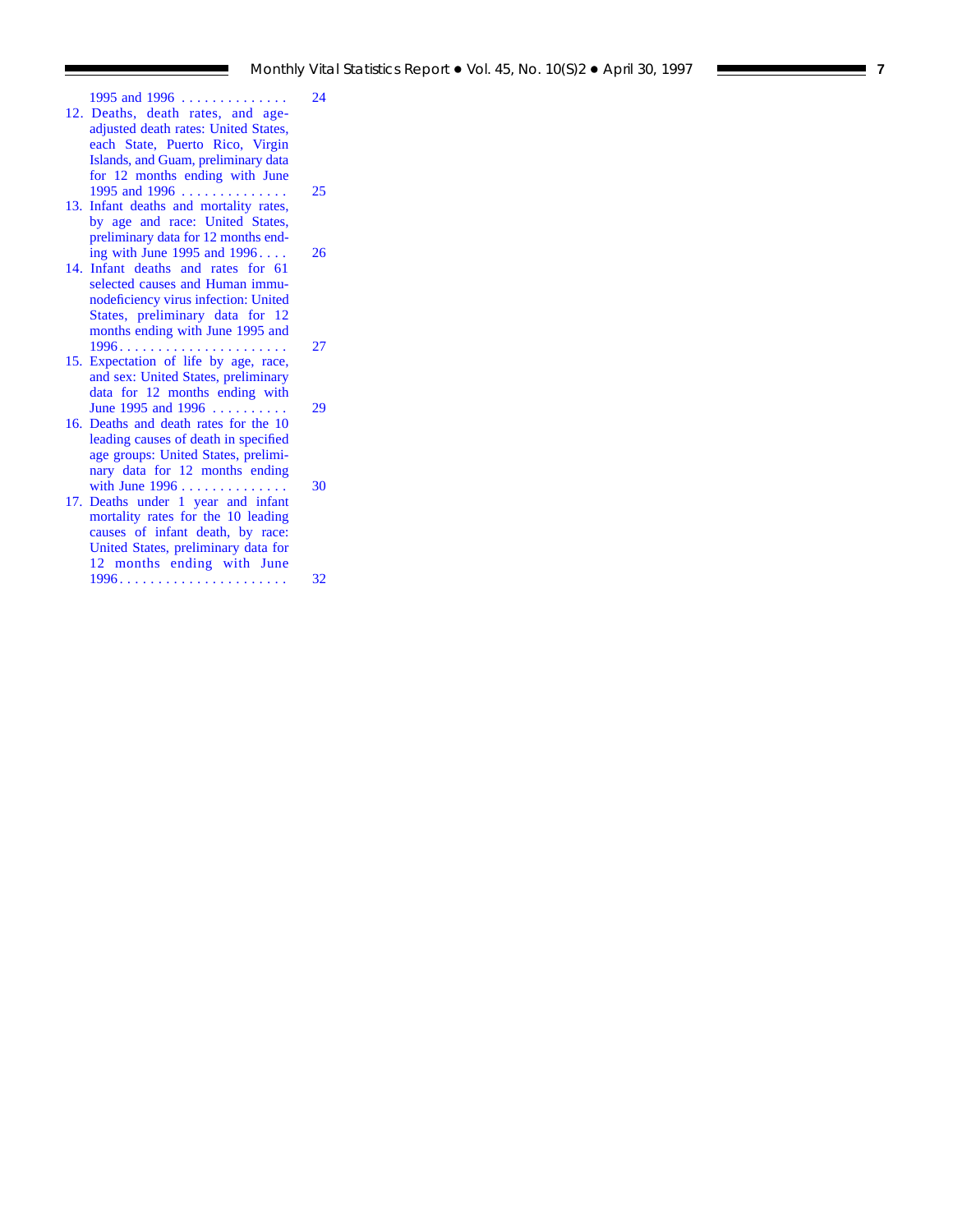# **Table 1. Live births by age of mother, live-birth order, and race and Hispanic origin of mother: United States, preliminary data for 12 months ending with June 1996**

[Data are based on a continuous file of records received from the States. Figures are based on weighted data rounded to the nearest individual, so categories may not add to totals]

|                                                           |             | Age of mother     |                    |                    |                    |                |                |                |                |  |
|-----------------------------------------------------------|-------------|-------------------|--------------------|--------------------|--------------------|----------------|----------------|----------------|----------------|--|
| Live-birth order and<br>race/Hispanic origin<br>of mother | All<br>ages | Under 15<br>years | $15 - 19$<br>years | $20 - 24$<br>years | $25 - 29$<br>years | 30-34<br>years | 35-39<br>years | 40-44<br>years | 45-49<br>years |  |
|                                                           | 3,915,553   | 11,841            | 498,392            | 958,943            | 1,072,259          | 908,265        | 393,195        | 69,771         | 2,888          |  |
|                                                           | 1.613.860   | 11,469            | 388,825            | 455,094            | 405,181            | 252,224        | 85,870         | 14,577         | 621            |  |
|                                                           | 1,251,664   | 284               | 88,430             | 319,736            | 371,090            | 327,513        | 125,395        | 18,594         | 621            |  |
|                                                           | 622.582     | $\mathbf{1}$      | 15.387             | 126,000            | 184.009            | 191.436        | 91,050         | 14,220         | 479            |  |
|                                                           | 401,896     | $\mathbf{1}$      | 2,611              | 52,528             | 105,261            | 130,730        | 87,789         | 21,828         | 1,148          |  |
|                                                           | 25,553      | 85                | 3,140              | 5,585              | 6,719              | 6,361          | 3,091          | 552            | 21             |  |
|                                                           | 3.115.019   | 5.774             | 350,051            | 738.672            | 880,478            | 757,229        | 324,273        | 56.247         | 2,295          |  |
|                                                           | 1.291.947   | 5,593             | 280,775            | 366,174            | 341,898            | 212,436        | 72,316         | 12,229         | 525            |  |
|                                                           | 1.015.671   | 132               | 57,690             | 249.944            | 310,858            | 276.989        | 104,332        | 15,205         | 522            |  |
|                                                           | 495,666     | $\mathbf{1}$      | 8,182              | 89,255             | 148,876            | 161,830        | 75,689         | 11,434         | 399            |  |
|                                                           | 291,671     | 1                 | 1,096              | 29,013             | 73,594             | 100,788        | 69,416         | 16,934         | 829            |  |
|                                                           | 20,063      | 47                | 2,307              | 4,286              | 5,252              | 5,187          | 2,519          | 445            | 20             |  |
|                                                           | 596,615     | 5,623             | 131,553            | 180,504            | 132,653            | 95,101         | 42,945         | 7.967          | 270            |  |
|                                                           | 233.848     | 5,451             | 94,992             | 68,402             | 35,905             | 20,581         | 7,269          | 1,210          | 37             |  |
|                                                           | 170.709     | 137               | 27,800             | 58,110             | 42,012             | 29,206         | 11.614         | 1.780          | 49             |  |
|                                                           | 99,477      | ÷.                | 6,610              | 32,135             | 27,849             | 21,231         | 9,941          | 1,662          | 49             |  |
|                                                           | 88,397      | $\blacksquare$    | 1,390              | 20,790             | 25,816             | 23,283         | 13,735         | 3,249          | 136            |  |
|                                                           | 4.184       | 35                | 761                | 1.066              | 1,071              | 800            | 386            | 65             |                |  |
|                                                           | 37.922      | 194               | 7,839              | 12.086             | 8,823              | 5.841          | 2,587          | 533            | 18             |  |
|                                                           | 13.724      | 185               | 6,030              | 4,527              | 1,853              | 798            | 277            | 51             | 3              |  |
|                                                           | 10,160      | 7                 | 1,490              | 4,203              | 2,561              | 1,346          | 474            | 75             | 3              |  |
|                                                           | 6.371       | $\sim$            | 253                | 2,124              | 1,984              | 1,339          | 564            | 103            | 3              |  |
|                                                           | 7.493       | $\blacksquare$    | 34                 | 1,175              | 2,383              | 2,334          | 1,258          | 300            | 9              |  |
|                                                           | 174         | $\mathbf{1}$      | 33                 | 56                 | 42                 | 24             | 15             | 3              |                |  |
|                                                           | 165.998     | 250               | 8,950              | 27.681             | 50,304             | 50,094         | 23,390         | 5.024          | 305            |  |
|                                                           | 74.340      | 240               | 7.028              | 15.991             | 25,524             | 18,408         | 6.007          | 1.086          | 55             |  |
|                                                           | 55.124      | 9                 | 1.449              | 7.480              | 15,659             | 19.972         | 8,975          | 1.534          | 47             |  |
|                                                           | 21,068      | $\blacksquare$    | 342                | 2,485              | 5,299              | 7,037          | 4,856          | 1,021          | 28             |  |
| Fourth child and over                                     | 14,334      | ÷.                | 92                 | 1,550              | 3,468              | 4,326          | 3,380          | 1,344          | 174            |  |
|                                                           | 1,131       | 1                 | 39                 | 176                | 353                | 350            | 172            | 39             | $\mathbf{1}$   |  |
|                                                           | 691.345     | 3.173             | 119,567            | 211,081            | 181.871            | 117.519        | 48.257         | 9.503          | 374            |  |
|                                                           | 265.436     | 3.049             | 90.051             | 93.197             | 49.096             | 21,891         | 6.897          | 1.210          | 44             |  |
|                                                           | 204,339     | 92                | 23,540             | 72,849             | 61,564             | 33,733         | 10,859         | 1,654          | 47             |  |
|                                                           | 121,358     | 1                 | 4.085              | 30,937             | 41,896             | 30,772         | 11,705         | 1.907          | 54             |  |
|                                                           | 94,521      | $\mathbf{1}$      | 628                | 12,296             | 27,945             | 30,295         | 18,458         | 4.671          | 227            |  |
|                                                           | 5,691       | 29                | 1,263              | 1,803              | 1,370              | 827            | 337            | 60             | 2              |  |

- Quantity zero.<br>1 Includes births to Aleuts and Eskimos.<br>2 Persons of Hispanic origin may be of any race.

NOTE: Data are subject to sampling and/or random variation. For information on the relative standard errors of the data and further discussion, see [Technical notes.](#page-32-0)

<span id="page-7-0"></span>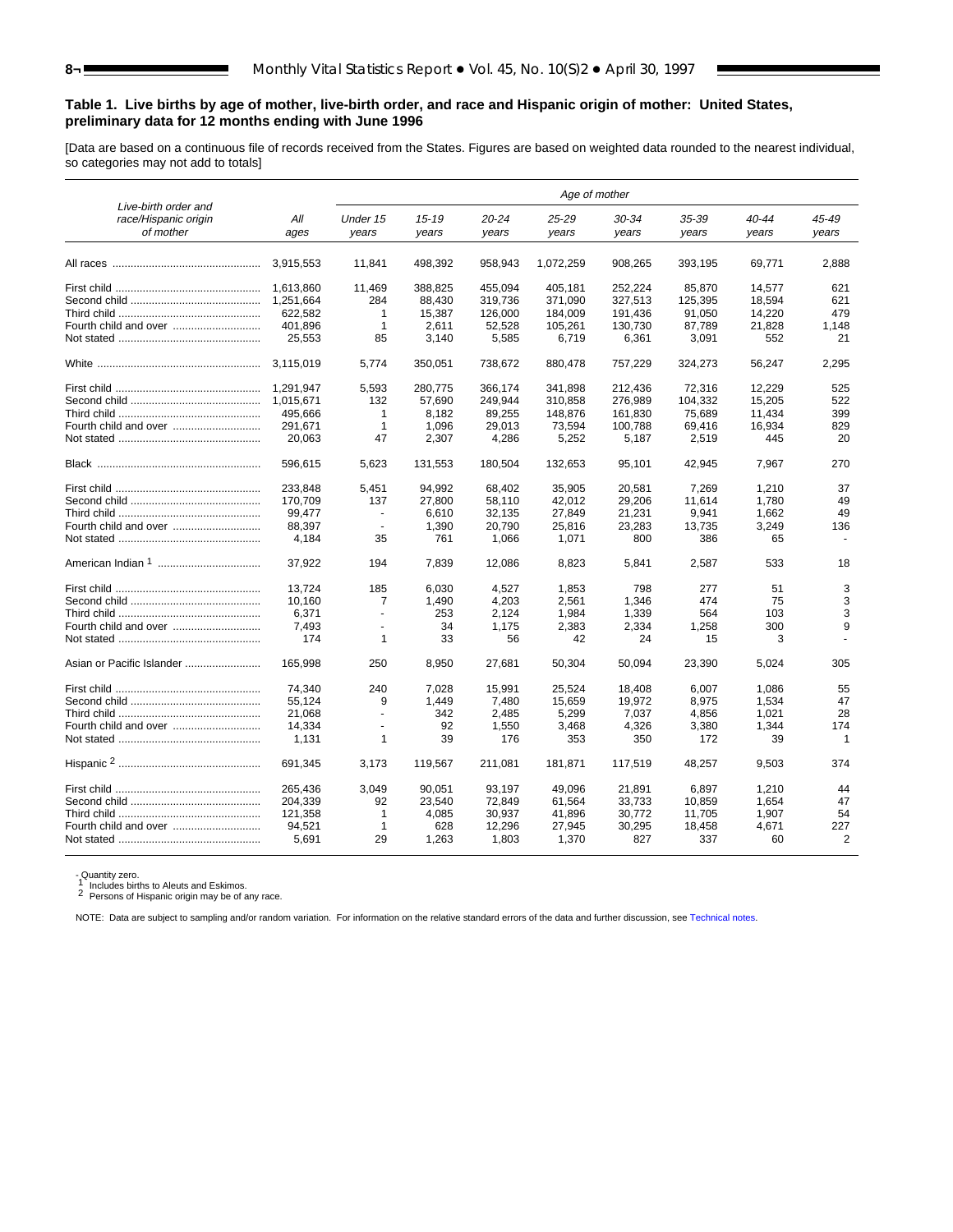#### <span id="page-8-0"></span>**Table 2. Birth rates by age of mother, live-birth order, and race and Hispanic origin of mother: United States, preliminary data for 12 months ending with June 1996**

[Data are based on a continuous file of records received from the States. Rates per 1,000 women in specified age and racial group]

|                                              |                    | Age of mother |           |           |           |       |       |           |       |
|----------------------------------------------|--------------------|---------------|-----------|-----------|-----------|-------|-------|-----------|-------|
| Live-birth order and<br>race/Hispanic origin | $15 - 44$          | $10 - 14$     | $15 - 19$ | $20 - 24$ | $25 - 29$ | 30-34 | 35-39 | $40 - 44$ | 45-49 |
| of mother                                    | years <sup>1</sup> | years         | years     | years     | years     | years | years | years     | years |
| All races                                    | 65.8               | 1.3           | 55.6      | 110.9     | 113.2     | 84.2  | 34.8  | 6.7       | 0.3   |
| First child                                  | 27.3               | 1.3           | 43.7      | 52.9      | 43.0      | 23.5  | 7.7   | 1.4       | 0.1   |
| Second child                                 | 21.2               | 0.0           | 9.9       | 37.2      | 39.4      | 30.6  | 11.2  | 1.8       | 0.1   |
| Third child                                  | 10.5               | $\star$       | 1.7       | 14.7      | 19.5      | 17.9  | 8.1   | 1.4       | 0.1   |
| Fourth child and over                        | 6.8                | $\star$       | 0.3       | 6.1       | 11.2      | 12.2  | 7.8   | 2.1       | 0.1   |
| White                                        | 64.7               | 0.8           | 49.3      | 107.9     | 116.2     | 86.5  | 35.0  | 6.6       | 0.3   |
| First child                                  | 27.0               | 0.8           | 39.8      | 53.8      | 45.4      | 24.4  | 7.9   | 1.4       | 0.1   |
| Second child                                 | 21.2               | 0.0           | 8.2       | 36.7      | 41.3      | 31.9  | 11.3  | 1.8       | 0.1   |
| Third child                                  | 10.4               | $\star$       | 1.2       | 13.1      | 19.8      | 18.6  | 8.2   | 1.3       | 0.1   |
| Fourth child and over                        | 6.1                | $\star$       | 0.2       | 4.3       | 9.8       | 11.6  | 7.6   | 2.0       | 0.1   |
| Black                                        | 71.1               | 4.0           | 92.9      | 136.6     | 97.7      | 64.0  | 28.6  | 6.1       | 0.3   |
| First child                                  | 28.1               | 3.9           | 67.5      | 52.1      | 26.7      | 14.0  | 4.9   | 0.9       | 0.0   |
| Second child                                 | 20.5               | 0.1           | 19.7      | 44.2      | 31.2      | 19.8  | 7.8   | 1.4       | 0.0   |
| Third child                                  | 11.9               | $\star$       | 4.7       | 24.5      | 20.7      | 14.4  | 6.7   | 1.3       | 0.0   |
| Fourth child and over                        | 10.6               | $\star$       | 1.0       | 15.8      | 19.2      | 15.8  | 9.2   | 2.5       | 0.1   |
| American Indian <sup>2</sup>                 | 69.3               | 1.7           | 76.6      | 133.0     | 99.1      | 63.0  | 28.4  | 6.5       |       |
| First child                                  | 25.2               | 1.6           | 59.2      | 50.1      | 20.9      | 8.6   | 3.1   | 0.6       |       |
| Second child                                 | 18.6               | $\star$       | 14.6      | 46.5      | 28.9      | 14.6  | 5.2   | 0.9       |       |
| Third child                                  | 11.7               | $\star$       | 2.5       | 23.5      | 22.4      | 14.5  | 6.2   | 1.3       |       |
| Fourth child and over                        | 13.7               | $\star$       | 0.3       | 13.0      | 26.9      | 25.3  | 13.9  | 3.7       |       |
| Asian or Pacific Islander                    | 67.0               | 0.7           | 26.3      | 71.5      | 112.6     | 110.4 | 52.9  | 12.3      | 0.9   |
| First child                                  | 30.2               | 0.7           | 20.8      | 41.6      | 57.6      | 40.8  | 13.7  | 2.7       | 0.2   |
| Second child                                 | 22.4               |               | 4.3       | 19.5      | 35.3      | 44.3  | 20.5  | 3.8       | 0.1   |
| Third child                                  | 8.6                | $\star$       | 1.0       | 6.5       | 12.0      | 15.6  | 11.1  | 2.5       | 0.1   |
| Fourth child and over                        | 5.8                | $\star$       | 0.3       | 4.0       | 7.8       | 9.6   | 7.7   | 3.3       | 0.5   |
| Hispanic 3                                   | 104.9              | 2.7           | 104.3     | 188.2     | 158.4     | 97.2  | 44.7  | 10.7      | 0.5   |
| First child                                  | 40.6               | 2.6           | 79.4      | 83.8      | 43.1      | 18.2  | 6.4   | 1.4       | 0.1   |
| Second child                                 | 31.3               | 0.1           | 20.8      | 65.5      | 54.0      | 28.1  | 10.1  | 1.9       | 0.1   |
| Third child                                  | 18.6               | $\star$       | 3.6       | 27.8      | 36.8      | 25.6  | 10.9  | 2.2       | 0.1   |
| Fourth child and over                        | 14.5               | $\star$       | 0.6       | 11.1      | 24.5      | 25.2  | 17.2  | 5.3       | 0.3   |

\* Figure does not meet standards of reliability or precision.<br>
0.0 Quantity more than zero but less than 0.05.<br>
1 Rates computed by relating total births, regardless of age of mother, to women aged 15-44 years.<br>
2 Includes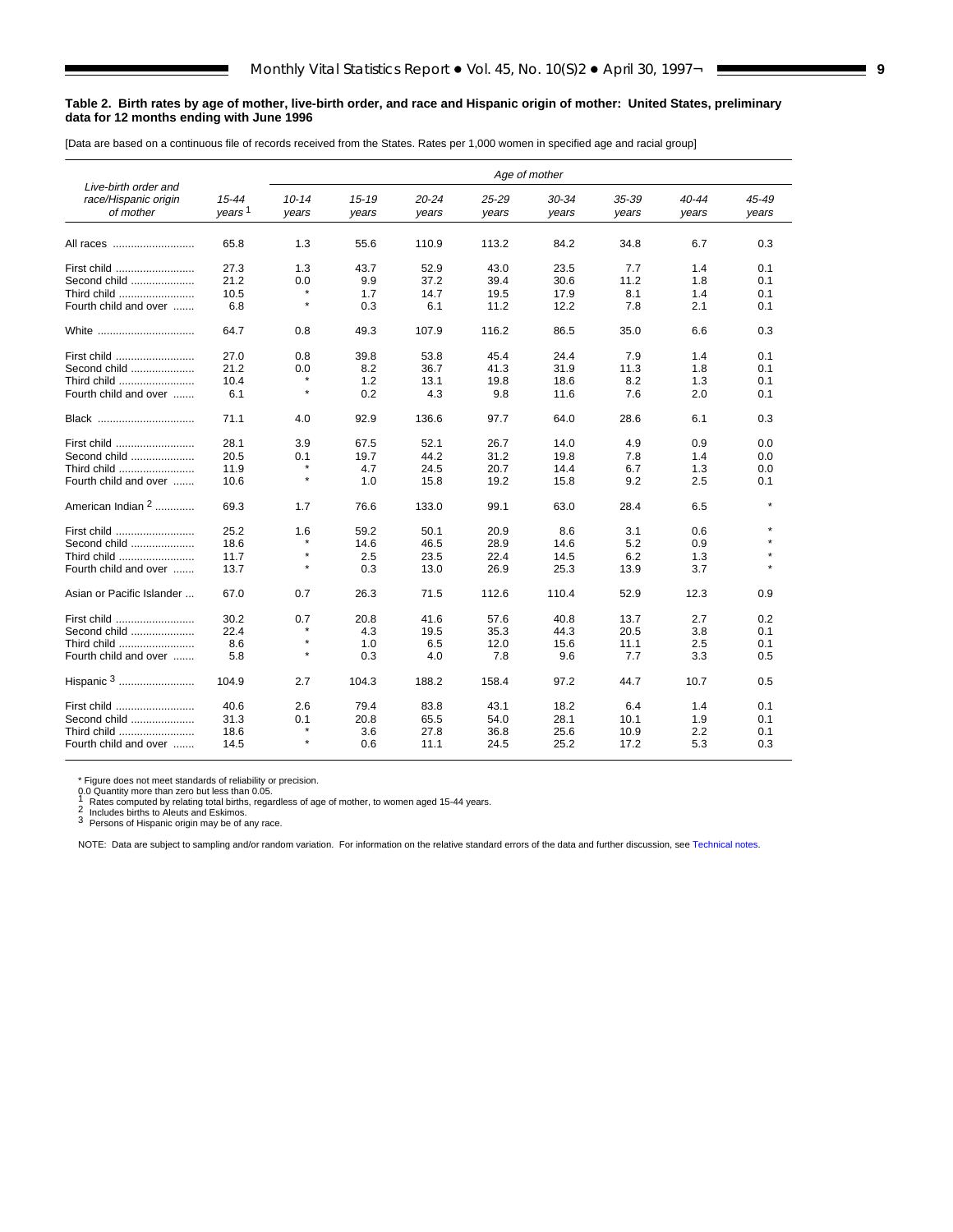#### <span id="page-9-0"></span>**Table 3. Live births by race and Hispanic origin of mother: United States, each State, Puerto Rico, Virgin Islands, and Guam, preliminary data for 12 months ending with June 1996, and birth and fertility rates, preliminary data for 12 months ending with June 1995 and 1996**

[By place of residence. Data are based on a continuous file of records received from the States. Birth rates per 1,000 total population; fertility rates per 1,000 women<br>aged 15-44 years. Figures for 1995 are based on weigh

|                        | Number            |                  |               |                     |                     |                       |                | <b>Birth rate</b><br>Fertility rate |                |                |
|------------------------|-------------------|------------------|---------------|---------------------|---------------------|-----------------------|----------------|-------------------------------------|----------------|----------------|
|                        |                   |                  |               |                     |                     |                       |                | 12 months ending with June          |                |                |
|                        | All               |                  |               | American            | Asian or<br>Pacific |                       |                |                                     |                |                |
| Area                   | races             | White            | Black         | Indian <sup>1</sup> | Islander            | Hispanic <sup>2</sup> | 1996           | 1995                                | 1996           | 1995           |
| United States $3$      | 3.915.553         | 3,115,019        | 596,615       | 37,922              | 165,998             | 691,345               | 14.8           | 14.9                                | 65.8           | 66.1           |
| Alabama                | 61,198            | 40,510           | 19,952        | 134                 | 602                 | 849                   | 14.4           | 14.3                                | 62.7           | 62.2           |
| Alaska                 | 10,083            | 6,872            | 391           | 2,396               | 423                 | 604                   | 16.7           | 17.3                                | 72.1           | 74.6           |
| Arizona                | 74,243            | 65,294           | 2,265         | 5,274               | 1,410               | 26,826                | 17.6           | 16.8                                | 81.5           | 77.9           |
| Arkansas               | 35,899            | 27,509           | 7,848         | 235                 | 307                 | 1,199                 | 14.5           | 14.1                                | 66.3           | 64.5           |
| California             | 551,564           | 449,729          | 38,804        | 3,542               | 59,489              | 254,462               | 17.5           | 17.7                                | 76.6           | 77.6           |
| Colorado               | 54,962            | 50,238           | 2,631         | 582                 | 1,511               | 11,935                | 14.7           | 14.4                                | 63.2           | 61.9           |
| Connecticut            | 44,480            | 37,893           | 5,280         | 110                 | 1,198               | 5,608                 | 13.6           | 13.7                                | 61.2           | 61.7           |
| Delaware               | 10,197            | 7,621            | 2,325         | 23                  | 228                 | 639                   | 14.2           | 14.4                                | 60.8           | 61.8           |
| District of Columbia   | 8,701             | 2,004            | 6,510         | 6                   | 181                 | 665                   | 15.7           | 16.9                                | 63.0           | 67.8           |
| Florida                | 189,479           | 142,949          | 42,070        | 608                 | 3,853               | 35,288                | 13.4           | 13.3                                | 65.2           | 65.0           |
| Georgia                | 112,483           | 72,405           | 38,112        | 182                 | 1,785               | 5,604                 | 15.6           | 15.5                                | 64.6           | 64.3           |
| Hawaii                 | 18,751            | 4,978            | 559           | 181                 | 13,032              | 2,105                 | 15.8           | 15.9                                | 72.8           | 73.3           |
| Idaho                  | 18,620            | 18,032           | 84            | 274                 | 230                 | 2,107                 | 16.0           | 15.0                                | 72.8           | 68.4           |
| Illinois               | 183,439           | 140.673          | 36,502        | 258                 | 6,006               | 32,396                | 15.5           | 15.9                                | 68.4           | 70.2           |
| Indiana                | 83,994            | 74.130           | 8,833         | 127                 | 904                 | 2,833                 | 14.5           | 14.3                                | 63.1           | 62.1           |
|                        | 36,582            | 34.707           | 986           | 178                 | 711                 | 1,407                 | 12.9           | 13.0                                | 59.5           | 60.0           |
| Kansas                 | 36,616            | 32.656           | 2,807         | 323                 | 830                 | 3,039                 | 14.3           | 14.6                                | 65.1           | 66.7           |
| Kentucky               | 52,190            | 46,975           | 4,734         | 73                  | 407                 | 479                   | 13.5           | 13.8                                | 58.8           | 59.9           |
| Louisiana              | 66,599            | 38,367           | 26,933        | 253                 | 1,046               | 1,233                 | 15.3           | 15.5                                | 66.2           | 66.7           |
| Maine                  | 13,810            | 13,464           | 80            | 107                 | 159                 | 122                   | 11.1           | 11.4                                | 49.4           | 50.5           |
| Maryland               | 71,406            | 46,274           | 22,448        | 158                 | 2,526               | 3,126                 | 14.2           | 14.6                                | 59.8           | 61.5           |
| Massachusetts          |                   |                  |               |                     |                     |                       | $\overline{a}$ | 13.6                                | ---            | 58.7           |
| Michigan               | 136,301           | 108.336          | 24,628        | 863                 | 2,474               | 5,095                 | 14.3           | 14.3                                | 62.1           | 62.2           |
| Minnesota              | 63,100            | 56,396           | 2,956         | 1,110               | 2,638               | 2,129                 | 13.7           | 13.8                                | 60.3           | 60.9           |
| Mississippi            | 40,866            | 21,457           | 18,842        | 201                 | 367                 | 264                   | 15.2           | 15.6                                | 65.8           | 67.6           |
| Missouri               | 75,517            | 62,786           | 11,366        | 263                 | 1,101               | 1,432                 | 14.2           | 13.7                                | 63.6           | 61.6<br>59.2   |
| Montana                | 11,071            | 9,773            | 45            | 1,154               | 99                  | 288                   | 12.7           | 12.6                                | 59.8           |                |
| Nebraska               | 23,209            | 21,273           | 1,213         | 327                 | 396                 | 1,740                 | 14.2           | 14.2                                | 64.4           | 64.3           |
| Nevada                 | 25,618            | 21,996           | 1,928         | 405                 | 1,288               | 6,557                 | 16.7           | 16.0                                | 76.9           | 73.6           |
| New Hampshire          | 14,844            | 14,544           | 109           | 28                  | 163                 | 115                   | 12.9           | 13.0                                | 54.9           | 55.2           |
| New Jersey             | 118,704<br>27,140 | 90,306<br>22,927 | 21,054<br>506 | 327<br>3,318        | 7,017<br>389        | 19,782<br>13,110      | 14.9<br>16.1   | 14.7<br>16.1                        | 67.0<br>72.2   | 65.8<br>72.2   |
| New Mexico<br>New York | 267,157           | 195,268          | 54,695        | 626                 | 16,567              | 53,244                | 14.7           | 15.2                                | 65.0           | 66.9           |
| North Carolina         | 102,598           | 72,172           | 27,064        | 1,472               | 1,890               | 4,757                 | 14.3           | 14.1                                | 62.3           | 61.7           |
| North Dakota           | 8,432             | 7,547            | 80            | 706                 | 99                  | 146                   | 13.1           | 13.3                                | 61.0           | 61.6           |
|                        | 152,944           | 128,458          | 22,351        | 250                 | 1,885               | 2,881                 | 13.7           | 13.9                                | 60.5           | 61.5           |
| Oklahoma               | 45,461            | 35,939           | 4,488         | 4,236               | 797                 | 2,512                 | 13.9           | 13.9                                | 64.0           | 64.1           |
|                        | 43,288            | 40,176           | 865           | 648                 | 1,599               | 5,267                 | 13.8           | 13.5                                | 62.9           | 61.6           |
| Oregon<br>Pennsylvania | 150,046           | 125,785          | 20,879        | 199                 | 3,183               | 6,639                 | 12.4           | 12.8                                | 57.1           | 59.0           |
| Rhode Island           | 12,860            | 11,337           | 952           | 134                 | 437                 | 1,671                 | 13.0           | 13.1                                | 57.6           | 58.2           |
| South Carolina         | 50,746            | 32,151           | 17,891        | 110                 | 593                 | 839                   | 13.8           | 14.0                                | 59.1           | 60.0           |
| South Dakota           | 10,400            | 8,608            | 94            | 1,582               | 116                 | 128                   | 14.3           | 14.3                                | 66.4           | 66.5           |
| Tennessee              | 73,092            | 56,142           | 15,770        | 191                 | 990                 | 1,241                 | 13.9           | 14.0                                | 60.5           | 60.9           |
| Texas                  | 325,379           | 277,378          | 38,563        | 796                 | 8,642               | 138,988               | 17.4           | 17.2                                | 75.1           | 74.3           |
| Utah                   | 40,498            | 38,475           | 309           | 631                 | 1,082               | 3,573                 | 20.8           | 20.0                                | 88.2           | 85.1           |
| Vermont                | 6,773             | 6,669            | 33            | 10                  | 60                  | 31                    | 11.6           | 12.2                                | 50.1           | 52.8           |
| Virginia               | 91,683            | 66,895           | 20,802        | 176                 | 3,810               | 4,893                 | 13.9           | 14.2                                | 58.0           | 59.5           |
| Washington             | 79,876            | 69,281           | 3,218         | 1,827               | 5,551               | 8,867                 | 14.7           | 14.2                                | 64.2           | 62.0           |
| West Virginia          | 20,899            | 19,999           | 767           | 16                  | 117                 | 95                    | 11.4           | 11.7                                | 52.1           | 53.4           |
| Wisconsin              | 66,981            | 57,721           | 6,419         | 907                 | 1,933               | 3,007                 | 13.1           | 13.2                                | 58.4           | 59.1           |
| Wyoming                | 6,305             | 5,971            | 61            | 216                 | 57                  | 539                   | 13.1           | 13.2                                | 59.7           | 60.0           |
| Puerto Rico            | 62,608            | 57,868           | 4,740         | ---                 | $\overline{a}$      | $---$                 | $\overline{a}$ | $\overline{\phantom{a}}$            | $\overline{a}$ | $---$          |
| Virgin Islands         | 1,871             | 347              | 1,475         | 38                  | 11                  | 316                   | $---$          | ---                                 | ---            | $---$          |
| Guam                   | ---               | ---              |               | $\cdots$            | ---                 | ---                   | ---            | ---                                 | ---            | $\overline{a}$ |

\* Figure does not meet standards of reliability or precision.<br>--- Data not available.<br>1 Includes births to Aleuts and Eskimos.<br>2 Persons of Hispanic origin may be of any race.<br>3 Excludes data for Puerto Rico, Virgin Island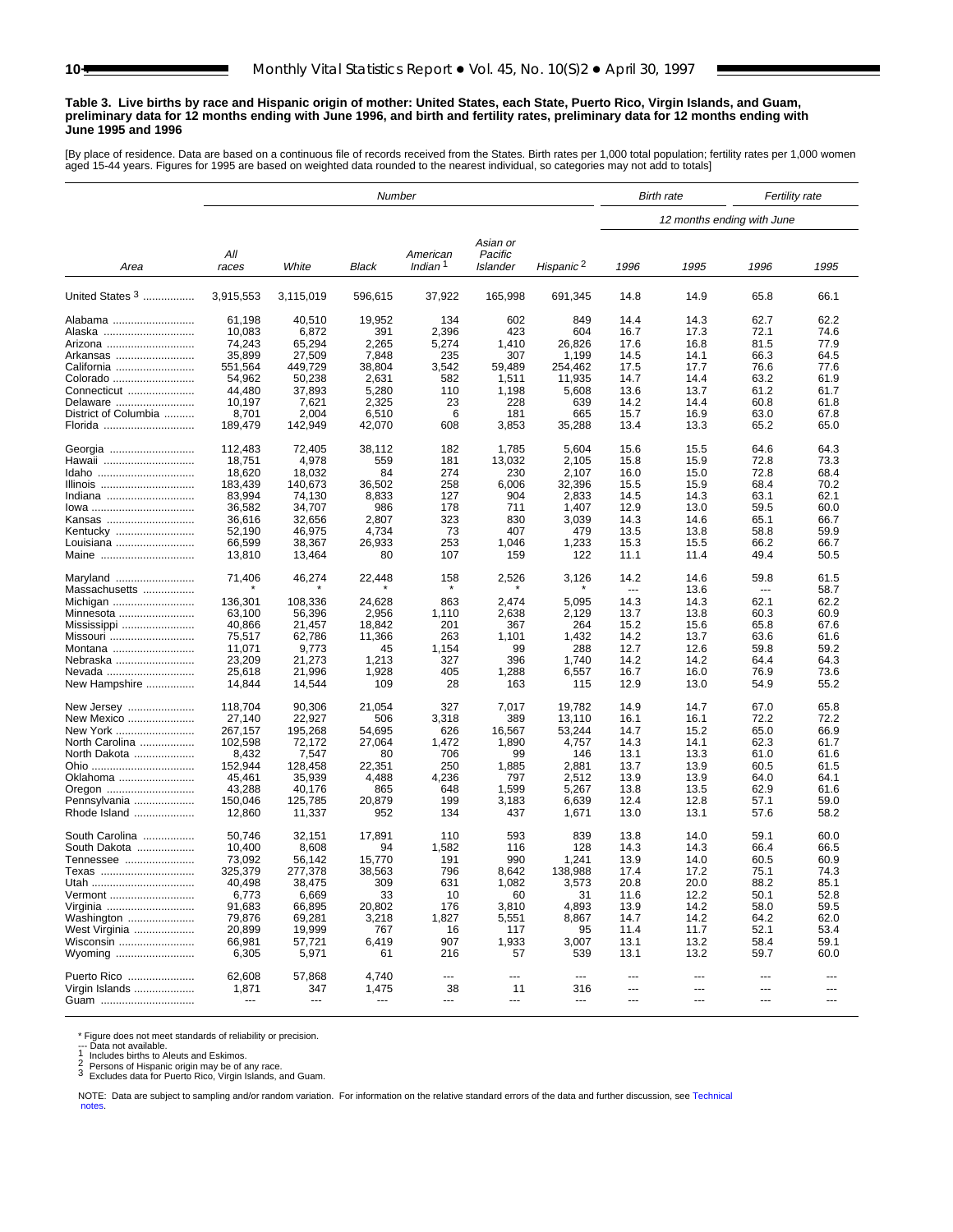#### <span id="page-10-0"></span>**Table 4. Percent of live births to mothers under 20 years of age by race and Hispanic origin of mother: United States, each State, Puerto Rico, Virgin Islands, and Guam, preliminary data for 12 months ending with June 1995 and 1996**

[By place of residence. Data are based on a continuous file of records received from the States]

|                      | All races <sup>1</sup> |      | White |                            |      | Black   | Hispanic <sup>2</sup>    |                          |
|----------------------|------------------------|------|-------|----------------------------|------|---------|--------------------------|--------------------------|
|                      |                        |      |       | 12 months ending with June |      |         |                          |                          |
| Area                 | 1996                   | 1995 | 1996  | 1995                       | 1996 | 1995    | 1996                     | 1995                     |
| United States 3      | 13.0                   | 13.2 | 11.4  | 11.4                       | 23.0 | 23.3    | 17.8                     | 17.9                     |
| Alabama              | 18.6                   | 18.5 | 14.4  | 14.1                       | 27.5 | 27.5    | 16.8                     | 15.1                     |
| Alaska               | 11.4                   | 11.3 | 9.5   | 9.1                        | 14.6 | 17.4    | 11.9                     | 13.9                     |
| Arizona              | 15.3                   | 15.3 | 15.0  | 14.8                       | 21.0 | 23.4    | 21.4                     | 21.5                     |
| Arkansas             | 20.0                   | 19.9 | 17.0  | 16.4                       | 30.6 | 32.3    | 18.4                     | 15.9                     |
| California           | 12.3                   | 12.5 | 12.6  | 12.7                       | 19.0 | 19.0    | 16.4                     | 16.7                     |
| Colorado             | 12.1                   | 12.1 | 11.7  | 11.6                       | 19.8 | 20.8    | 22.7                     | 23.3                     |
| Connecticut          | 8.4                    | 8.6  | 7.1   | 7.1                        | 18.6 | 19.4    | 23.4                     | 23.9                     |
| Delaware             | 13.0                   | 13.2 | 9.2   | 9.3                        | 26.4 | 26.9    | 21.4                     | 21.3                     |
| District of Columbia | 16.6                   | 16.1 | 6.8   | 4.8                        | 20.0 | 19.3    | 16.3                     | 12.8                     |
| Florida              | 13.4                   | 13.8 | 10.9  | 11.1                       | 22.9 | 23.6    | 13.0                     | 13.3                     |
|                      |                        |      |       |                            |      |         |                          |                          |
| Georgia              | 16.2                   | 16.3 | 12.5  | 12.2                       | 23.8 | 24.3    | 16.0                     | 15.6                     |
| Hawaii               | 10.3                   | 10.6 | 5.6   | 6.0                        | 9.6  | 10.3    | 17.3                     | 19.3                     |
| Idaho                | 13.9                   | 13.4 | 13.9  | 13.4                       |      | $\star$ | 21.7                     | 21.3                     |
| Illinois             | 13.0                   | 13.0 | 9.9   | 9.8                        | 26.3 | 25.8    | 17.3                     | 16.7                     |
| Indiana              | 14.4                   | 14.7 | 13.1  | 13.2                       | 26.7 | 27.2    | 19.7                     | 20.8                     |
| lowa                 | 11.0                   | 11.0 | 10.4  | 10.5                       | 29.2 | 28.8    | 18.3                     | 20.3                     |
| Kansas               | 13.1                   | 13.0 | 11.9  | 12.0                       | 27.6 | 24.8    | 20.4                     | 20.6                     |
| Kentucky             | 17.1                   | 17.2 | 16.2  | 16.3                       | 27.1 | 27.2    | 18.4                     | 15.1                     |
| Louisiana            | 19.0                   | 19.4 | 13.3  | 13.4                       | 27.5 | 27.8    | 14.5                     | 15.0                     |
| Maine                | 9.8                    | 10.2 | 9.7   | 10.2                       |      |         |                          |                          |
| Maryland             | 10.3                   | 10.3 | 6.9   | 6.7                        | 18.2 | 18.3    | 11.3                     | 11.6                     |
| Massachusetts        |                        | 7.8  |       | 7.1                        |      | 15.5    |                          | 22.9                     |
| Michigan             | 12.3                   | 12.6 | 9.8   | 9.8                        | 23.8 | 24.3    | 21.3                     | 21.3                     |
| Minnesota            | 8.5                    | 8.5  | 7.1   | 7.1                        | 23.1 | 24.7    | 20.1                     | 18.6                     |
| Mississippi          | 21.7                   | 22.3 | 14.9  | 15.0                       | 29.6 | 30.4    | 13.2                     | 15.7                     |
| Missouri             | 14.3                   | 14.6 | 12.3  | 12.4                       | 26.0 | 26.8    | 18.5                     | 17.0                     |
| Montana              | 12.6                   | 12.6 | 11.1  | 10.8                       |      |         | 19.8                     | 23.2                     |
| Nebraska             | 10.2                   | 10.6 | 9.1   | 9.5                        | 26.0 | 25.0    | 17.4                     | 19.5                     |
| Nevada               | 13.1                   | 13.6 | 12.5  | 12.9                       | 23.4 | 22.4    | 16.8                     | 18.1                     |
| New Hampshire        | 7.6                    | 7.3  | 7.6   | 7.3                        |      |         |                          | 16.5                     |
|                      |                        |      |       |                            |      |         |                          |                          |
| New Jersey           | 7.9                    | 8.3  | 5.9   | 5.9                        | 18.6 | 19.3    | 14.8                     | 15.4                     |
| New Mexico           | 18.2                   | 18.5 | 18.0  | 18.3                       | 23.7 | 24.8    | 23.4                     | 23.9                     |
| New York             | 9.3                    | 9.5  | 8.0   | 8.1                        | 15.9 | 15.9    | 15.3                     | 15.6                     |
| North Carolina       | 15.1                   | 15.4 | 11.7  | 11.7                       | 24.0 | 24.9    | 16.7                     | 16.9                     |
| North Dakota         | 9.8                    | 9.5  | 8.5   | 8.1                        |      |         | 17.1                     | 16.2                     |
| Ohio                 | 13.5                   | 13.8 | 11.6  | 11.8                       | 25.2 | 25.5    | 23.2                     | 23.1                     |
| Oklahoma             | 17.4                   | 16.9 | 15.6  | 15.1                       | 26.7 | 25.6    | 20.5                     | 20.1                     |
| Oregon               | 13.2                   | 12.8 | 13.0  | 12.5                       | 24.4 | 28.7    | 19.6                     | 19.8                     |
| Pennsylvania         | 10.7                   | 10.8 | 8.7   | 8.6                        | 23.6 | 23.8    | 25.9                     | 25.1                     |
| Rhode Island         | 10.4                   | 10.2 | 9.2   | 9.1                        | 21.0 | 21.9    | 19.3                     | 19.7                     |
| South Carolina       | 16.9                   | 17.3 | 12.4  | 12.6                       | 25.2 | 25.4    | 16.2                     | 15.1                     |
| South Dakota         | 11.3                   | 11.6 | 9.2   | 9.1                        |      |         | 19.5                     | 28.9                     |
| Tennessee            | 16.7                   | 17.3 | 14.3  | 14.7                       | 25.9 | 26.9    | 16.0                     | 16.6                     |
| Texas                | 16.4                   | 16.6 | 15.8  | 15.9                       | 23.8 | 24.1    | 20.1                     | 20.4                     |
| Utah                 | 10.9                   | 10.6 | 10.8  | 10.5                       | 22.4 | 18.7    | 20.3                     | 20.1                     |
| Vermont              | 8.7                    | 8.2  | 8.8   | 8.2                        |      |         |                          |                          |
| Virginia             | 11.3                   | 11.4 | 8.9   | 8.9                        | 20.6 | 20.5    | 11.8                     | 12.1                     |
|                      |                        |      |       |                            |      |         |                          |                          |
| Washington           | 11.5                   | 11.4 | 11.1  | 11.1                       | 19.7 | 19.2    | 19.2                     | 19.4                     |
| West Virginia        | 16.7                   | 17.3 | 16.3  | 17.2                       | 28.8 | 23.5    |                          |                          |
| Wisconsin            | 10.6                   | 10.5 | 8.2   | 8.1                        | 29.1 | 29.3    | 21.3                     | 22.2                     |
| Wyoming              | 14.8                   | 14.8 | 14.5  | 14.5                       |      |         | 24.1                     | 25.2                     |
| Puerto Rico          | 20.3                   | 20.1 | 20.2  | 20.1                       | 21.4 | 20.8    | $\hspace{0.05cm} \ldots$ | $\hspace{0.05cm} \ldots$ |
| Virgin Islands       | 16.6                   | 14.5 | 19.3  | 15.3                       | 16.4 | 14.4    | 23.4                     | 19.2                     |
| Guam                 | ---                    | 14.3 | ---   | 5.3                        | ---  | ---     | ---                      |                          |

\* Figure does not meet standards of reliability or precision.<br>--- Data not available.<br>1 Includes races other than white and black.<br>2 Persons of Hispanic origin may be of any race.<br>3 Excludes data for Puerto Rico, Virgin Is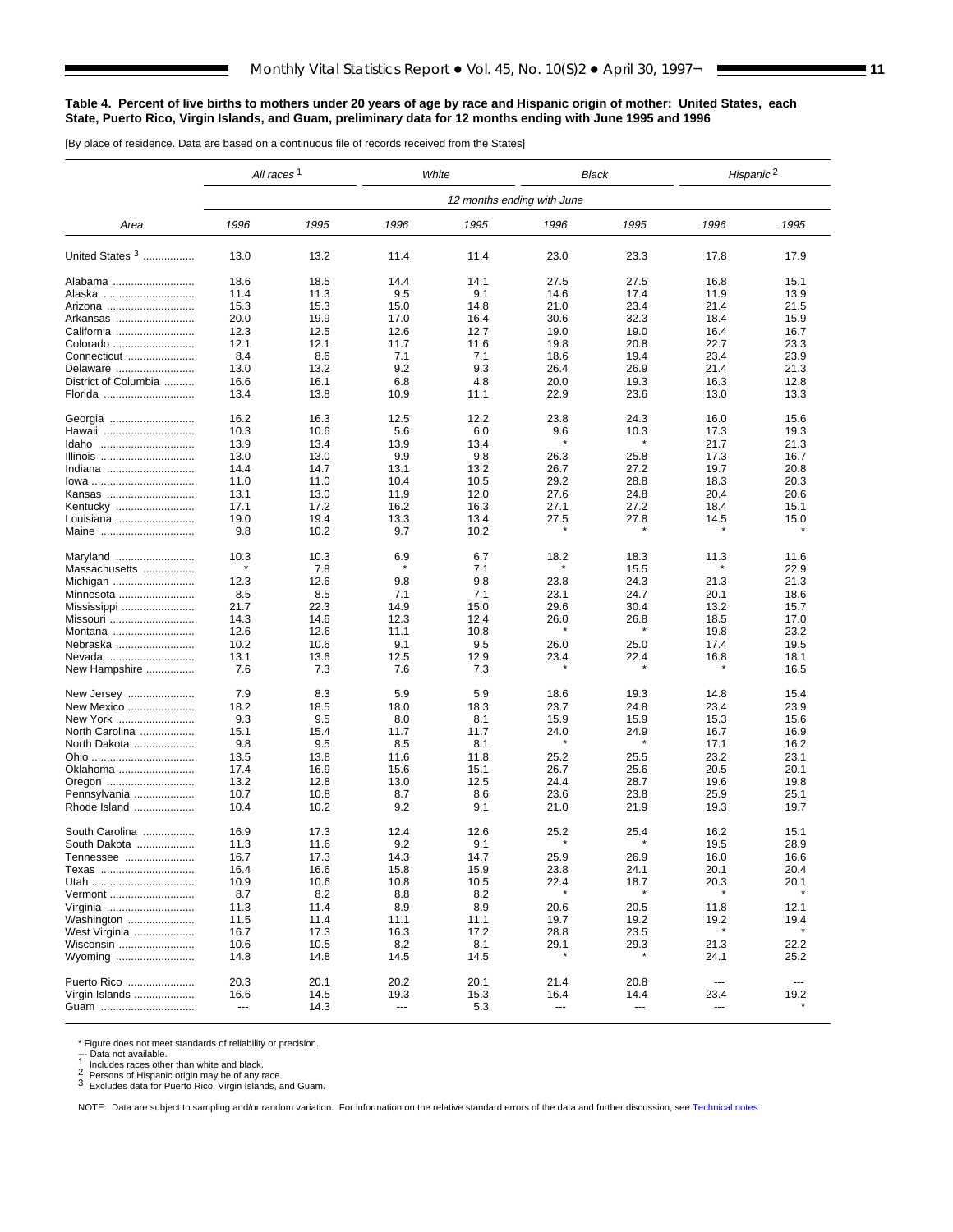#### <span id="page-11-0"></span>**Table 5. Percent of live births to unmarried mothers by race and Hispanic origin of mother: United States, each State, Puerto Rico, Virgin Islands, and Guam, preliminary data for 12 months ending with June 1995 and 1996**

[By place of residence. Data are based on a continuous file of records received from the States]

|                      | All races <sup>1</sup>   |      | White                 |                            | Black |      | Hispanic <sup>2</sup>         |                               |
|----------------------|--------------------------|------|-----------------------|----------------------------|-------|------|-------------------------------|-------------------------------|
|                      |                          |      |                       | 12 months ending with June |       |      |                               |                               |
| Area                 | 1996                     | 1995 | 1996                  | 1995                       | 1996  | 1995 | 1996                          | 1995                          |
| United States 3      | 32.2                     | 32.4 | 25.6                  | 25.4                       | 69.7  | 70.2 | 40.9                          | 42.1                          |
| Alabama              | 34.2                     | 34.3 | 16.7                  | 15.9                       | 70.4  | 70.9 | 26.0                          | 20.0                          |
| Alaska               | 30.5                     | 29.7 | 21.8                  | 21.9                       | 38.9  | 39.8 | 29.3                          | 30.4                          |
| Arizona              | 38.9                     | 38.0 | 36.1                  | 35.0                       | 63.2  | 63.9 | 50.8                          | 50.5                          |
| Arkansas             | 33.4                     | 32.8 | 22.0                  | 20.8                       | 73.9  | 74.1 | 31.3                          | 31.3                          |
| California           | 31.9                     | 34.1 | 31.7                  | 34.0                       | 61.7  | 62.8 | 38.5                          | 42.7                          |
| Colorado             | 25.0                     | 24.7 | 23.3                  | 23.0                       | 56.2  | 53.7 | 41.5                          | 42.3                          |
| Connecticut          | 31.0                     | 30.3 | 25.3                  | 24.4                       | 70.4  | 69.6 | 64.6                          | 64.1                          |
| Delaware             | 34.7                     | 34.8 | 23.8                  | 24.0                       | 72.9  | 72.3 | 55.7                          | 50.6                          |
| District of Columbia | 65.9                     | 67.6 | 25.0                  | 22.3                       | 79.6  | 79.5 | 52.4                          | 58.7                          |
| Florida              | 35.7                     | 35.8 | 26.7                  | 26.5                       | 68.3  | 68.9 | 34.3                          | 34.2                          |
|                      |                          |      |                       |                            |       |      |                               |                               |
| Georgia              | 35.2                     | 35.2 | 19.1                  | 18.2                       | 66.9  | 67.3 | 26.2                          | 23.4                          |
| Hawaii               | 29.3                     | 29.0 | 16.7                  | 16.7                       | 19.7  | 23.4 | 43.8                          | 44.5                          |
| Idaho                | 20.8                     | 18.9 | 20.2                  | 18.4                       | 38.6  | 36.9 | 27.9                          | 26.0                          |
| Illinois             | 33.7                     | 34.1 | 23.3                  | 22.8                       | 78.1  | 78.8 | 39.5                          | 38.9                          |
| Indiana              | 32.1                     | 31.7 | 27.0                  | 26.4                       | 76.9  | 77.3 | 42.3                          | 40.9                          |
| lowa                 | 25.7                     | 25.1 | 24.4                  | 23.6                       | 70.1  | 74.6 | 39.0                          | 37.9                          |
| Kansas               | 26.2                     | 25.9 | 22.7                  | 22.2                       | 67.7  | 66.2 | 38.1                          | 38.3                          |
| Kentucky             | 29.4                     | 28.2 | 24.9                  | 23.8                       | 74.3  | 72.1 | 29.2                          | 26.0                          |
| Louisiana            | 42.4                     | 42.8 | 22.1                  | 21.3                       | 72.4  | 72.5 | 29.8                          | 29.4                          |
| Maine                | 28.6                     | 27.8 | 28.3                  | 27.6                       | 51.3  | 39.2 | 27.1                          | 28.8                          |
|                      |                          |      |                       |                            |       |      |                               |                               |
| Maryland             | 33.2                     | 33.5 | 20.1                  | 19.5                       | 62.9  | 63.7 | 36.9                          | 38.8                          |
| Massachusetts        |                          | 26.2 |                       | 22.4                       |       | 61.7 |                               | 60.7                          |
| Michigan             | 34.1                     | 34.5 | 24.6                  | 24.3                       | 77.5  | 77.9 | 42.5                          | 41.8                          |
| Minnesota            | 24.4                     | 24.1 | 21.0                  | 20.6                       | 69.5  | 71.5 | 46.8                          | 47.2                          |
| Mississippi          | 45.1                     | 45.5 | 18.9                  | 18.4                       | 75.2  | 75.1 | 26.9                          | 29.7                          |
| Missouri             | 32.7                     | 32.1 | 24.6                  | 23.6                       | 78.4  | 78.3 | 36.4                          | 33.0                          |
| Montana              | 26.8                     | 26.3 | 22.1                  | 21.7                       | 46.7  |      | 31.6                          | 35.7                          |
| Nebraska             | 24.3                     | 24.7 | 20.9                  | 21.1                       | 72.1  | 74.0 | 39.3                          | 40.8                          |
| Nevada               | 41.9                     | 39.6 | 38.9                  | 36.4                       | 75.7  | 72.3 | 54.4                          | 52.9                          |
| New Hampshire        | 22.9                     | 22.1 | 22.8                  | 22.1                       | 41.0  | 35.1 | 26.5                          | 40.8                          |
| New Jersey           | 27.4                     | 28.1 | 20.0                  | 19.8                       | 65.7  | 66.3 | 48.0                          | 48.1                          |
| New Mexico           | 42.5                     | 42.3 | 38.3                  | 37.9                       | 59.5  | 61.3 | 49.7                          | 49.6                          |
| New York             | 38.2                     | 37.8 | 30.3                  | 29.8                       | 70.1  | 70.2 | 62.1                          | 61.3                          |
| North Carolina       | 31.8                     | 31.5 | 18.7                  | 17.7                       | 67.0  | 67.4 | 34.3                          | 30.8                          |
| North Dakota         | 24.4                     | 23.3 | 20.1                  | 19.4                       | 28.8  |      | 26.7                          | 28.5                          |
| Ohio                 | 33.1                     | 32.9 | 25.8                  | 25.4                       | 76.9  | 77.1 | 50.1                          | 48.9                          |
| Oklahoma             | 30.9                     | 29.9 | 24.6                  | 23.7                       | 69.8  | 69.2 | 33.2                          | 32.8                          |
| Oregon               | 29.3                     | 28.8 | 28.5                  | 27.8                       | 67.3  | 71.7 | 36.1                          | 34.8                          |
| Pennsylvania         | 32.3                     | 32.6 | 25.1                  | 24.9                       | 78.0  | 79.1 | 62.3                          | 61.9                          |
| Rhode Island         | 32.5                     | 31.3 | 29.1                  | 27.6                       | 68.0  | 69.3 | 59.2                          | 58.7                          |
|                      |                          |      |                       |                            |       |      |                               |                               |
| South Carolina       | 36.9                     | 37.4 | 19.9                  | 19.6                       | 68.1  | 67.9 | 29.6                          | 24.9                          |
| South Dakota         | 29.3                     | 27.4 | 21.4                  | 19.6                       | 24.5  | 28.8 | 43.8                          | 37.7                          |
| Tennessee            | 32.9                     | 33.4 | 21.9                  | 21.8                       | 73.0  | 74.0 | 28.7                          | 26.8                          |
| Texas                | 30.2                     | 29.5 | 26.3                  | 25.1                       | 63.1  | 63.4 | 33.6                          | 32.1                          |
| Utah                 | 16.1                     | 15.4 | 15.2                  | 14.5                       | 47.3  | 50.4 | 37.1                          | 36.2                          |
| Vermont              | 25.9                     | 25.0 | 25.8                  | 25.0                       |       |      |                               |                               |
| Virginia             | 29.1                     | 29.1 | 19.4                  | 19.0                       | 63.6  | 63.8 | 37.3                          | 37.4                          |
| Washington           | 27.1                     | 26.1 | 25.5                  | 24.5                       | 55.3  | 55.9 | 37.3                          | 35.9                          |
| West Virginia        | 30.9                     | 30.6 | 29.2                  | 29.0                       | 76.0  | 74.3 |                               | 27.1                          |
| Wisconsin            | 27.5                     | 27.3 | 21.3                  | 21.0                       | 82.3  | 82.7 | 45.2                          | 46.7                          |
| Wyoming              | 26.1                     | 27.3 | 24.7                  | 26.1                       | 41.0  | 51.5 | 41.2                          | 44.7                          |
| Puerto Rico          | 43.3                     | 42.2 | 41.9                  | 41.0                       | 60.4  | 57.7 | $\hspace{1.5cm} \textbf{---}$ | $\hspace{1.5cm} \textbf{---}$ |
| Virgin Islands       | 62.3                     | 66.3 |                       | 48.4                       | 66.7  | 70.9 | 56.6                          | 61.4                          |
|                      | $\overline{\phantom{a}}$ | 46.6 | 49.3<br>$\sim$ $\sim$ | 14.3                       | ---   | ---  | $\cdots$                      |                               |
| Guam                 |                          |      |                       |                            |       |      |                               |                               |

\* Figure does not meet standards of reliability or precision.<br>--- Data not available.<br>1 Includes races other than white and black.<br>2 Persons of Hispanic origin may be of any race.<br>3 Excludes data for Puerto Rico, Virgin Is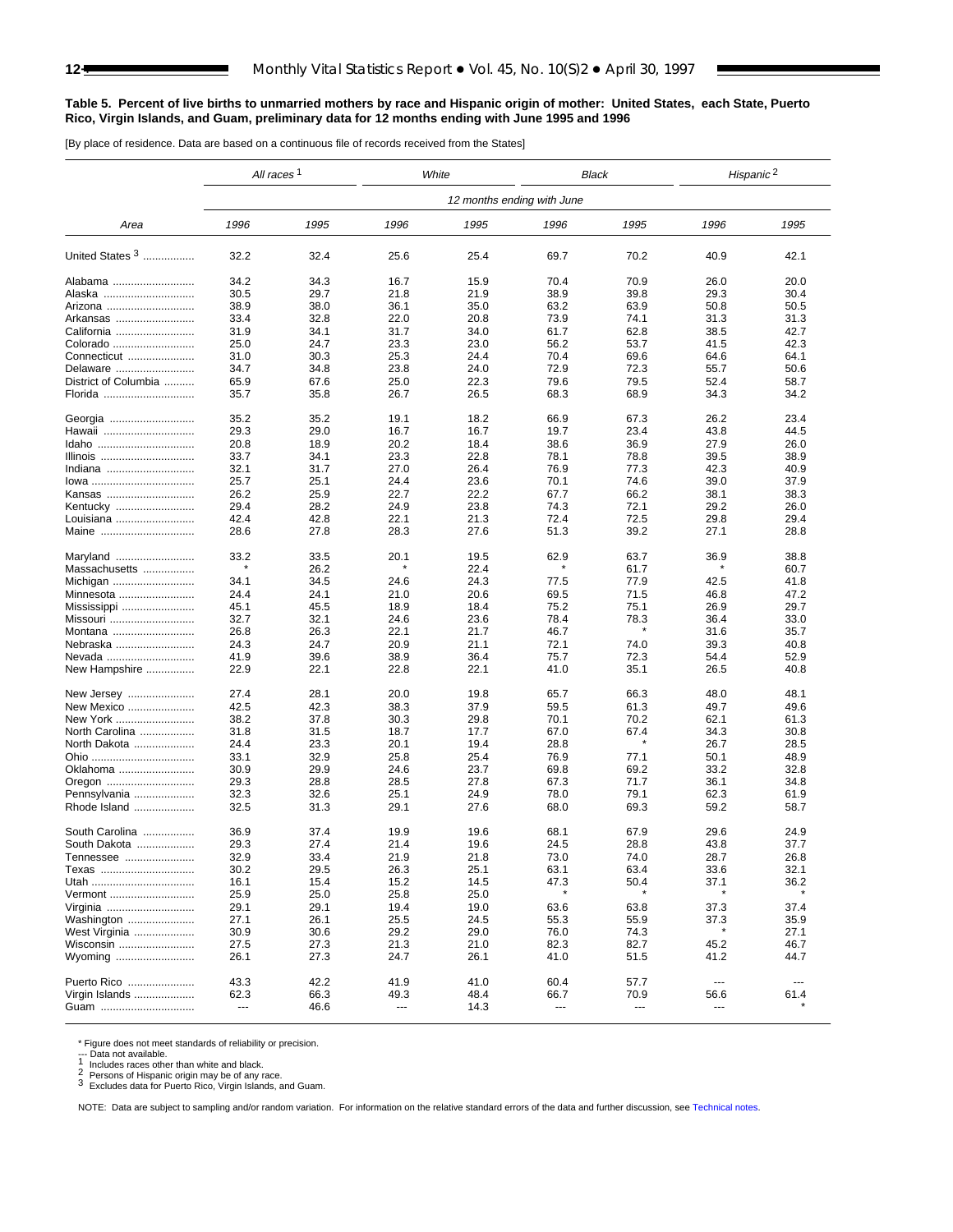#### <span id="page-12-0"></span>**Table 6. Percent low birthweight by race and Hispanic origin of mother: United States, each State, Puerto Rico, Virgin Islands, and Guam, preliminary data for 12 months ending with June 1995 and 1996**

[By place of residence. Data are based on a continuous file of records received from the States. Low birthweight is less than 2,500 grams]

|                      | All races <sup>1</sup> |      | White                    |                            | <b>Black</b>             |      | Hispanic <sup>2</sup> |      |
|----------------------|------------------------|------|--------------------------|----------------------------|--------------------------|------|-----------------------|------|
|                      |                        |      |                          | 12 months ending with June |                          |      |                       |      |
| Area                 | 1996                   | 1995 | 1996                     | 1995                       | 1996                     | 1995 | 1996                  | 1995 |
| United States 3      | 7.3                    | 7.3  | 6.3                      | 6.2                        | 13.0                     | 13.2 | 6.3                   | 6.3  |
| Alabama              | 9.3                    | 9.0  | 7.2                      | 6.9                        | 13.6                     | 13.1 | 5.7                   | 5.9  |
| Alaska               | 5.2                    | 5.4  | 4.8                      | 5.1                        | 12.6                     | 11.4 | 5.1                   | 5.1  |
| Arizona              | 6.7                    | 6.8  | 6.5                      | 6.6                        | 12.7                     | 12.9 | 6.5                   | 6.6  |
| Arkansas             | 8.5                    | 8.0  | 7.1                      | 6.7                        | 13.6                     | 12.4 | 6.6                   | 4.9  |
| California           | 6.1                    | 6.1  | 5.5                      | 5.5                        | 11.9                     | 12.3 | 5.4                   | 5.5  |
| Colorado             | 8.7                    | 8.5  | 8.4                      | 8.0                        | 15.3                     | 16.3 | 8.6                   | 8.4  |
| Connecticut          | 7.1                    | 6.9  | 6.3                      | 6.1                        | 12.6                     | 12.3 | 8.9                   | 8.9  |
| Delaware             | 8.5                    | 7.8  | 7.0                      | 6.3                        | 13.8                     | 12.3 | 8.3                   | 6.0  |
|                      |                        |      |                          |                            |                          |      |                       |      |
| District of Columbia | 13.4                   | 13.8 | 5.9                      | 5.9                        | 15.9                     | 16.0 | 7.5                   | 7.0  |
| Florida              | 7.8                    | 7.7  | 6.5                      | 6.4                        | 12.2                     | 12.4 | 6.3                   | 6.5  |
| Georgia              | 8.6                    | 8.7  | 6.5                      | 6.4                        | 12.8                     | 12.8 | 5.7                   | 5.9  |
| Hawaii               | 7.1                    | 7.4  | 5.1                      | 5.5                        | 10.9                     | 11.4 | 6.3                   | 7.0  |
| Idaho                | 6.1                    | 5.3  | 6.0                      | 5.2                        |                          |      | 7.1                   | 5.6  |
| Illinois             | 7.9                    | 7.9  | 6.2                      | 6.0                        | 14.6                     | 14.7 | 6.0                   | 5.9  |
| Indiana              | 7.7                    | 7.0  | 7.0                      | 6.3                        | 13.6                     | 12.4 | 6.1                   | 6.4  |
| lowa                 | 6.2                    | 5.8  | 6.0                      | 5.6                        | 12.6                     | 12.7 | 7.4                   | 5.6  |
| Kansas               | 6.6                    | 6.4  | 6.0                      | 5.8                        | 12.6                     | 12.3 | 5.8                   | 5.6  |
| Kentucky             | 7.7                    | 7.7  | 7.2                      | 7.2                        | 12.5                     | 12.8 | 6.1                   | 7.6  |
| Louisiana            | 9.7                    | 9.7  | 6.8                      | 6.5                        | 14.0                     | 14.2 | 6.5                   | 8.5  |
| Maine                | 6.0                    | 6.0  | 5.9                      | 6.0                        |                          |      |                       |      |
| Maryland             | 8.4                    | 8.6  | 6.1                      | 6.2                        | 13.2                     | 13.5 | 5.3                   | 6.1  |
| Massachusetts        | $\star$                | 6.4  | ×                        | 5.9                        |                          | 10.6 |                       | 7.5  |
|                      |                        |      |                          |                            |                          |      |                       | 5.9  |
| Michigan             | 7.6                    | 7.8  | 6.2                      | 6.2                        | 13.7                     | 14.5 | 6.6                   |      |
| Minnesota            | 5.8                    | 5.8  | 5.5                      | 5.4                        | 11.2                     | 12.7 | 6.2<br>$\star$        | 5.8  |
| Mississippi          | 10.0                   | 9.9  | 7.5                      | 6.6                        | 12.9                     | 13.6 |                       |      |
| Missouri             | 7.5                    | 7.7  | 6.4                      | 6.6                        | 13.8                     | 13.8 | 6.5                   | 7.0  |
| Montana              | 6.4                    | 6.2  | 6.3                      | 6.2                        |                          |      | 8.0                   |      |
| Nebraska             | 6.3                    | 6.2  | 6.1                      | 5.8                        | 11.0                     | 14.0 | 6.1                   | 6.7  |
| Nevada               | 7.5                    | 7.6  | 6.9                      | 6.8                        | 13.4                     | 14.6 | 6.3                   | 6.1  |
| New Hampshire        | 5.2                    | 5.3  | 5.1                      | 5.3                        |                          |      |                       |      |
| New Jersey           | 7.5                    | 7.6  | 6.2                      | 6.1                        | 12.9                     | 13.5 | 7.1                   | 7.5  |
| New Mexico           | 7.6                    | 7.6  | 7.7                      | 7.8                        | 10.1                     | 12.3 | 7.9                   | 8.1  |
| New York             | 7.6                    | 7.6  | 6.4                      | 6.3                        | 12.3                     | 12.5 | 7.6                   | 7.8  |
| North Carolina       | 8.7                    | 8.7  | 6.8                      | 6.8                        | 13.7                     | 13.7 | 5.8                   | 6.4  |
| North Dakota         | 5.6                    | 5.4  | 5.5                      | 5.1                        |                          |      |                       |      |
|                      | 7.5                    | 7.6  | 6.5                      | 6.5                        | 13.4                     | 13.7 | 7.3                   | 7.2  |
| Oklahoma             | 7.1                    | 6.9  | 6.6                      | 6.3                        | 12.6                     | 12.7 | 6.6                   | 6.0  |
| Oregon               | 5.4                    | 5.4  | 5.3                      | 5.3                        | 11.0                     | 10.4 | 6.0                   | 6.0  |
| Pennsylvania         | 7.5                    | 7.4  | 6.4                      | 6.2                        | 14.1                     | 14.4 | 9.4                   | 8.9  |
| Rhode Island         | 7.1                    | 6.4  | 6.6                      | 6.0                        | 12.2                     | 10.0 | 7.8                   | 6.6  |
|                      |                        |      |                          |                            |                          |      |                       |      |
| South Carolina       | 9.2                    | 9.1  | 6.9                      | 6.6                        | 13.3                     | 13.4 | 6.4                   | 7.9  |
| South Dakota         | 5.8                    | 5.9  | 5.7                      | 5.7                        |                          |      |                       |      |
| Tennessee            | 8.6                    | 8.9  | 7.3                      | 7.3                        | 13.4                     | 14.7 | 7.5                   | 6.0  |
| Texas                | 7.1                    | 7.1  | 6.4                      | 6.3                        | 12.1                     | 12.5 | 6.5                   | 6.5  |
| Utah                 | 6.4                    | 6.0  | 6.3                      | 6.0                        | 9.1                      | 10.8 | 8.1                   | 7.2  |
| Vermont              | 6.2                    | 5.6  | 6.3                      | 5.6                        |                          |      | $\pmb{\ast}$          |      |
| Virginia             | 7.6                    | 7.6  | 6.1                      | 6.1                        | 12.6                     | 12.4 | 6.3                   | 6.0  |
| Washington           | 5.5                    | 5.3  | 5.2                      | 5.0                        | 11.2                     | 10.7 | 5.3                   | 4.8  |
| West Virginia        | 8.0                    | 7.6  | 7.9                      | 7.3                        | 13.6                     | 15.2 |                       |      |
| Wisconsin            | 6.1                    | 6.2  | 5.3                      | 5.3                        | 13.3                     | 13.7 | 6.5                   | 6.1  |
| Wyoming              | 8.1                    | 8.2  | 8.1                      | 8.1                        |                          |      | 8.2                   | 10.3 |
| Puerto Rico          | 10.3                   | 10.1 | 10.3                     | 10.1                       | 10.2                     | 10.3 | ---                   | ---  |
| Virgin Islands       | 8.9                    | 7.8  | 9.0                      | 5.9                        | 8.9                      | 8.1  | 7.0                   | 6.6  |
| Guam                 | $\cdots$               | 6.8  | $\overline{\phantom{a}}$ |                            | $\overline{\phantom{a}}$ | ---  | ---                   |      |
|                      |                        |      |                          |                            |                          |      |                       |      |

\* Figure does not meet standards of reliability or precision.<br>--- Data not available.<br>1 Includes races other than white and black.<br>2 Persons of Hispanic origin may be of any race.<br>3 Excludes data for Puerto Rico, Virgin Is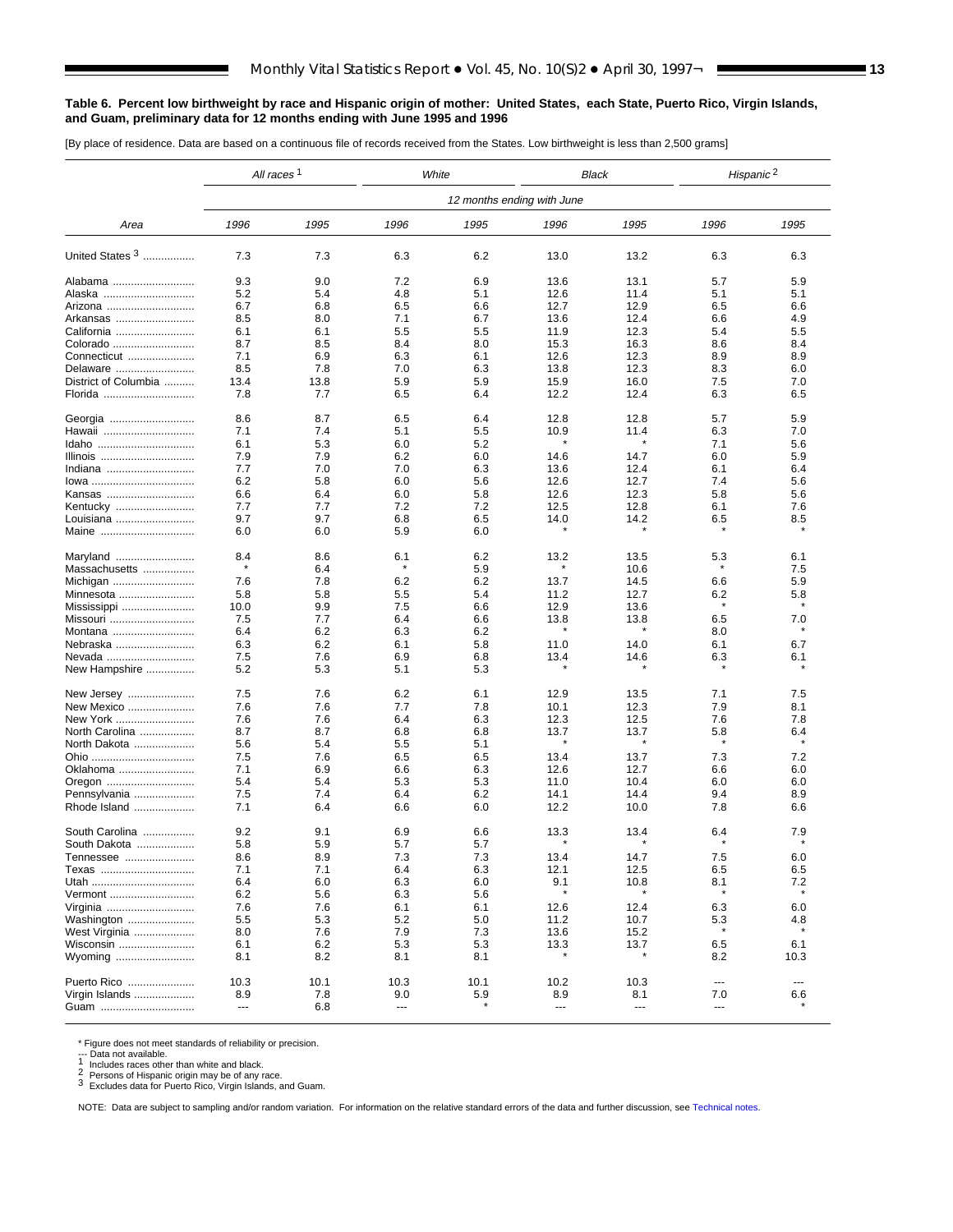#### <span id="page-13-0"></span>**Table 7. Percent of live births by cesarean delivery by race and Hispanic origin of mother: United States, each State, Puerto Rico, Virgin Islands, and Guam, preliminary data for 12 months ending with June 1995 and 1996**

[By place of residence. Data are based on a continuous file of records received from the States]

|                      | All races <sup>1</sup>   |      |                          | White                      |                          | Black   | Hispanic <sup>2</sup>    |                               |  |
|----------------------|--------------------------|------|--------------------------|----------------------------|--------------------------|---------|--------------------------|-------------------------------|--|
|                      |                          |      |                          | 12 months ending with June |                          |         |                          |                               |  |
| Area                 | 1996                     | 1995 | 1996                     | 1995                       | 1996                     | 1995    | 1996                     | 1995                          |  |
| United States 3      | 20.7                     | 21.0 | 20.6                     | 21.0                       | 21.7                     | 21.8    | 20.0                     | 20.3                          |  |
| Alabama              | 23.2                     | 23.1 | 23.7                     | 23.7                       | 22.3                     | 21.8    | 21.3                     | 20.0                          |  |
| Alaska               | 15.2                     | 15.2 | 17.4                     | 16.9                       | 19.5                     | 18.2    | 18.7                     | 19.8                          |  |
| Arizona              | 16.2                     | 16.9 | 16.3                     | 17.0                       | 17.3                     | 20.3    | 15.0                     | 15.8                          |  |
| Arkansas             | 25.4                     | 25.7 | 25.4                     | 25.8                       | 25.6                     | 25.7    | 22.0                     | 20.8                          |  |
| California           | 20.4                     | 20.7 | 20.4                     | 20.7                       | 22.9                     | 23.0    | 19.5                     | 19.6                          |  |
| Colorado             | 14.7                     | 15.4 | 14.6                     | 15.3                       | 17.4                     | 17.8    | 14.0                     | 15.0                          |  |
| Connecticut          | 19.6                     | 19.2 | 19.5                     | 19.3                       | 20.5                     | 19.5    | 17.5                     | 17.0                          |  |
| Delaware             | 20.9                     | 21.8 | 21.2                     | 21.9                       | 20.5                     | 21.6    | 17.4                     | 17.9                          |  |
| District of Columbia | 20.8                     | 23.2 | 18.3                     | 22.9                       | 21.6                     | 23.5    | 11.9                     | 14.2                          |  |
| Florida              | 21.6                     | 21.8 | 22.2                     | 22.3                       | 20.0                     | 20.2    | 23.9                     | 24.3                          |  |
| Georgia              | 20.9                     | 21.3 | 20.7                     | 21.2                       | 21.5                     | 21.9    | 16.1                     | 16.1                          |  |
| Hawaii               | 18.1                     | 18.3 | 18.9                     | 19.5                       | 21.8                     | 19.9    | 17.7                     | 19.7                          |  |
| Idaho                | 15.7                     | 15.3 | 15.5                     | 15.2                       | 24.4                     | $\star$ | 14.4                     | 15.7                          |  |
| Illinois             | 19.6                     | 19.9 | 19.6                     | 19.9                       | 19.5                     | 19.8    | 17.3                     | 17.6                          |  |
| Indiana              | 20.7                     | 20.8 | 20.6                     | 20.7                       | 20.9                     | 21.6    | 23.9                     | 24.0                          |  |
| lowa                 | 18.7                     | 18.7 | 18.7                     | 18.8                       | 20.4                     | 18.5    | 16.8                     | 15.7                          |  |
| Kansas               | 19.4                     | 20.4 | 19.5                     | 20.5                       | 18.9                     | 20.2    | 18.6                     | 17.7                          |  |
| Kentucky             | 21.7                     | 22.2 | 21.8                     | 22.4                       | 20.9                     | 21.1    | 21.5                     | 19.6                          |  |
| Louisiana            | 26.6                     | 27.6 | 28.0                     | 29.0                       | 25.1                     | 25.9    | 25.5                     | 28.7                          |  |
| Maine                | 21.1                     | 20.6 | 21.2                     | 20.7                       | ×                        | $\star$ | 22.9                     | 28.8                          |  |
| Maryland             | 21.7                     | 22.5 | 21.2                     | 21.9                       | 23.0                     | 23.7    | 17.9                     | 19.6                          |  |
| Massachusetts        | $\ast$                   | 20.7 |                          | 20.8                       |                          | 22.2    |                          | 18.3                          |  |
| Michigan             | 20.1                     | 20.4 | 20.4                     | 20.7                       | 19.1                     | 19.0    | 18.4                     | 18.2                          |  |
| Minnesota            | 16.6                     | 16.4 | 16.8                     | 16.8                       | 16.8                     | 16.0    | 16.6                     | 16.2                          |  |
| Mississippi          | 26.1                     | 26.3 | 27.6                     | 27.2                       | 24.4                     | 25.3    | 24.6                     | 20.0                          |  |
| Missouri             | 20.5                     | 20.5 | 20.9                     | 21.0                       | 19.0                     | 17.9    | 18.6                     | 21.3                          |  |
| Montana              | 18.8                     | 18.9 | 18.7                     | 18.5                       |                          |         | 20.9                     | 18.3                          |  |
| Nebraska             | 19.2                     | 19.1 | 19.4                     | 19.1                       | 17.4                     | 19.3    | 18.4                     | 16.5                          |  |
| Nevada               | 19.5                     | 19.2 | 19.4                     | 18.8                       | 21.0                     | 22.3    | 16.2                     | 15.5                          |  |
| New Hampshire        | 20.4                     | 19.5 | 20.4                     | 19.5                       | 22.3                     |         | 23.5                     | 16.6                          |  |
| New Jersey           | 23.3                     | 23.7 | 23.3                     | 23.9                       | 23.4                     | 23.1    | 23.5                     | 24.2                          |  |
| New Mexico           | 17.6                     | 17.8 | 18.2                     | 18.4                       | 22.0                     | 24.5    | 17.6                     | 17.9                          |  |
| New York             | 22.6                     | 22.8 | 22.8                     | 23.0                       | 22.8                     | 22.6    | 21.3                     | 21.7                          |  |
| North Carolina       | 21.3                     | 21.8 | 21.3                     | 22.0                       | 21.6                     | 21.6    | 16.5                     | 18.0                          |  |
| North Dakota         | 18.9                     | 19.9 | 18.3                     | 19.7                       |                          |         | 23.3                     | 16.3                          |  |
| Ohio                 | 19.1                     | 20.4 | 19.1                     | 20.6                       | 19.1                     | 19.3    | 18.8                     | 20.1                          |  |
| Oklahoma             | 22.4                     | 22.8 | 22.3                     | 22.7                       | 23.3                     | 23.4    | 23.4                     | 21.0                          |  |
| Oregon               | 17.3                     | 17.2 | 17.3                     | 17.2                       | 19.5                     | 17.7    | 15.8                     | 15.3                          |  |
| Pennsylvania         | 19.5                     | 19.9 | 19.7                     | 20.3                       | 18.9                     | 18.2    | 17.1                     | 17.3                          |  |
| Rhode Island         | 17.9                     | 17.8 | 18.2                     | 18.0                       | 17.8                     | 18.0    | 17.5                     | 17.1                          |  |
| South Carolina       | 22.5                     | 22.7 | 23.0                     | 22.8                       | 21.8                     | 22.5    | 23.0                     | 21.1                          |  |
| South Dakota         | 20.6                     | 19.9 | 20.9                     | 20.8                       | 21.3                     |         | 28.9                     |                               |  |
| Tennessee            | 21.2                     | 21.1 | 21.5                     | 21.5                       | 20.9                     | 19.8    | 21.5                     | 19.6                          |  |
| Texas                | 23.4                     | 24.0 | 23.3                     | 23.9                       | 24.5                     | 24.7    | 22.8                     | 23.6                          |  |
| Utah                 | 15.8                     | 16.1 | 15.8                     | 16.1                       | 22.0                     | 18.6    | 16.6                     | 17.9                          |  |
| Vermont              | 16.1                     | 17.1 | 16.1                     | 17.0                       |                          |         |                          |                               |  |
| Virginia             | 21.1                     | 21.8 | 20.7                     | 21.5                       | 22.8                     | 22.9    | 18.0                     | 18.9                          |  |
| Washington           | 17.2                     | 17.0 | 17.0                     | 16.8                       | 22.3                     | 22.3    | 17.4                     | 16.3                          |  |
| West Virginia        | 23.1                     | 23.3 | 23.1                     | 23.2                       | 25.9                     | 23.9    |                          | 24.0                          |  |
| Wisconsin            | 15.6                     | 15.5 | 16.2                     | 16.0                       | 12.1                     | 12.9    | 14.7                     | 15.5                          |  |
| Wyoming              | 18.0                     | 17.6 | 18.0                     | 17.7                       |                          |         | 20.0                     | 19.0                          |  |
| Puerto Rico          | 30.7                     | 30.3 | 31.2                     | 30.7                       | 24.5                     | 25.6    | $\hspace{0.05cm} \ldots$ | $\hspace{1.5cm} \textbf{---}$ |  |
| Virgin Islands       | 21.3                     | 20.0 | 27.0                     | 25.4                       | 20.0                     | 19.0    | 23.5                     | 22.4                          |  |
| Guam                 | $\overline{\phantom{a}}$ | 15.5 | $\overline{\phantom{a}}$ | 17.2                       | $\overline{\phantom{a}}$ | $\sim$  | $\cdots$                 |                               |  |

\* Figure does not meet standards of reliability or precision.<br>--- Data not available.<br>1 Includes races other than white and black.<br>2 Persons of Hispanic origin may be of any race.<br>3 Excludes data for Puerto Rico, Virgin Is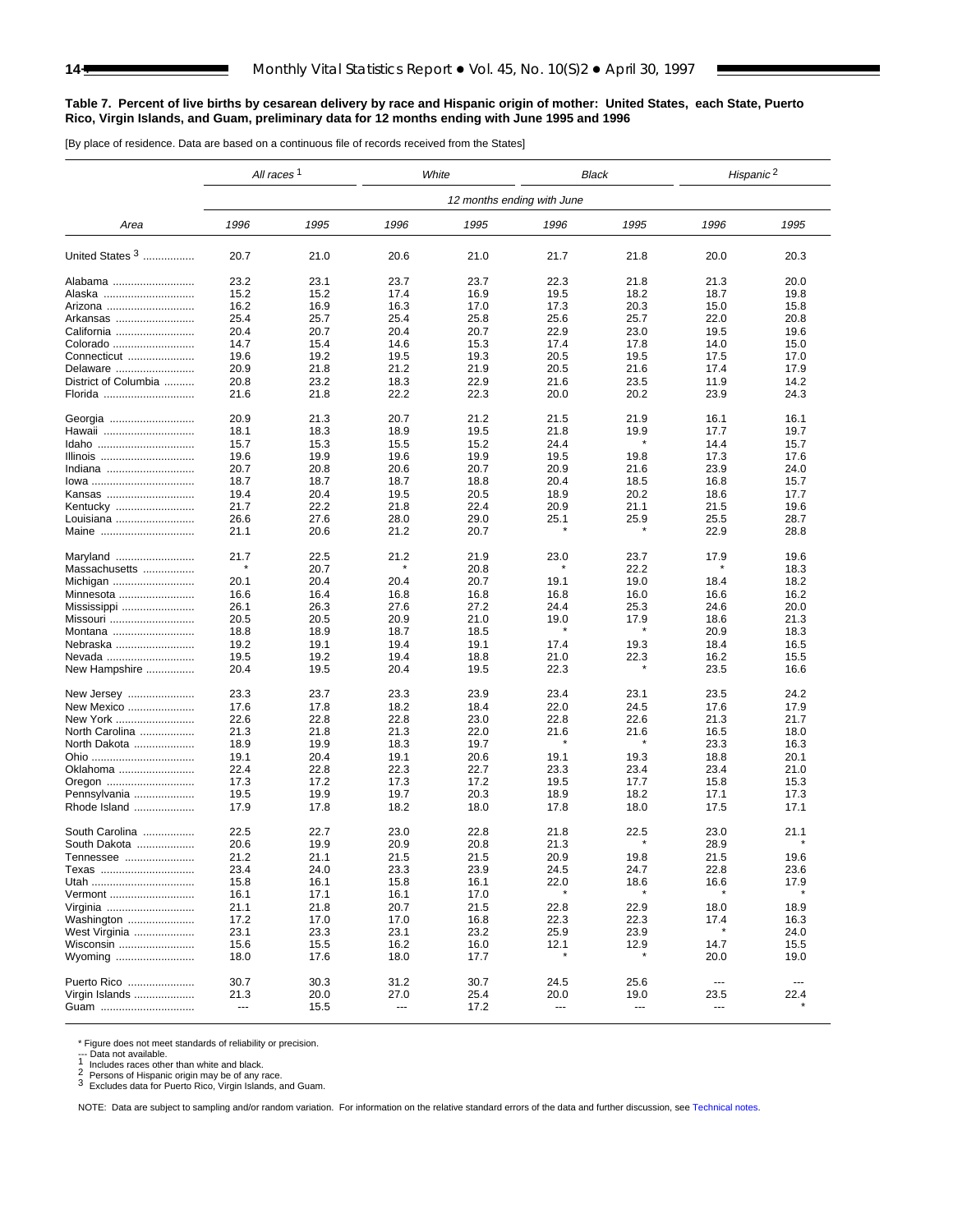#### <span id="page-14-0"></span>**Table 8. Percent of mothers receiving prenatal care in first trimester of pregnancy by race and Hispanic origin of mother: United States, each State, Puerto Rico, Virgin Islands, and Guam, preliminary data for 12 months ending with June 1995 and 1996**

[By place of residence. Data are based on a continuous file of records received from the States]

|                      | All races <sup>1</sup> |      | White |      |                            | Black | Hispanic <sup>2</sup> |      |
|----------------------|------------------------|------|-------|------|----------------------------|-------|-----------------------|------|
|                      |                        |      |       |      | 12 months ending with June |       |                       |      |
| Area                 | 1996                   | 1995 | 1996  | 1995 | 1996                       | 1995  | 1996                  | 1995 |
| United States 3      | 81.5                   | 80.9 | 83.7  | 83.3 | 70.9                       | 69.5  | 71.0                  | 70.1 |
| Alabama              | 81.8                   | 81.4 | 88.1  | 87.5 | 68.9                       | 69.2  | 62.8                  | 68.2 |
| Alaska               | 82.0                   | 84.6 | 84.8  | 86.2 | 82.1                       | 86.2  | 79.0                  | 84.2 |
| Arizona              | 72.2                   | 72.0 | 73.3  | 73.3 | 69.6                       | 68.2  | 60.8                  | 60.4 |
| Arkansas             | 75.6                   | 76.2 | 79.6  | 80.3 | 62.0                       | 62.5  | 57.5                  | 61.1 |
| California           | 78.7                   | 78.3 | 78.6  | 78.2 | 76.8                       | 76.0  | 73.3                  | 72.4 |
| Colorado             | 80.9                   | 80.7 | 81.5  | 81.5 | 74.2                       | 72.0  | 66.1                  | 66.5 |
| Connecticut          | 87.8                   | 88.4 | 89.5  | 90.1 | 76.3                       | 77.1  | 75.1                  | 77.0 |
| Delaware             | 84.8                   | 84.4 | 88.1  | 88.0 | 74.4                       | 72.2  | 67.7                  | 69.5 |
| District of Columbia | 62.1                   | 58.6 | 77.2  | 79.8 | 57.1                       | 53.7  | 60.6                  | 53.7 |
| Florida              | 82.7                   | 82.1 | 86.0  | 85.5 | 71.6                       | 70.6  | 80.0                  | 79.2 |
| Georgia              | 84.6                   | 83.3 | 88.9  | 88.0 | 76.6                       | 74.7  | 72.7                  | 74.0 |
| Hawaii               | 84.1                   | 84.4 | 89.1  | 88.9 | 91.8                       | 87.7  | 81.4                  | 81.9 |
| Idaho                | 80.0                   | 79.8 | 80.2  | 79.9 | 81.3                       | 78.7  | 61.7                  | 58.9 |
| Illinois             | 81.1                   | 80.6 | 84.4  | 84.5 | 68.1                       | 66.1  | 70.4                  | 69.6 |
| Indiana              | 80.1                   | 80.7 | 81.9  | 82.5 | 64.8                       | 66.0  | 64.6                  | 68.9 |
| lowa                 | 86.9                   | 87.3 | 87.4  | 87.9 | 74.2                       | 71.6  | 70.9                  | 71.9 |
| Kansas               | 85.4                   | 85.4 | 86.5  | 86.5 | 74.4                       | 74.7  | 63.8                  | 64.6 |
| Kentucky             | 84.4                   | 83.7 | 85.6  | 85.2 | 73.0                       | 69.8  | 75.2                  | 77.6 |
| Louisiana            | 80.9                   | 80.1 | 88.6  | 87.6 | 69.9                       | 70.0  | 79.6                  | 82.3 |
| Maine                | 89.2                   | 89.7 | 89.5  | 89.9 | 78.5                       | 75.7  | 73.6                  | 77.7 |
| Maryland             | 88.2                   | 87.2 | 92.3  | 91.7 | 78.4                       | 77.6  | 81.2                  | 82.9 |
| Massachusetts        |                        | 89.4 |       | 90.9 |                            | 78.7  |                       | 79.3 |
| Michigan             | 83.8                   | 83.4 | 86.8  | 86.6 | 70.4                       | 69.5  | 70.9                  | 72.7 |
| Minnesota            | 83.4                   | 83.3 | 86.0  | 86.1 | 63.7                       | 60.6  | 61.5                  | 61.1 |
| Mississippi          | 77.9                   | 76.6 | 87.4  | 86.6 | 67.0                       | 65.7  | 80.5                  | 75.7 |
| Missouri             | 85.6                   | 84.8 | 87.9  | 87.4 | 72.5                       | 70.8  | 77.6                  | 78.4 |
| Montana              | 81.8                   | 82.0 | 83.6  | 84.1 | 82.2                       | 84.0  | 73.5                  | 74.4 |
| Nebraska             | 84.1                   | 83.8 | 85.1  | 84.8 | 71.3                       | 71.1  | 65.1                  | 67.2 |
| Nevada               | 77.2                   | 74.9 | 78.0  | 76.0 | 69.0                       | 63.7  | 64.2                  | 60.9 |
| New Hampshire        | 89.7                   | 89.4 | 89.8  | 89.6 | 78.9                       | 76.1  | 86.3                  | 77.4 |
| New Jersey           | 82.6                   | 82.4 | 86.0  | 86.5 | 67.4                       | 65.7  | 71.2                  | 70.4 |
| New Mexico           | 69.4                   | 68.2 | 71.6  | 70.3 | 62.0                       | 59.5  | 65.9                  | 64.2 |
| New York             | 78.3                   | 76.9 | 81.9  | 80.7 | 67.3                       | 64.1  | 66.4                  | 62.6 |
| North Carolina       | 83.3                   | 83.2 | 88.1  | 88.3 | 71.3                       | 70.3  | 66.8                  | 67.8 |
| North Dakota         | 84.3                   | 83.3 | 85.8  | 84.6 | 81.3                       | 83.9  | 80.1                  | 78.5 |
| Ohio                 | 85.3                   | 84.1 | 87.6  | 86.7 | 71.4                       | 69.1  | 75.2                  | 75.3 |
| Oklahoma             | 78.1                   | 78.0 | 80.8  | 80.8 | 65.7                       | 67.1  | 69.2                  | 68.1 |
| Oregon               | 79.1                   | 78.5 | 79.5  | 78.8 | 74.8                       | 71.4  | 64.1                  | 62.6 |
| Pennsylvania         | 83.8                   | 82.5 | 86.9  | 85.9 | 65.7                       | 63.3  | 69.6                  | 67.3 |
| Rhode Island         | 89.8                   | 89.3 | 91.0  | 90.8 | 79.8                       | 76.5  | 85.1                  | 81.2 |
| South Carolina       | 78.8                   | 77.9 | 85.8  | 85.5 | 66.2                       | 65.1  | 63.2                  | 70.4 |
| South Dakota         | 81.5                   | 82.3 | 85.4  | 85.9 | 64.9                       | 75.9  | 76.2                  | 71.1 |
| Tennessee            | 83.2                   | 81.8 | 86.5  | 85.2 | 71.3                       | 69.9  | 65.6                  | 68.4 |
| Texas                | 77.7                   | 76.6 | 78.0  | 77.1 | 74.0                       | 72.3  | 69.7                  | 68.3 |
| Utah                 | 83.8                   | 84.6 | 84.8  | 85.6 | 61.0                       | 69.9  | 65.7                  | 66.7 |
| Vermont              | 87.3                   | 86.4 | 87.5  | 86.6 | 78.1                       |       | 77.5                  | 84.8 |
| Virginia             | 84.1                   | 83.3 | 88.1  | 87.3 | 71.7                       | 71.2  | 70.6                  | 68.1 |
| Washington           | 82.6                   | 82.9 | 83.5  | 83.8 | 75.6                       | 76.9  | 69.9                  | 68.6 |
| West Virginia        | 82.0                   | 80.9 | 82.8  | 81.4 | 63.9                       | 68.9  | 77.8                  | 73.1 |
| Wisconsin            | 83.7                   | 83.3 | 86.7  | 86.7 | 66.6                       | 64.1  | 69.3                  | 69.8 |
| Wyoming              | 83.5                   | 82.6 | 84.0  | 83.4 | 69.5                       | 71.9  | 69.8                  | 69.9 |
| Puerto Rico          | 77.1                   | 76.7 | 78.1  | 77.7 | 65.2                       | 63.6  | ---                   | ---  |
| Virgin Islands       | 55.0                   | 55.7 | 57.6  | 59.6 | 54.0                       | 54.8  | 53.7                  | 51.1 |
| Guam                 | ---                    | 69.6 | ---   | 79.3 | $\sim$                     | ---   | ---                   | 73.1 |
|                      |                        |      |       |      |                            |       |                       |      |

\* Figure does not meet standards of reliability or precision.<br>--- Data not available.<br>1 Includes races other than white and black.<br>2 Persons of Hispanic origin may be of any race.<br>3 Excludes data for Puerto Rico, Virgin Is

NOTE: Data are subject to sampling and/or random variation. For information on the relative standard errors of the data and further discussion, se[e Technical notes.](#page-32-0)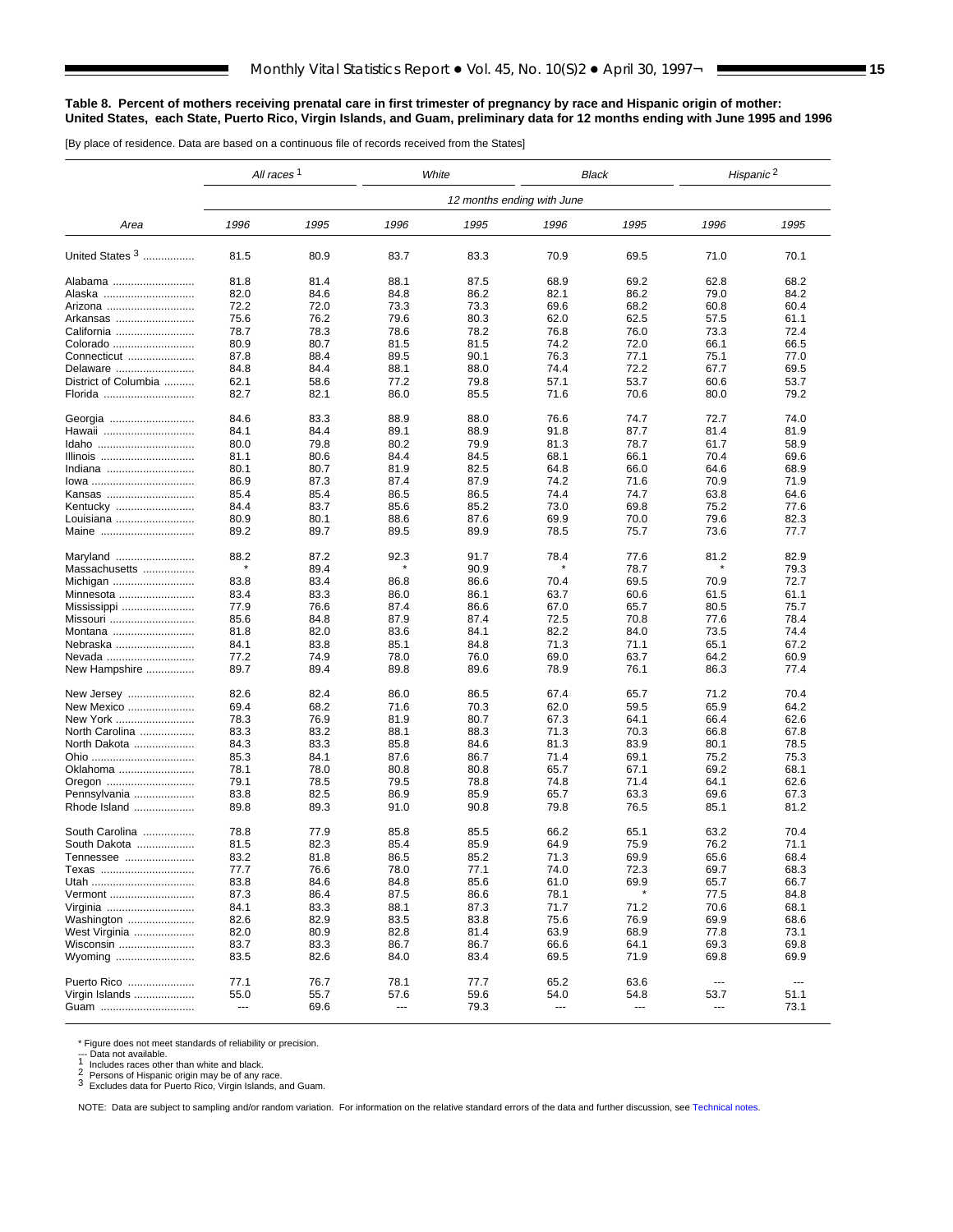<span id="page-15-0"></span>[Data are based on a continuous file of records received from the States. Age-specific rates per 100,000 population in specified group; age-adjusted rates per 100,000 U.S. standard population; se[e Technical notes.](#page-32-0) Figures for the 12 months ending with June 1996 are based on weighted data rounded to the nearest individual, so categories may not add to totals]

|                                    | 12 months ending with June |                      |                      |                      |  |  |  |  |
|------------------------------------|----------------------------|----------------------|----------------------|----------------------|--|--|--|--|
|                                    |                            | 1996                 |                      | 1995                 |  |  |  |  |
| Age, race/Hispanic origin, and sex | Number                     | Rate                 | Number               | Rate                 |  |  |  |  |
| All races, both sexes              |                            |                      |                      |                      |  |  |  |  |
|                                    | 2,321,991                  | 879.0                | 2,284,363            | 873.1                |  |  |  |  |
|                                    | 29,191                     | 770.2                | 30,512               | 789.7                |  |  |  |  |
|                                    | 6,213                      | 39.8                 | 6,549                | 41.4                 |  |  |  |  |
|                                    | 8,606                      | 22.6                 | 8,504                | 22.4                 |  |  |  |  |
|                                    | 33,583                     | 92.7                 | 34,694               | 96.5                 |  |  |  |  |
|                                    | 55,572                     | 137.1                | 58,449               | 142.1                |  |  |  |  |
|                                    | 100,788                    | 234.1                | 101,282              | 240.7                |  |  |  |  |
|                                    | 144,946                    | 454.9                | 140,088              | 459.3                |  |  |  |  |
|                                    | 235,675                    | 1,109.6              | 234,694              | 1,114.4              |  |  |  |  |
|                                    | 478,409                    | 2,553.3              | 480,700              | 2,563.4              |  |  |  |  |
|                                    | 658,174                    | 5,823.4              | 642,980              | 5,825.8              |  |  |  |  |
|                                    | 570,312                    | 15,338.7             | 545,480              | 15,224.2             |  |  |  |  |
|                                    | 522                        |                      |                      |                      |  |  |  |  |
|                                    |                            | $\sim$ $\sim$ $\sim$ | 431                  | $\sim$ $\sim$        |  |  |  |  |
|                                    | $\sim$ $\sim$ $\sim$       | 499.5                | $\cdots$             | 503.4                |  |  |  |  |
| All races, male                    |                            |                      |                      |                      |  |  |  |  |
|                                    | 1,174,356                  | 908.7                | 1,161,363            | 909.2                |  |  |  |  |
|                                    | 16,368                     | 844.4                | 17,139               | 866.7                |  |  |  |  |
|                                    | 3,502                      | 43.9                 | 3,682                | 45.5                 |  |  |  |  |
|                                    |                            | 26.7                 |                      |                      |  |  |  |  |
|                                    | 5,215                      |                      | 5,113                | 26.3                 |  |  |  |  |
|                                    | 25,337                     | 136.2                | 26,169               | 142.6                |  |  |  |  |
|                                    | 39,611                     | 195.3                | 42,470               | 206.5                |  |  |  |  |
|                                    | 68,571                     | 320.6                | 69,628               | 333.8                |  |  |  |  |
|                                    | 91,779                     | 588.7                | 88,796               | 596.1                |  |  |  |  |
|                                    | 142,363                    | 1,409.1              | 142,173              | 1,421.1              |  |  |  |  |
|                                    | 272,603                    | 3,266.4              | 273,606              | 3,286.1              |  |  |  |  |
|                                    | 322,737                    | 7,305.0              | 314,498              | 7,367.6              |  |  |  |  |
|                                    | 185,903                    | 17,667.6             | 177,781              | 17,757.7             |  |  |  |  |
|                                    | 365                        | $\cdots$             | 308                  | .                    |  |  |  |  |
|                                    | $\cdots$                   | 637.4                | $\sim$ $\sim$ $\sim$ | 646.7                |  |  |  |  |
| All races, female                  |                            |                      |                      |                      |  |  |  |  |
|                                    | 1,147,635                  | 850.5                | 1,123,000            | 838.7                |  |  |  |  |
|                                    | 12,823                     | 692.5                | 13,373               | 709.1                |  |  |  |  |
|                                    | 2,711                      | 35.6                 | 2,867                | 37.1                 |  |  |  |  |
|                                    | 3,390                      | 18.2                 | 3,391                | 18.3                 |  |  |  |  |
|                                    | 8,246                      | 46.8                 | 8,525                | 48.5                 |  |  |  |  |
|                                    | 15,962                     | 78.8                 | 15,979               | 77.7                 |  |  |  |  |
|                                    | 32,216                     | 148.8                | 31,654               | 149.2                |  |  |  |  |
|                                    | 53,167                     | 326.7                | 51,292               | 328.7                |  |  |  |  |
|                                    | 93,312                     | 837.9                | 92,521               | 836.9                |  |  |  |  |
|                                    | 205,806                    | 1,980.6              | 207,094              | 1,986.2              |  |  |  |  |
|                                    |                            |                      |                      |                      |  |  |  |  |
|                                    | 335,437                    | 4,872.6              | 328,482              | 4,853.4              |  |  |  |  |
|                                    | 384,408                    | 14,419.5             | 367,699              | 14,241.8             |  |  |  |  |
|                                    | 157                        | $\sim$ $\sim$ $\sim$ | 123                  | $\sim$ $\sim$ $\sim$ |  |  |  |  |
|                                    | $\sim$ $\sim$ $\sim$       | 384.0                | $\sim$ $\sim$ $\sim$ | 384.1                |  |  |  |  |
|                                    |                            |                      |                      |                      |  |  |  |  |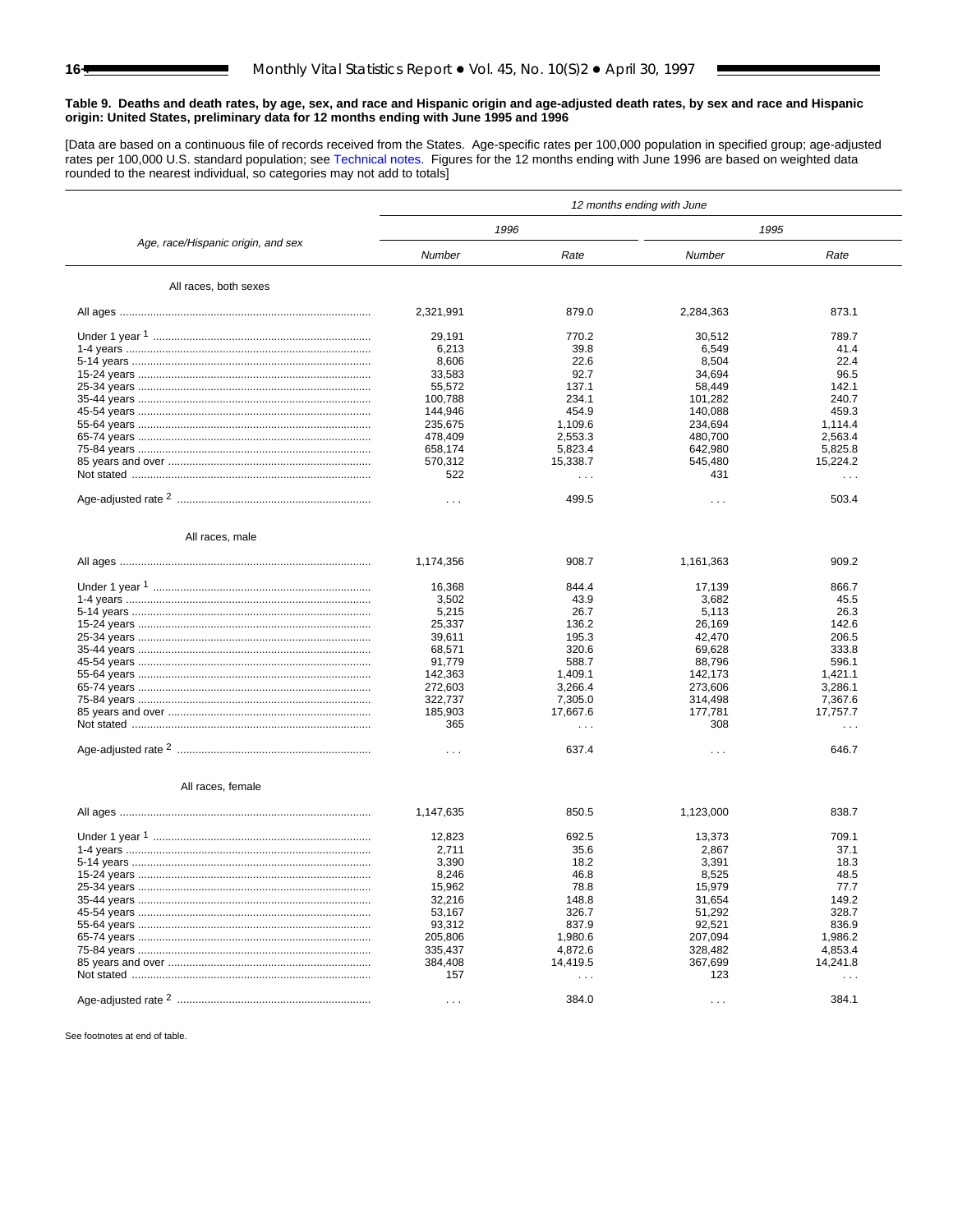[Data are based on a continuous file of records received from the States. Age-specific rates per 100,000 population in specified group; age-adjusted rates per 100,000 U.S. standard population; se[e Technical notes.](#page-32-0) Figures for the 12 months ending with June 1996 are based on weighted data rounded to the nearest individual, so categories may not add to totals]

|                                    | 12 months ending with June |                      |                      |                      |  |  |  |  |
|------------------------------------|----------------------------|----------------------|----------------------|----------------------|--|--|--|--|
|                                    |                            | 1996                 |                      | 1995                 |  |  |  |  |
| Age, race/Hispanic origin, and sex | Number                     | Rate                 | Number               | Rate                 |  |  |  |  |
| White, both sexes                  |                            |                      |                      |                      |  |  |  |  |
|                                    | 1,998,395                  | 912.5                | 1,963,446            | 903.3                |  |  |  |  |
|                                    | 19,415                     | 641.6                | 19,864               | 655.2                |  |  |  |  |
|                                    | 4,178                      | 33.9                 | 4,469                | 35.7                 |  |  |  |  |
|                                    | 6,275                      | 20.8                 | 6,105                | 20.3                 |  |  |  |  |
|                                    | 23,794                     | 82.5                 | 24,348               | 84.8                 |  |  |  |  |
|                                    | 39,065                     | 118.3                | 40,942               | 121.7                |  |  |  |  |
|                                    | 72.143                     | 201.4                | 72.438               | 206.5                |  |  |  |  |
|                                    |                            | 409.1                | 107,722              | 412.4                |  |  |  |  |
|                                    | 111,273                    |                      |                      |                      |  |  |  |  |
|                                    | 191,914                    | 1,047.3              | 191,462              | 1,050.5              |  |  |  |  |
|                                    | 413,476                    | 2,491.5              | 415,692              | 2,495.8              |  |  |  |  |
|                                    | 592,301                    | 5,786.9              | 578,335              | 5,776.3              |  |  |  |  |
|                                    | 524,176                    | 15,554.0             | 501,749              | 15,371.7             |  |  |  |  |
|                                    | 384                        | $\sim$ $\sim$ $\sim$ | 320                  | $\sim$ $\sim$        |  |  |  |  |
|                                    | $\sim$ $\sim$ $\sim$       | 473.9                | $\cdots$             | 476.0                |  |  |  |  |
| White, male                        |                            |                      |                      |                      |  |  |  |  |
|                                    | 1,000,243                  | 929.1                | 987,403              | 926.2                |  |  |  |  |
|                                    | 11,050                     | 712.4                | 11,194               | 719.5                |  |  |  |  |
|                                    |                            |                      |                      |                      |  |  |  |  |
|                                    | 2,373                      | 37.5                 | 2,508                | 39.1                 |  |  |  |  |
|                                    | 3,785                      | 24.4                 | 3,690                | 23.9                 |  |  |  |  |
|                                    | 17,772                     | 119.2                | 18,124               | 123.1                |  |  |  |  |
|                                    | 28,353                     | 169.9                | 30,356               | 178.7                |  |  |  |  |
|                                    | 49,947                     | 277.6                | 50,684               | 288.2                |  |  |  |  |
|                                    | 70,864                     | 526.8                | 68,576               | 531.9                |  |  |  |  |
|                                    | 116,847                    | 1,325.5              | 117,160              | 1,338.4              |  |  |  |  |
|                                    | 237,463                    | 3,188.8              | 238,556              | 3,203.4              |  |  |  |  |
|                                    | 291,707                    | 7,268.9              | 283,981              | 7,311.2              |  |  |  |  |
|                                    | 169,803                    | 17,982.9             | 162,340              | 17,948.6             |  |  |  |  |
|                                    | 279                        | $\cdots$             | 234                  | $\cdots$             |  |  |  |  |
|                                    | $\cdots$                   | 603.9                | $\sim$ $\sim$ $\sim$ | 610.6                |  |  |  |  |
| White, female                      |                            |                      |                      |                      |  |  |  |  |
|                                    | 998,152                    | 896.3                | 976,043              | 881.3                |  |  |  |  |
|                                    | 8,365                      | 567.2                | 8,670                | 587.5                |  |  |  |  |
|                                    | 1,805                      | 30.0                 | 1,961                | 32.2                 |  |  |  |  |
|                                    | 2,490                      | 16.9                 | 2,415                | 16.5                 |  |  |  |  |
|                                    | 6,022                      | 43.2                 | 6,224                | 44.5                 |  |  |  |  |
|                                    | 10,712                     | 65.6                 | 10,586               | 63.6                 |  |  |  |  |
|                                    | 22,196                     | 124.5                | 21,754               | 124.3                |  |  |  |  |
|                                    | 40,409                     | 293.9                | 39,146               | 295.9                |  |  |  |  |
|                                    |                            |                      |                      |                      |  |  |  |  |
|                                    | 75,067                     | 789.5                | 74,302               | 784.5                |  |  |  |  |
|                                    | 176,013                    | 1,923.9              | 177,136              | 1,923.6              |  |  |  |  |
|                                    | 300,595                    | 4,831.0              | 294,354              | 4,803.5              |  |  |  |  |
|                                    | 354,373                    | 14,608.6             | 339,409              | 14,383.9             |  |  |  |  |
|                                    | 104                        | $\sim$ $\sim$ $\sim$ | 86                   | $\sim$ $\sim$ $\sim$ |  |  |  |  |
|                                    | $\sim$ $\sim$ $\sim$       | 364.6                | $\sim$ $\sim$ $\sim$ | 363.6                |  |  |  |  |
|                                    |                            |                      |                      |                      |  |  |  |  |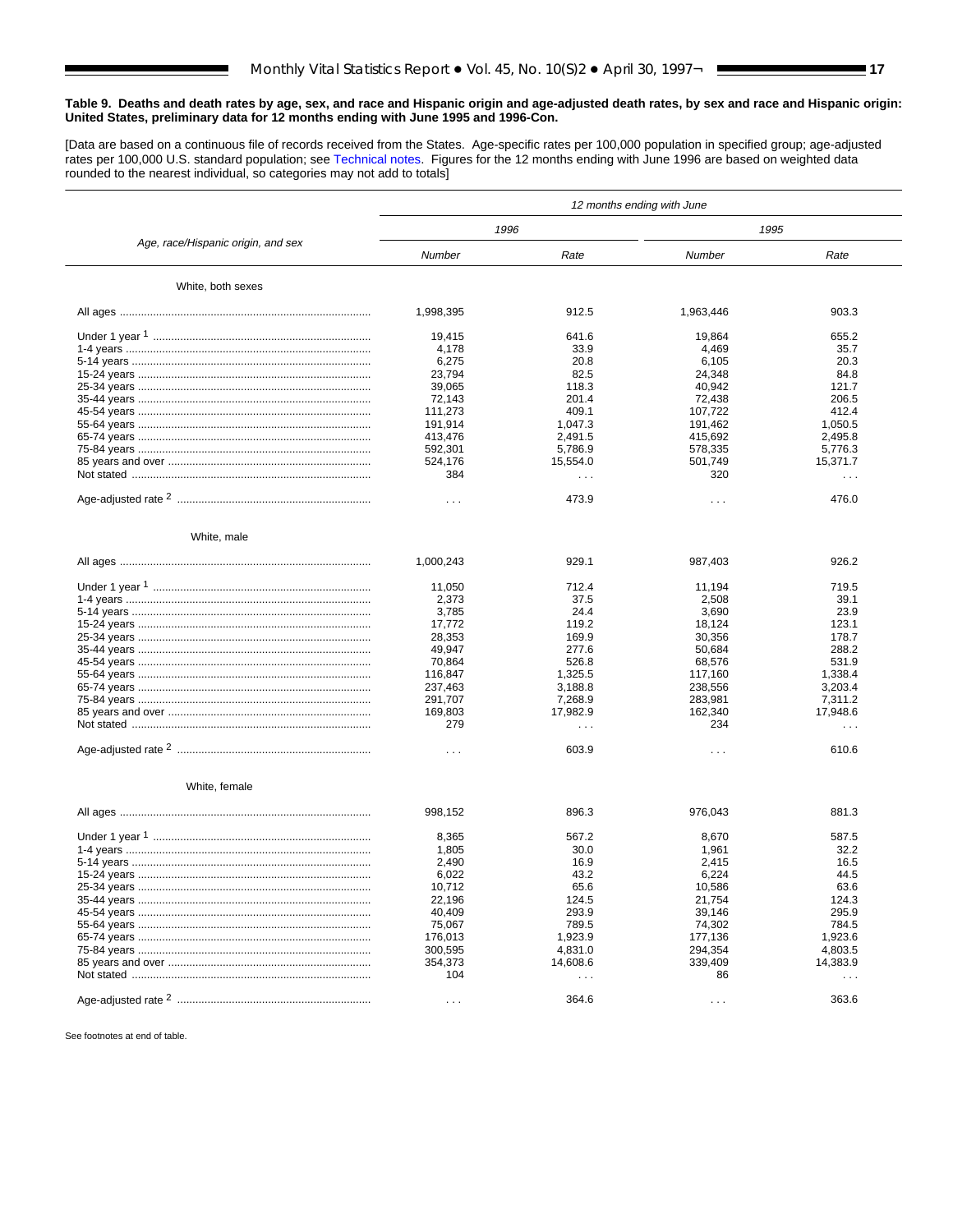[Data are based on a continuous file of records received from the States. Age-specific rates per 100,000 population in specified group; age-adjusted rates per 100,000 U.S. standard population; se[e Technical notes.](#page-32-0) Figures for the 12 months ending with June 1996 are based on weighted data rounded to the nearest individual, so categories may not add to totals]

|                                    | 12 months ending with June |                      |                      |                      |  |  |  |  |
|------------------------------------|----------------------------|----------------------|----------------------|----------------------|--|--|--|--|
|                                    |                            | 1996                 |                      | 1995                 |  |  |  |  |
| Age, race/Hispanic origin, and sex | Number                     | Rate                 | Number               | Rate                 |  |  |  |  |
| Black, both sexes                  |                            |                      |                      |                      |  |  |  |  |
|                                    | 285,163                    | 856.1                | 283,396              | 861.0                |  |  |  |  |
|                                    | 8,791                      | 1,580.3              | 9,617                | 1,547.9              |  |  |  |  |
|                                    | 1,714                      | 70.4                 | 1,800                | 72.5                 |  |  |  |  |
|                                    | 1,963                      | 33.1                 | 2,035                | 34.7                 |  |  |  |  |
|                                    | 8,501                      | 154.9                | 9,004                | 165.8                |  |  |  |  |
|                                    | 14,800                     | 273.8                | 15,763               | 289.5                |  |  |  |  |
|                                    |                            |                      |                      |                      |  |  |  |  |
|                                    | 26,142                     | 496.9                | 26,320               | 514.5                |  |  |  |  |
|                                    | 30,042                     | 899.5                | 28,904               | 916.4                |  |  |  |  |
|                                    | 38,754                     | 1,806.2              | 38,226               | 1,812.9              |  |  |  |  |
|                                    | 56,971                     | 3,500.6              | 57,217               | 3,555.1              |  |  |  |  |
|                                    | 57,180                     | 6,814.2              | 56,391               | 6,864.0              |  |  |  |  |
|                                    | 40,180                     | 14,218.5             | 38,028               | 14,098.7             |  |  |  |  |
|                                    | 125                        | $\sim$ $\sim$ $\sim$ | 91                   | $\sim$ $\sim$        |  |  |  |  |
|                                    | $\sim$ $\sim$ $\sim$       | 754.0                | $\cdots$             | 766.5                |  |  |  |  |
|                                    |                            |                      |                      |                      |  |  |  |  |
| Black, male                        |                            |                      |                      |                      |  |  |  |  |
|                                    | 152,580                    | 965.1                | 152,814              | 979.0                |  |  |  |  |
|                                    | 4,782                      | 1,697.4              | 5,388                | 1,714.4              |  |  |  |  |
|                                    | 958                        | 77.7                 | 1,020                | 81.1                 |  |  |  |  |
|                                    |                            | 40.0                 | 1,224                | 41.2                 |  |  |  |  |
|                                    | 1,202                      |                      |                      |                      |  |  |  |  |
|                                    | 6,629                      | 240.9                | 7,056                | 260.1                |  |  |  |  |
|                                    | 10,097                     | 394.2                | 10,923               | 424.0                |  |  |  |  |
|                                    | 17,024                     | 692.7                | 17,345               | 726.9                |  |  |  |  |
|                                    | 18,805                     | 1,241.9              | 18,149               | 1,270.5              |  |  |  |  |
|                                    | 22,628                     | 2,427.9              | 22,137               | 2,414.6              |  |  |  |  |
|                                    | 30,627                     | 4,508.5              | 30,659               | 4,577.9              |  |  |  |  |
|                                    | 26,450                     | 8,586.7              | 26,109               | 8,750.2              |  |  |  |  |
|                                    | 13,301                     | 16,154.7             | 12,743               | 16,300.6             |  |  |  |  |
|                                    | 76                         | $\sim$ $\sim$ $\sim$ | 61                   | $\cdots$             |  |  |  |  |
|                                    |                            |                      |                      |                      |  |  |  |  |
|                                    | $\cdots$                   | 994.9                | $\sim$ $\sim$ $\sim$ | 1,017.6              |  |  |  |  |
| Black, female                      |                            |                      |                      |                      |  |  |  |  |
|                                    | 132,583                    | 757.7                | 130,582              | 754.6                |  |  |  |  |
|                                    | 4,010                      | 1,460.5              | 4,229                | 1,377.5              |  |  |  |  |
|                                    | 756                        | 63.0                 | 780                  | 63.7                 |  |  |  |  |
|                                    | 760                        | 26.0                 | 811                  | 28.1                 |  |  |  |  |
|                                    |                            | 68.4                 | 1,948                | 71.7                 |  |  |  |  |
|                                    | 1,872                      |                      |                      |                      |  |  |  |  |
|                                    | 4,702                      | 165.3                | 4,840                | 168.7                |  |  |  |  |
|                                    | 9,118                      | 325.2                | 8,975                | 328.8                |  |  |  |  |
|                                    | 11,237                     | 615.6                | 10,755               | 623.2                |  |  |  |  |
|                                    | 16,125                     | 1,328.6              | 16,089               | 1,350.1              |  |  |  |  |
|                                    | 26,344                     | 2,778.5              | 26,558               | 2,826.1              |  |  |  |  |
|                                    | 30,730                     | 5,786.1              | 30,282               | 5,788.2              |  |  |  |  |
|                                    | 26,879                     | 13,422.4             | 25,285               | 13,200.1             |  |  |  |  |
|                                    | 49                         | $\cdots$             | 30                   | $\sim$ $\sim$ $\sim$ |  |  |  |  |
|                                    |                            |                      |                      |                      |  |  |  |  |
|                                    | $\sim$ $\sim$ $\sim$       | 566.5                | $\sim$ $\sim$ $\sim$ | 571.6                |  |  |  |  |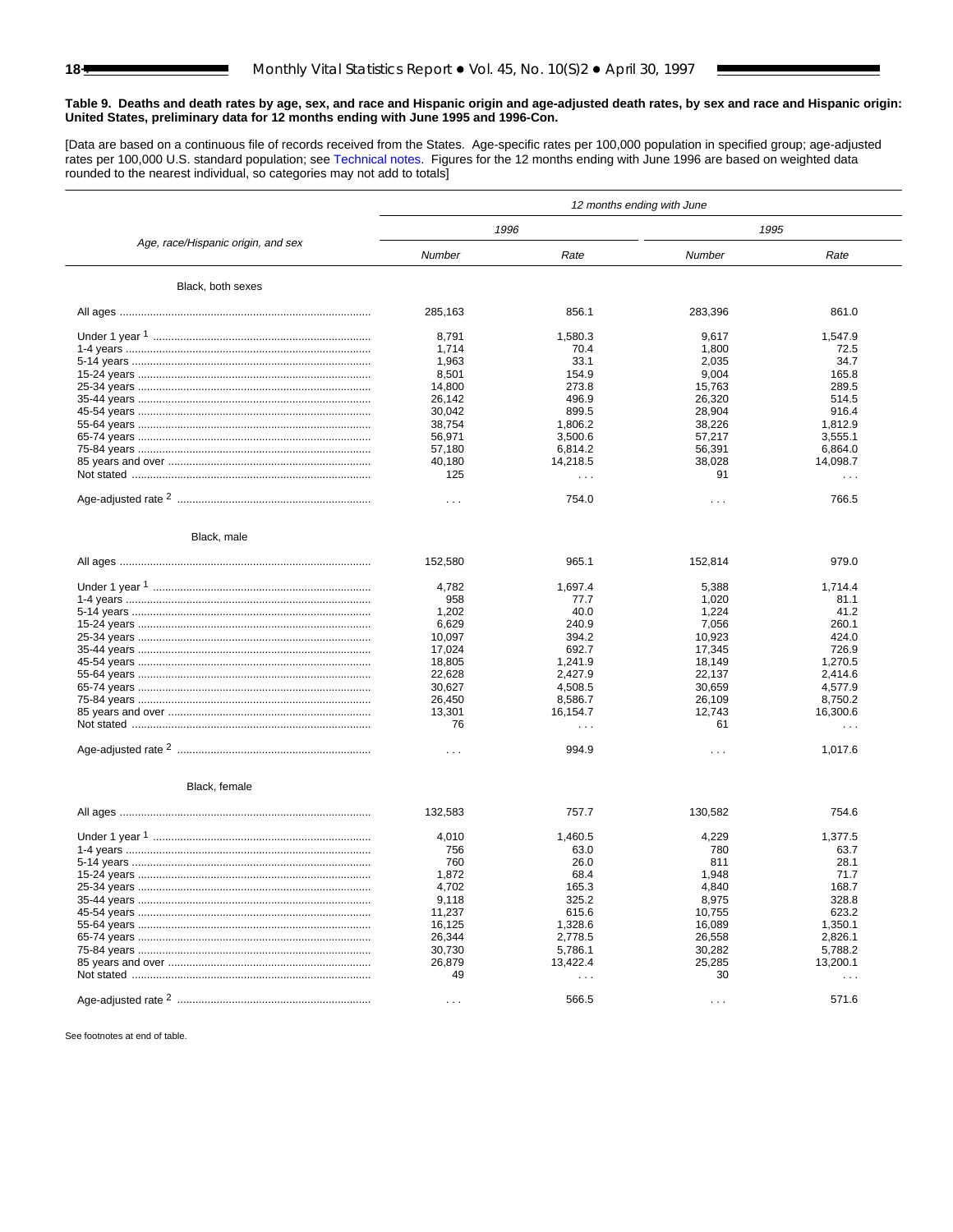[Data are based on a continuous file of records received from the States. Age-specific rates per 100,000 population in specified group; age-adjusted rates per 100,000 U.S. standard population; se[e Technical notes.](#page-32-0) Figures for the 12 months ending with June 1996 are based on weighted data rounded to the nearest individual, so categories may not add to totals]

|                                           | 12 months ending with June |          |                      |                      |  |  |  |  |
|-------------------------------------------|----------------------------|----------|----------------------|----------------------|--|--|--|--|
|                                           | 1996                       |          | 1995                 |                      |  |  |  |  |
| Age, race/Hispanic origin, and sex        | Number                     | Rate     | Number               | Rate                 |  |  |  |  |
| American Indian <sup>3</sup> , both sexes |                            |          |                      |                      |  |  |  |  |
|                                           | 10,056                     | 442.7    | 9,898                | 444.6                |  |  |  |  |
|                                           | 313                        | 781.7    | 340                  | 810.9                |  |  |  |  |
|                                           | 139                        | 85.1     | 110                  | 65.5                 |  |  |  |  |
|                                           | 136                        | 29.4     | 123                  | 26.9                 |  |  |  |  |
|                                           | 505                        | 127.9    | 515                  | 134.4                |  |  |  |  |
|                                           | 734                        | 197.2    | 762                  | 208.3                |  |  |  |  |
|                                           | 975                        | 287.9    | 964                  | 293.0                |  |  |  |  |
|                                           | 1,156                      | 516.8    | 1,092                | 509.7                |  |  |  |  |
|                                           | 1,412                      | 1,070.1  | 1,468                | 1,140.5              |  |  |  |  |
|                                           | 1,909                      | 2,244.2  | 1,871                | 2,245.2              |  |  |  |  |
|                                           | 1,708                      | 3,998.3  | 1,643                | 4,038.0              |  |  |  |  |
|                                           | 1,065                      | 6,653.3  | 1,002                | 6,962.7              |  |  |  |  |
|                                           | 3                          | $\cdots$ | 8                    | $\sim$ $\sim$ $\sim$ |  |  |  |  |
|                                           | $\cdots$                   | 460.9    | $\cdots$             | 469.7                |  |  |  |  |
| American Indian <sup>3</sup> , male       |                            |          |                      |                      |  |  |  |  |
|                                           | 5,561                      | 493.3    | 5,583                | 506.5                |  |  |  |  |
|                                           | 154                        | 764.4    | 177                  | 837.0                |  |  |  |  |
|                                           | 75                         | 90.9     | 60                   | 70.6                 |  |  |  |  |
|                                           | 86                         | 36.6     | 67                   | 28.9                 |  |  |  |  |
|                                           | 386                        | 191.6    | 390                  | 199.9                |  |  |  |  |
|                                           | 505                        | 265.2    | 539                  | 290.6                |  |  |  |  |
|                                           | 651                        | 392.0    | 636                  | 395.5                |  |  |  |  |
|                                           | 679                        | 627.0    | 684                  | 660.2                |  |  |  |  |
|                                           |                            |          |                      |                      |  |  |  |  |
|                                           | 816                        | 1,311.7  | 856                  | 1,412.1              |  |  |  |  |
|                                           | 1,046                      | 2,724.1  | 1,010                | 2,695.6              |  |  |  |  |
|                                           | 785                        | 4,533.1  | 801                  | 4,938.0              |  |  |  |  |
|                                           | 376                        | 7,214.1  | 358                  | 7,672.5              |  |  |  |  |
|                                           | 3                          |          | 5                    | $\cdots$             |  |  |  |  |
|                                           | $\cdots$                   | 565.7    | $\sim$ $\sim$ $\sim$ | 589.2                |  |  |  |  |
| American Indian 3, female                 |                            |          |                      |                      |  |  |  |  |
|                                           | 4,495                      | 392.9    | 4,315                | 383.8                |  |  |  |  |
|                                           | 159                        | 799.2    | 163                  | 784.3                |  |  |  |  |
|                                           | 64                         | 79.2     | 50                   | 60.2                 |  |  |  |  |
|                                           | 50                         | 21.9     | 56                   | 24.9                 |  |  |  |  |
|                                           | 119                        | 61.6     | 125                  | 66.4                 |  |  |  |  |
|                                           | 230                        | 126.5    | 223                  | 123.7                |  |  |  |  |
|                                           | 325                        | 188.3    | 328                  | 195.0                |  |  |  |  |
|                                           | 477                        | 413.4    | 408                  | 368.8                |  |  |  |  |
|                                           | 597                        | 856.1    | 612                  | 898.8                |  |  |  |  |
|                                           | 863                        | 1,849.3  | 861                  | 1,877.2              |  |  |  |  |
|                                           | 924                        | 3,637.7  | 842                  | 3,441.4              |  |  |  |  |
|                                           | 689                        | 6,382.6  | 644                  | 6,622.1              |  |  |  |  |
|                                           |                            | $\cdots$ | 3                    | $\cdots$             |  |  |  |  |
|                                           |                            |          |                      |                      |  |  |  |  |
|                                           | $\sim$ $\sim$ $\sim$       | 366.6    | $\sim$ $\sim$ $\sim$ | 363.8                |  |  |  |  |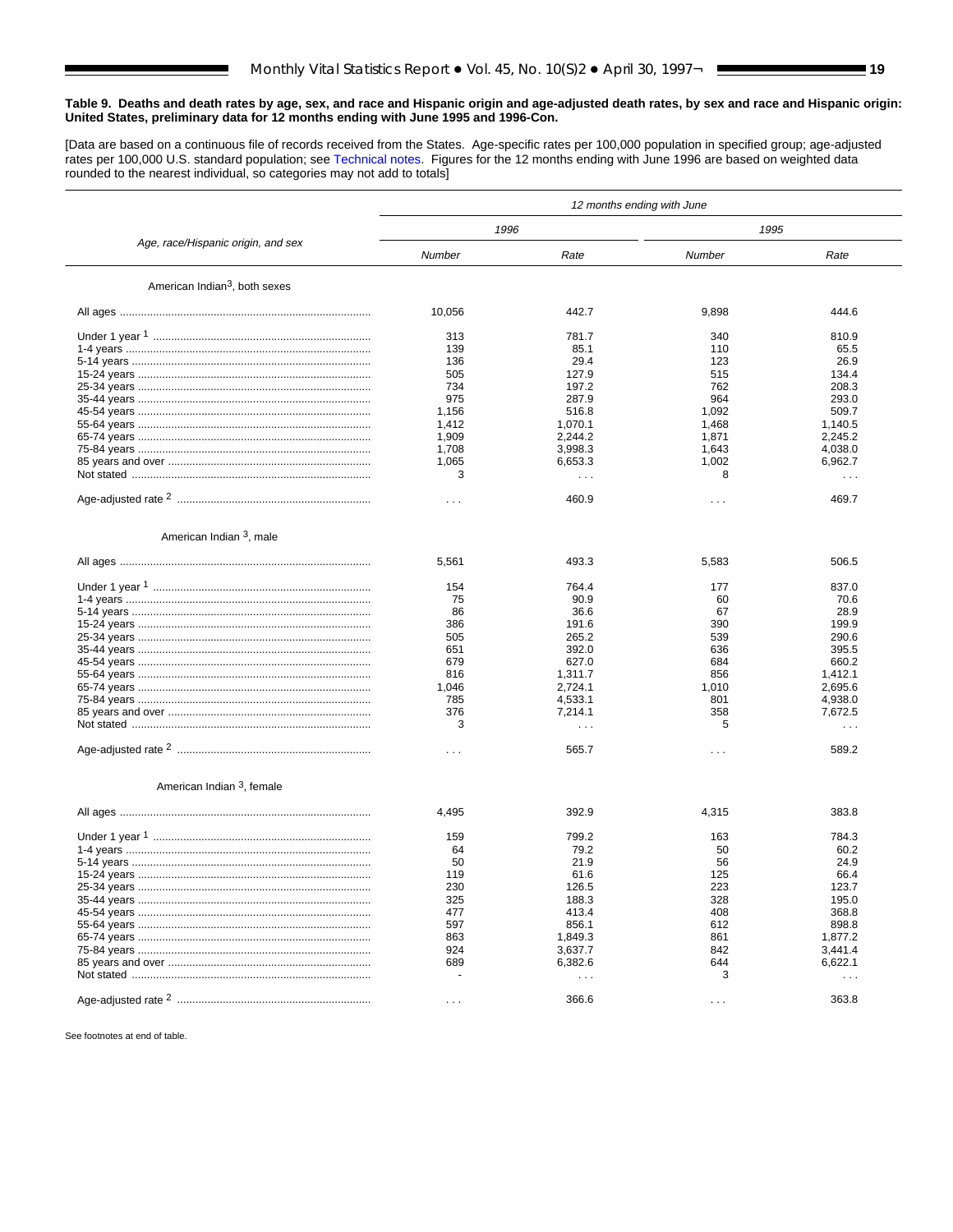[Data are based on a continuous file of records received from the States. Age-specific rates per 100,000 population in specified group; age-adjusted rates per 100,000 U.S. standard population; see [Technical notes.](#page-32-0) Figures for the 12 months ending with June 1996 are based on weighted data rounded to the nearest individual, so categories may not add to totals]

|                                       | 12 months ending with June |                      |                      |                      |  |  |  |  |
|---------------------------------------|----------------------------|----------------------|----------------------|----------------------|--|--|--|--|
|                                       | 1996                       |                      |                      | 1995                 |  |  |  |  |
| Age, race/Hispanic origin, and sex    | Number                     | Rate                 | Number               | Rate                 |  |  |  |  |
| Asian or Pacific Islander, both sexes |                            |                      |                      |                      |  |  |  |  |
|                                       | 28,377                     | 296.6                | 27,623               | 302.6                |  |  |  |  |
|                                       | 672                        | 399.9                | 691                  | 409.5                |  |  |  |  |
|                                       | 183                        | 27.2                 | 170                  | 26.0                 |  |  |  |  |
|                                       | 232                        | 15.5                 | 241                  | 16.5                 |  |  |  |  |
|                                       | 783                        | 53.2                 | 827                  | 58.4                 |  |  |  |  |
|                                       | 973                        | 56.0                 | 982                  | 58.4                 |  |  |  |  |
|                                       | 1,526                      | 94.0                 | 1,560                | 101.2                |  |  |  |  |
|                                       | 2,475                      | 225.1                | 2,370                | 235.6                |  |  |  |  |
|                                       | 3,595                      | 563.4                | 3,538                | 592.8                |  |  |  |  |
|                                       | 6,053                      | 1,412.3              | 5,920                | 1,463.3              |  |  |  |  |
|                                       | 6,984                      | 3,773.5              | 6,611                | 4,072.2              |  |  |  |  |
|                                       | 4,890                      | 9,880.4              | 4,701                | 13,530.8             |  |  |  |  |
|                                       | 10                         |                      | 12                   |                      |  |  |  |  |
|                                       |                            | $\sim$ $\sim$ $\sim$ |                      | $\sim$ $\sim$        |  |  |  |  |
|                                       | $\sim$ $\sim$ $\sim$       | 275.2                | $\cdots$             | 299.1                |  |  |  |  |
| Asian or Pacific Islander, male       |                            |                      |                      |                      |  |  |  |  |
|                                       | 15,972                     | 344.3                | 15,563               | 352.4                |  |  |  |  |
|                                       | 383                        | 448.5                | 380                  | 441.1                |  |  |  |  |
|                                       | 96                         | 27.9                 | 94                   | 28.1                 |  |  |  |  |
|                                       |                            |                      |                      |                      |  |  |  |  |
|                                       | 142                        | 18.6                 | 132                  | 17.7                 |  |  |  |  |
|                                       | 550                        | 73.8                 | 599                  | 84.3                 |  |  |  |  |
|                                       | 656                        | 78.3                 | 652                  | 80.0                 |  |  |  |  |
|                                       | 949                        | 122.9                | 963                  | 132.5                |  |  |  |  |
|                                       | 1,432                      | 277.8                | 1,387                | 295.0                |  |  |  |  |
|                                       | 2,073                      | 705.7                | 2,020                | 740.0                |  |  |  |  |
|                                       | 3,466                      | 1,912.9              | 3,381                | 1,964.0              |  |  |  |  |
|                                       | 3,796                      | 4,765.9              | 3,607                | 5,163.3              |  |  |  |  |
|                                       | 2,423                      | 11,860.6             | 2,340                | 16,910.0             |  |  |  |  |
|                                       | 7                          | $\cdots$             | 8                    | $\cdots$             |  |  |  |  |
|                                       | $\sim$ $\sim$ $\sim$       | 352.4                | $\sim$ $\sim$ $\sim$ | 383.8                |  |  |  |  |
| Asian or Pacific Islander, female     |                            |                      |                      |                      |  |  |  |  |
|                                       | 12,405                     | 251.7                | 12,060               | 256.0                |  |  |  |  |
|                                       | 289                        | 349.7                | 311                  | 376.5                |  |  |  |  |
|                                       | 87                         | 26.5                 | 76                   | 23.8                 |  |  |  |  |
|                                       | 90                         | 12.3                 | 109                  | 15.2                 |  |  |  |  |
|                                       | 233                        | 32.1                 | 228                  | 32.3                 |  |  |  |  |
|                                       | 318                        | 35.3                 | 330                  | 38.1                 |  |  |  |  |
|                                       |                            |                      |                      |                      |  |  |  |  |
|                                       | 577                        | 67.8                 | 597                  | 73.3                 |  |  |  |  |
|                                       | 1,043                      | 178.6                | 983                  | 183.4                |  |  |  |  |
|                                       | 1,522                      | 442.0                | 1,518                | 468.8                |  |  |  |  |
|                                       | 2,587                      | 1,045.6              | 2,539                | 1,092.5              |  |  |  |  |
|                                       | 3,188                      | 3,023.8              | 3,004                | 3,248.0              |  |  |  |  |
|                                       | 2,467                      | 8,488.5              | 2,361                | 11,293.9             |  |  |  |  |
|                                       | 3                          | $\cdots$             | 4                    | $\sim$ $\sim$ $\sim$ |  |  |  |  |
|                                       |                            | 213.2                |                      | 231.8                |  |  |  |  |
|                                       | $\sim$ $\sim$ $\sim$       |                      | $\sim$ $\sim$ $\sim$ |                      |  |  |  |  |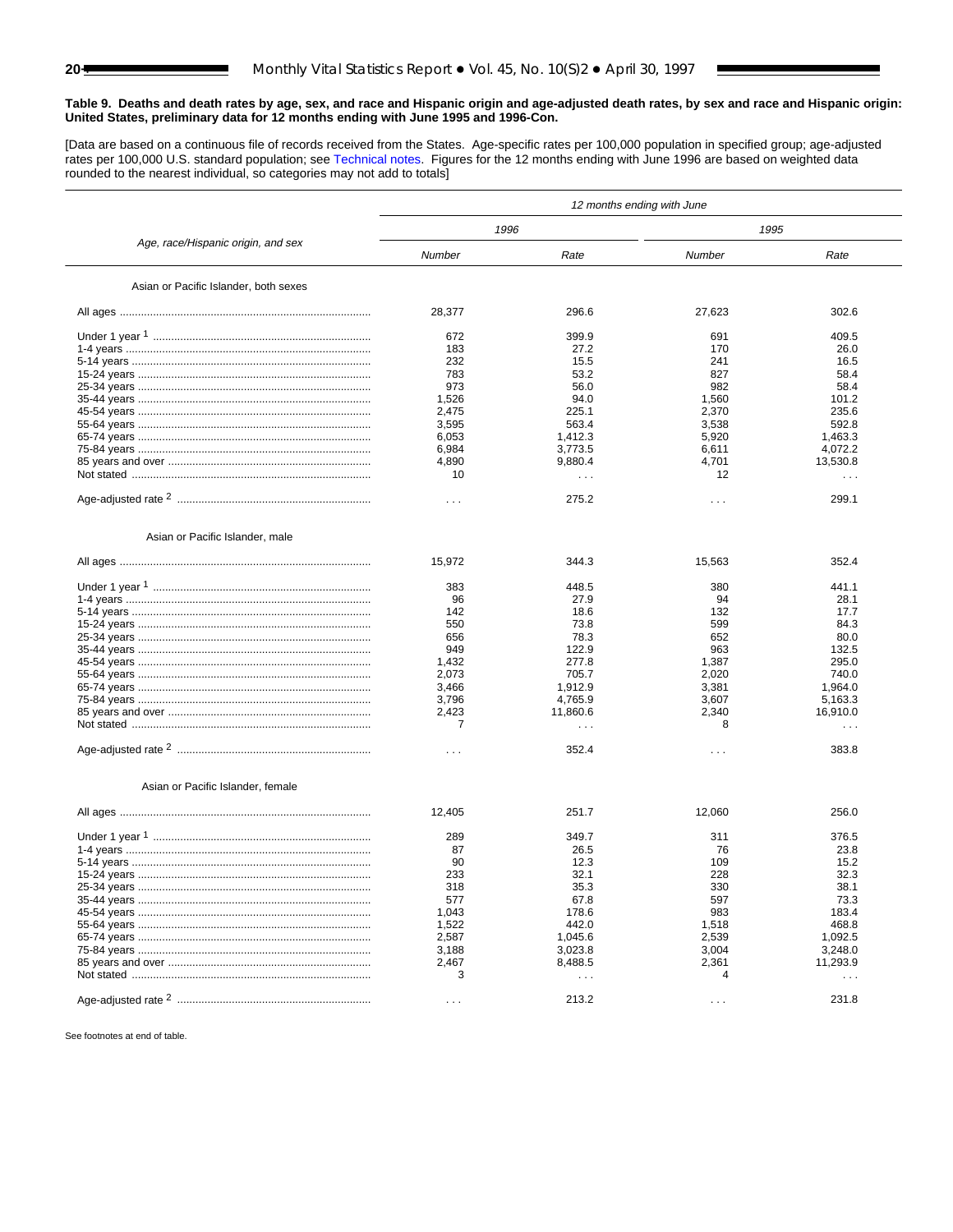[Data are based on a continuous file of records received from the States. Age-specific rates per 100,000 population in specified group; age-adjusted rates per 100,000 U.S. standard population; se[e Technical notes.](#page-32-0) Figures for the 12 months ending with June 1996 are based on weighted data rounded to the nearest individual, so categories may not add to totals]

|                                    | 12 months ending with June |                      |                      |                      |  |  |  |  |
|------------------------------------|----------------------------|----------------------|----------------------|----------------------|--|--|--|--|
|                                    | 1996                       |                      |                      | 1995                 |  |  |  |  |
| Age, race/Hispanic origin, and sex | Number                     | Rate                 | Number               | Rate                 |  |  |  |  |
| Hispanic <sup>4</sup> , both sexes |                            |                      |                      |                      |  |  |  |  |
|                                    | 95,405                     | 343.3                | 92,320               | 347.8                |  |  |  |  |
|                                    | 4,148                      | 624.1                | 4,189                | 640.3                |  |  |  |  |
|                                    | 918                        | 35.8                 | 915                  | 36.3                 |  |  |  |  |
|                                    | 1,081                      | 21.2                 | 966                  | 19.4                 |  |  |  |  |
|                                    | 4,947                      | 100.7                | 4,812                | 105.2                |  |  |  |  |
|                                    | 6,998                      | 136.9                | 7,338                | 147.0                |  |  |  |  |
|                                    | 8,757                      | 215.1                | 8,897                | 235.2                |  |  |  |  |
|                                    | 8,766                      | 368.9                | 8,398                | 380.9                |  |  |  |  |
|                                    | 11,403                     | 799.7                | 11,007               | 800.6                |  |  |  |  |
|                                    | 17,221                     | 1,775.4              | 16,722               | 1,807.5              |  |  |  |  |
|                                    | 17,311                     | 3,922.1              | 16,187               | 3,911.2              |  |  |  |  |
|                                    | 13,786                     | 9,509.8              | 12,822               | 10,173.8             |  |  |  |  |
|                                    | 71                         | $\cdots$             | 67                   | $\sim$ $\sim$ $\sim$ |  |  |  |  |
|                                    | $\sim$ $\sim$ $\sim$       | 373.8                | $\cdots$             | 383.7                |  |  |  |  |
| Hispanic <sup>4</sup> , male       |                            |                      |                      |                      |  |  |  |  |
|                                    | 56,104                     | 393.3                | 54,922               | 408.2                |  |  |  |  |
|                                    | 2,386                      | 700.5                | 2,305                | 687.3                |  |  |  |  |
|                                    | 517                        | 39.3                 | 504                  | 39.1                 |  |  |  |  |
|                                    | 652                        | 25.0                 | 611                  | 24.0                 |  |  |  |  |
|                                    | 4,024                      | 152.1                | 3,951                | 165.6                |  |  |  |  |
|                                    | 5,501                      | 199.7                | 5,787                | 218.3                |  |  |  |  |
|                                    | 6,509                      | 309.2                | 6,711                | 348.7                |  |  |  |  |
|                                    | 5,938                      | 506.6                | 5,580                | 520.7                |  |  |  |  |
|                                    | 6,910                      | 1,031.0              | 6,742                | 1,049.7              |  |  |  |  |
|                                    |                            | 2,262.1              |                      | 2,336.7              |  |  |  |  |
|                                    | 9,743                      |                      | 9,546                |                      |  |  |  |  |
|                                    | 8,574                      | 4,954.0              | 8,084                | 5,067.4              |  |  |  |  |
|                                    | 5,286                      | 10,706.5             | 5,038                | 12,094.9             |  |  |  |  |
|                                    | 64                         | $\ldots$             | 63                   | $\cdots$             |  |  |  |  |
|                                    | $\sim$ $\sim$              | 488.0                | $\sim$ $\sim$ $\sim$ | 511.2                |  |  |  |  |
| Hispanic <sup>4</sup> , female     |                            |                      |                      |                      |  |  |  |  |
|                                    | 39,301                     | 290.7                | 37,398               | 285.6                |  |  |  |  |
|                                    | 1,761                      | 543.5                | 1,884                | 590.8                |  |  |  |  |
|                                    | 400                        | 31.9                 | 411                  | 33.4                 |  |  |  |  |
|                                    | 429                        | 17.2                 | 355                  | 14.6                 |  |  |  |  |
|                                    | 923                        | 40.7                 | 861                  | 39.3                 |  |  |  |  |
|                                    | 1,497                      | 63.5                 | 1,551                | 66.3                 |  |  |  |  |
|                                    | 2,248                      | 114.3                | 2,186                | 117.7                |  |  |  |  |
|                                    | 2,828                      | 234.8                | 2,818                | 248.7                |  |  |  |  |
|                                    | 4,493                      | 594.6                | 4,265                | 582.2                |  |  |  |  |
|                                    | 7,478                      | 1,386.7              | 7,176                | 1,389.0              |  |  |  |  |
|                                    | 8,737                      | 3,256.5              | 8,103                | 3,185.9              |  |  |  |  |
|                                    | 8,500                      | 8,891.7              | 7,784                | 9,225.5              |  |  |  |  |
|                                    | 7                          | $\sim$ $\sim$ $\sim$ | 4                    | $\sim$ $\sim$ $\sim$ |  |  |  |  |
|                                    |                            |                      |                      |                      |  |  |  |  |
|                                    | $\sim$ $\sim$              | 270.5                | $\sim$ $\sim$ $\sim$ | 272.0                |  |  |  |  |

Category not applicable.<br>Quantity zero.

-<br>
1 Death rates are based on population estimates; they differ from infant mortality rates, which are based on live births and are shown separately for "Under 1 year."<br>
2 For method of computation, se[e Technical notes.](#page-32-0)<br>
3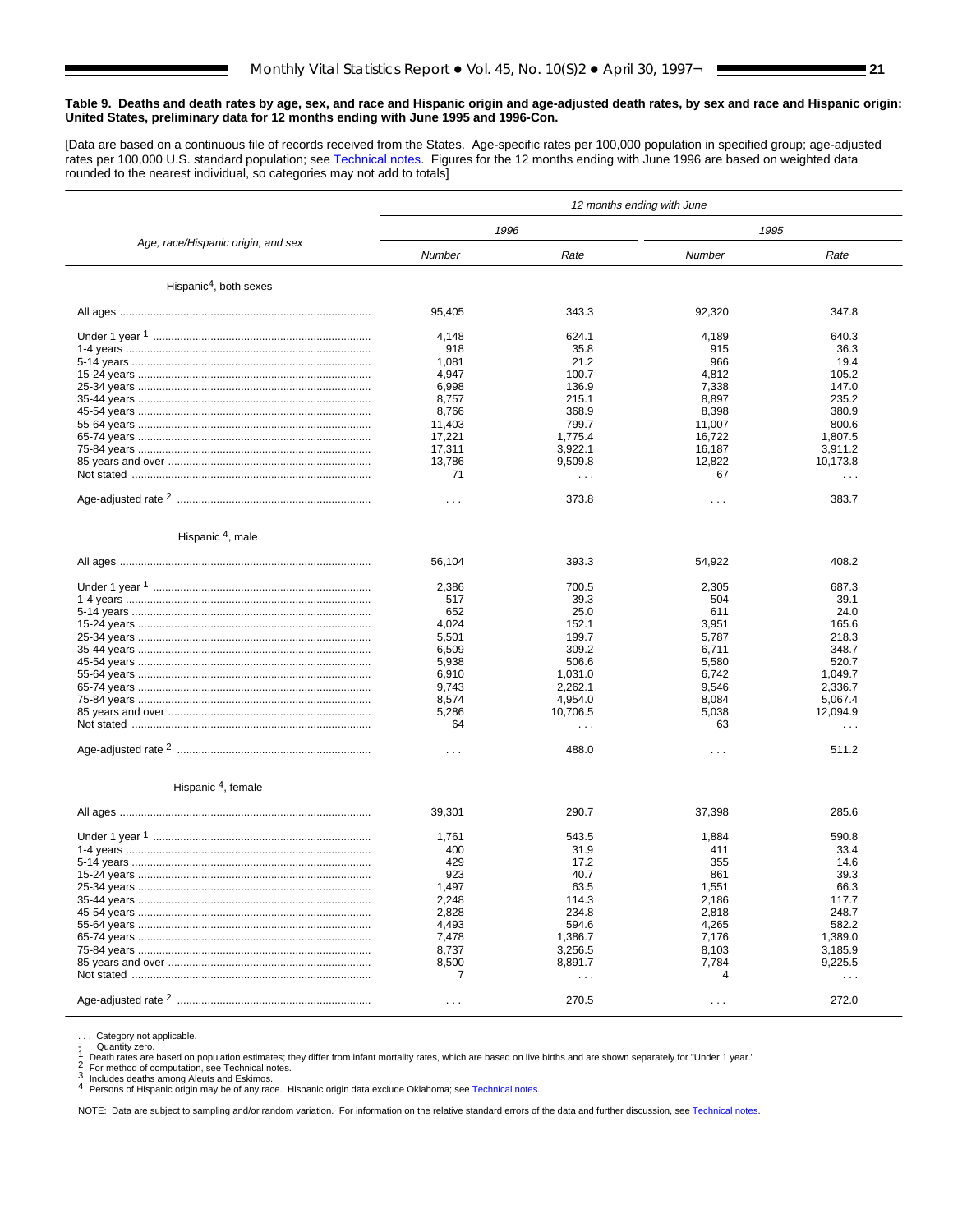<span id="page-21-0"></span>**Table 10. Deaths, death rates, and age-adjusted death rates for 72 selected causes, Human immunodeficiency virus infection, Alzheimer's disease, Injury by firearms, Drug-induced deaths, Alcohol-induced deaths, and Injury at work: United States, preliminary data for 12 months ending with June 1995 and 1996**

[Data are based on a continuous file of records received from the States. Rates per 100,000 population; age-adjusted rates per 100,000 U.S. standard population; see [Technical notes.](#page-32-0) For explanation of asterisks preceding cause-of-death categories, se[e Technical notes.](#page-32-0) Figures for the 12 months ending with June 1996 are based on weighted data rounded to the nearest individual, so categories may not add to totals]

|                                                                                                                                     | 12 months ending with June |                    |                      |                  |                    |                      |  |  |
|-------------------------------------------------------------------------------------------------------------------------------------|----------------------------|--------------------|----------------------|------------------|--------------------|----------------------|--|--|
|                                                                                                                                     |                            | 1996               |                      |                  | 1995               |                      |  |  |
| Cause of death (based on Ninth Revision, International Classification of Diseases,<br>1975)                                         | Number                     | Rate               | Age-adjusted<br>rate | Number           | Rate               | Age-adjusted<br>rate |  |  |
|                                                                                                                                     | 2.321.995                  | 879.0              | 499.2                | 2,284,363        | 873.1              | 503.4                |  |  |
|                                                                                                                                     | 7                          | $\star$            | $\star$              | 15               | $\star$            |                      |  |  |
|                                                                                                                                     | 853                        | 0.3                | 0.2                  | 749              | 0.3                | 0.2                  |  |  |
|                                                                                                                                     | 1,239                      | 0.5                | 0.3                  | 1,376            | 0.5                | 0.3                  |  |  |
|                                                                                                                                     | 953                        | 0.4                | 0.2                  | 1,054            | 0.4                | 0.3                  |  |  |
|                                                                                                                                     | 285                        | 0.1                | 0.1                  | 322              | 0.1                | 0.1                  |  |  |
|                                                                                                                                     | 6                          | $\star$<br>$\star$ | $\star$<br>$\star$   | 5                | $\star$<br>$\star$ | $\star$              |  |  |
| Streptococcal sore throat, scarlatina, and erysipelas (034-035)                                                                     | 10                         |                    |                      | 9                |                    |                      |  |  |
|                                                                                                                                     | 289<br>21,199              | 0.1<br>8.0         | 0.1                  | 273              | 0.1                | 0.1                  |  |  |
|                                                                                                                                     | 2                          |                    | 4.0                  | 20,485           | 7.8                | 4.0                  |  |  |
|                                                                                                                                     |                            | $\star$            | $\star$              | 2                | $\star$            |                      |  |  |
|                                                                                                                                     | 3,485                      | 1.3                | 1.0                  | 3,282            | 1.3                | 1.0                  |  |  |
|                                                                                                                                     | 53                         | 0.0                | 0.0                  | 82               | 0.0                | 0.0                  |  |  |
| All other infectious and parasitic diseases <sup>1</sup><br>(001-003,005,020-032,037,039-041,*042-*044,046-054,056-066,071-088,098- |                            |                    |                      |                  |                    |                      |  |  |
| Malignant neoplasms, including neoplasms of lymphatic and hematopoietic tissues                                                     | 46,950                     | 17.8               | 16.3                 | 50,467           | 19.3               | 17.8                 |  |  |
|                                                                                                                                     | 541,123                    | 204.8              | 129.3                | 535,719          | 204.8              | 130.5                |  |  |
|                                                                                                                                     | 7,844                      | 3.0                | 2.1                  | 8,024            | 3.1                | 2.1                  |  |  |
| Malignant neoplasms of digestive organs and peritoneum (150-159)                                                                    | 127,069                    | 48.1               | 28.9                 | 126,173          | 48.2               | 29.2                 |  |  |
| Malignant neoplasms of respiratory and intrathoracic organs (160-165)                                                               | 157,511                    | 59.6               | 39.6                 | 154,878          | 59.2               | 39.7                 |  |  |
|                                                                                                                                     | 44,285                     | 16.8               | 11.3                 | 44,137           | 16.9               | 11.6                 |  |  |
|                                                                                                                                     | 60,405<br>22,909           | 22.9<br>8.7        | 12.6<br>5.1          | 60,696<br>22,343 | 23.2<br>8.5        | 12.9<br>5.0          |  |  |
| Malignant neoplasms of all other and unspecified sites (170-173,190-199)                                                            | 66,393                     | 25.1               | 16.7                 | 65,761           | 25.1               | 16.8                 |  |  |
|                                                                                                                                     | 20,546                     | 7.8                | 4.9                  | 19,912           | 7.6                | 4.9                  |  |  |
| Other malignant neoplasms of lymphatic and hematopoietic tissues (200-203)                                                          | 34,162                     | 12.9               | 8.1                  | 33,795           | 12.9               | 8.2                  |  |  |
| Benign neoplasms, carcinoma in situ, and neoplasms of uncertain behavior and of                                                     |                            |                    |                      |                  |                    |                      |  |  |
|                                                                                                                                     | 7,864                      | 3.0                | 1.8                  | 7,609            | 2.9                | 1.7                  |  |  |
|                                                                                                                                     | 60,249                     | 22.8               | 13.4                 | 57,774           | 22.1               | 13.1                 |  |  |
|                                                                                                                                     | 3,753                      | 1.4                | 0.5                  | 3,483            | 1.3                | 0.5                  |  |  |
|                                                                                                                                     | 4,419                      | 1.7                | 0.9                  | 4,549            | 1.7                | 0.9                  |  |  |
|                                                                                                                                     | 712                        | 0.3                | 0.2                  | 793              | 0.3                | 0.3                  |  |  |
|                                                                                                                                     | 952,877                    | 360.7              | 172.7                | 939,815          | 359.2              | 174.5                |  |  |
|                                                                                                                                     | 736,844                    | 278.9              | 136.3                | 729,980          | 279.0              | 138.2                |  |  |
|                                                                                                                                     | 5,024<br>25,428            | 1.9<br>9.6         | 1.1<br>5.1           | 5,307            | 2.0<br>9.2         | 1.2<br>5.0           |  |  |
|                                                                                                                                     | 2,434                      | 0.9                | 0.4                  | 24,182<br>2,540  | 1.0                | 0.5                  |  |  |
|                                                                                                                                     | 479,150                    | 181.4              | 88.0                 | 478,323          | 182.8              | 89.8                 |  |  |
|                                                                                                                                     | 217,237                    | 82.2               | 43.1                 | 218,380          | 83.5               | 44.3                 |  |  |
|                                                                                                                                     | 2,705                      | 1.0                | 0.6                  | 2,763            | 1.1                | 0.6                  |  |  |
|                                                                                                                                     | 836                        | 0.3                | 0.1                  | 847              | 0.3                | 0.1                  |  |  |
| Old myocardial infarction and other forms of chronic ischemic heart disease                                                         |                            |                    |                      |                  |                    |                      |  |  |
|                                                                                                                                     | 258,373                    | 97.8               | 44.2                 | 256.333          | 98.0               | 44.7                 |  |  |
|                                                                                                                                     | 16,858                     | 6.4                | 2.7                  | 15,643           | 6.0                | 2.6                  |  |  |
|                                                                                                                                     | 207,949                    | 78.7               | 39.0                 | 203,985          | 78.0               | 39.3                 |  |  |
|                                                                                                                                     | 12,624                     | 4.8                | 2.2                  | 12,097           | 4.6                | 2.2                  |  |  |
|                                                                                                                                     | 159,820                    | 60.5               | 26.6                 | 154,672          | 59.1               | 26.4                 |  |  |
|                                                                                                                                     | 23,075<br>13,544           | 8.7                | 5.1                  | 22,000           | 8.4                | 5.0                  |  |  |
| Cerebral thrombosis and unspecified occlusion of cerebral arteries (434.0,434.9)                                                    | 640                        | 5.1<br>0.2         | 2.1<br>0.1           | 14,119<br>685    | 5.4<br>0.3         | 2.3<br>0.1           |  |  |
| All other and late effects of cerebrovascular diseases (430,433,435-438)                                                            | 122,560                    | 46.4               | 19.2                 | 117,868          | 45.1               | 19.0                 |  |  |
|                                                                                                                                     | 16,772                     | 6.3                | 2.2                  | 16,765           | 6.4                | 2.3                  |  |  |
| Other diseases of arteries, arterioles, and capillaries (441-448)                                                                   | 26,817                     | 10.2               | 5.3                  | 26,301           | 10.1               | 5.3                  |  |  |
|                                                                                                                                     | 498                        | 0.2                | 0.1                  | 523              | 0.2                | 0.1                  |  |  |
|                                                                                                                                     | 82,875                     | 31.4               | 12.8                 | 80,130           | 30.6               | 12.7                 |  |  |
|                                                                                                                                     | 82,264                     | 31.1               | 12.7                 | 79,637           | 30.4               | 12.6                 |  |  |
|                                                                                                                                     | 611                        | 0.2                | 0.1                  | 493              | 0.2                | 0.1                  |  |  |
| Chronic obstructive pulmonary diseases and allied conditions (490-496)                                                              | 103,553                    | 39.2               | 20.6                 | 102,200          | 39.1               | 20.9                 |  |  |
|                                                                                                                                     | 3,201                      | 1.2                | 0.6                  | 3,437            | 1.3                | 0.7                  |  |  |
|                                                                                                                                     | 16,918                     | 6.4                | 3.5                  | 17,094           | 6.5                | 3.7                  |  |  |
|                                                                                                                                     | 5,593                      | 2.1                | 1.5                  | 5,584            | 2.1                | 1.5                  |  |  |
| Other chronic obstructive pulmonary diseases and allied conditions (494-496)                                                        | 77,840                     | 29.5               | 14.9                 | 76,085           | 29.1               | 15.0                 |  |  |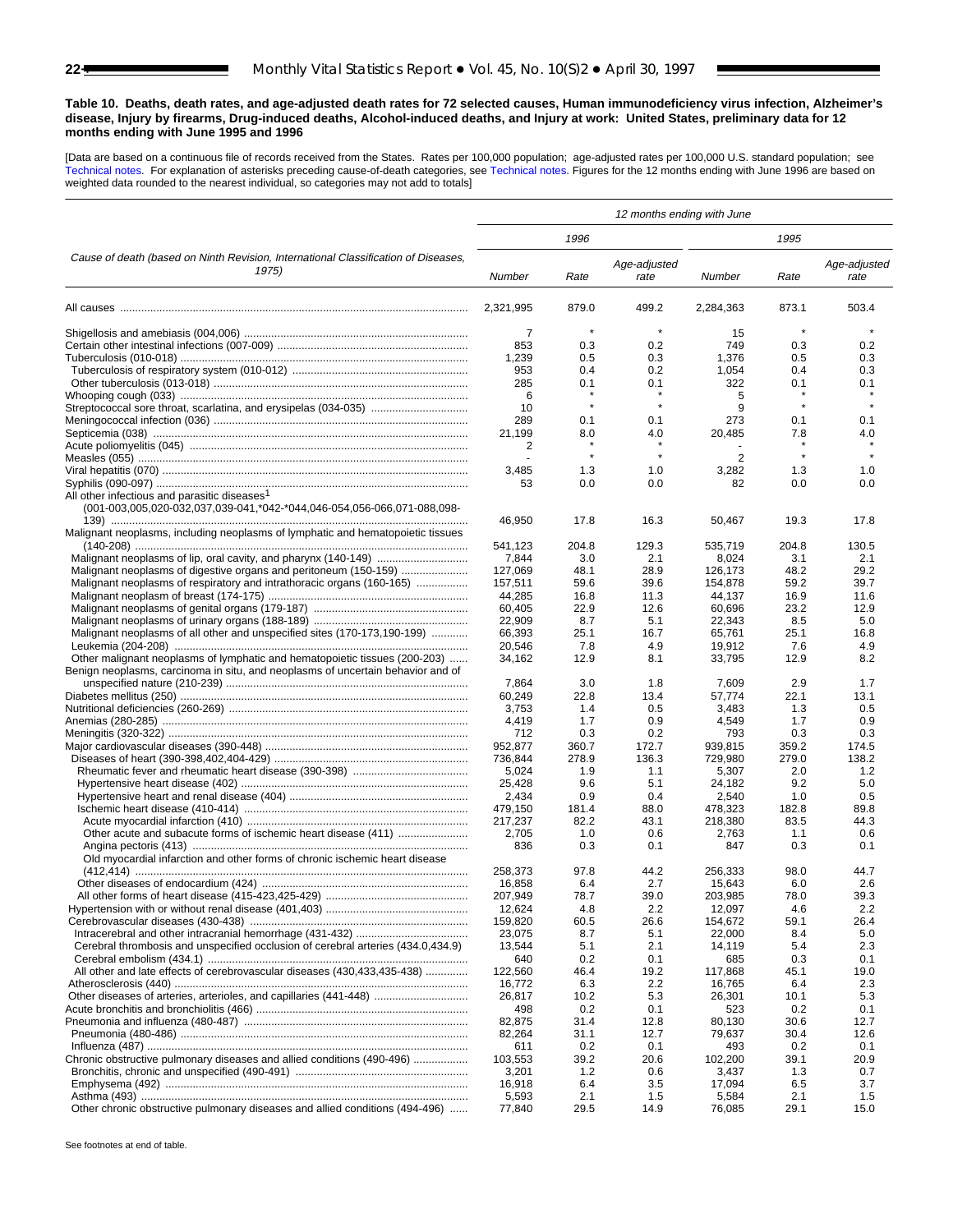#### **Table 10. Deaths, death rates, and age-adjusted death rates for 72 selected causes, Human immunodeficiency virus infection, Alzheimer's disease, Injury by firearms, Drug-induced deaths, Alcohol-induced deaths, and Injury at work: United States, preliminary data for 12 months ending with June 1995 and 1996 -Con.**

[Data are based on a continuous file of records received from the States. Rates per 100,000 population; age-adjusted rates per 100,000 U.S. standard population; see [Technical notes.](#page-32-0) For explanation of asterisks preceding cause-of-death categories, se[e Technical notes.](#page-32-0) Figures for the 12 months ending with June 1996 are based on weighted data rounded to the nearest individual, so categories may not add to totals]

|                                                                                                                                               | 12 months ending with June |      |                      |         |      |                      |  |  |
|-----------------------------------------------------------------------------------------------------------------------------------------------|----------------------------|------|----------------------|---------|------|----------------------|--|--|
|                                                                                                                                               |                            | 1996 |                      |         | 1995 |                      |  |  |
| Cause of death (based on Ninth Revision, International Classification of Diseases,<br>1975)                                                   | Number                     | Rate | Age-adjusted<br>rate | Number  | Rate | Age-adjusted<br>rate |  |  |
|                                                                                                                                               | 5,215                      | 2.0  | 1.0                  | 5.797   | 2.2  | 1.1                  |  |  |
|                                                                                                                                               | 406                        | 0.2  | 0.1                  | 413     | 0.2  | 0.1                  |  |  |
| Hernia of abdominal cavity and intestinal obstruction without mention of hernia                                                               |                            |      |                      |         |      |                      |  |  |
|                                                                                                                                               | 6.315                      | 2.4  | 1.1                  | 6.126   | 2.3  | 1.0                  |  |  |
|                                                                                                                                               | 25,367                     | 9.6  | 7.6                  | 25,114  | 9.6  | 7.7                  |  |  |
|                                                                                                                                               | 2.696                      | 1.0  | 0.5                  | 2.752   | 1.1  | 0.5                  |  |  |
|                                                                                                                                               | 23,896                     | 9.0  | 4.3                  | 23,308  | 8.9  | 4.3                  |  |  |
|                                                                                                                                               | 287                        | 0.1  | 0.1                  | 312     | 0.1  | 0.0                  |  |  |
| Chronic glomerulonephritis, nephritis and nephropathy, not specified as acute or                                                              |                            |      |                      |         |      |                      |  |  |
|                                                                                                                                               | 1,522                      | 0.6  | 0.3                  | 1.540   | 0.6  | 0.3                  |  |  |
| Renal failure, disorders resulting from impaired renal function, and small kidney of                                                          |                            |      |                      |         |      |                      |  |  |
|                                                                                                                                               | 22.088                     | 8.4  | 4.0                  | 21.456  | 8.2  | 3.9                  |  |  |
|                                                                                                                                               | 901                        | 0.3  | 0.1                  | 972     | 0.4  | 0.2                  |  |  |
|                                                                                                                                               | 420                        | 0.2  | 0.0                  | 411     | 0.2  | 0.1                  |  |  |
| Complications of pregnancy, childbirth, and the puerperium (630-676)                                                                          | 274                        | 0.1  | 0.1                  | 306     | 0.1  | 0.1                  |  |  |
|                                                                                                                                               |                            |      |                      |         |      |                      |  |  |
|                                                                                                                                               | 37                         | 0.0  | 0.0                  | 33      | 0.0  | 0.0                  |  |  |
| Other complications of pregnancy, childbirth, and the puerperium (640-676)                                                                    | 238                        | 0.1  | 0.1                  | 273     | 0.1  | 0.1                  |  |  |
|                                                                                                                                               | 11,845                     | 4.5  | 4.3                  | 12,093  | 4.6  | 4.4                  |  |  |
|                                                                                                                                               | 13.181                     | 5.0  | 5.3                  | 13.901  | 5.3  | 5.5                  |  |  |
| Birth trauma, intrauterine hypoxia, birth asphyxia, and respiratory distress                                                                  |                            |      |                      |         |      |                      |  |  |
|                                                                                                                                               | 2,072                      | 0.8  | 0.8                  | 2,224   | 0.9  | 0.9                  |  |  |
|                                                                                                                                               | 11.108                     | 4.2  | 4.5                  | 11.677  | 4.5  | 4.6                  |  |  |
|                                                                                                                                               | 31,146                     | 11.8 | 8.4                  | 26,400  | 10.1 | 7.1                  |  |  |
|                                                                                                                                               | 218.993                    | 82.9 | 41.1                 | 207.747 | 79.4 | 40.4                 |  |  |
|                                                                                                                                               | 93.990                     | 35.6 | 30.3                 | 91,360  | 34.9 | 30.1                 |  |  |
|                                                                                                                                               | 43,764                     | 16.6 | 16.3                 | 42.700  | 16.3 | 16.1                 |  |  |
|                                                                                                                                               | 50,227                     | 19.0 | 14.0                 | 48,660  | 18.6 | 14.0                 |  |  |
|                                                                                                                                               | 30.348                     | 11.5 | 10.7                 | 31.302  | 12.0 | 11.2                 |  |  |
|                                                                                                                                               | 21,859                     | 8.3  | 8.9                  | 23,632  | 9.0  | 9.7                  |  |  |
|                                                                                                                                               | 3,128                      | 1.2  | 1.1                  | 3,389   | 1.3  | 1.2                  |  |  |
|                                                                                                                                               | 39,979                     | 15.1 | 14.3                 | 43,281  | 16.5 | 15.8                 |  |  |
|                                                                                                                                               | 21.104                     | 8.0  | 2.7                  | 19.722  | 7.5  | 2.6                  |  |  |
| Injury by firearms <sup>4</sup> (E922,E955.0-E955.4,E965.0-E965.4,E970,E985.0-E985.4)                                                         | 34.870                     | 13.2 | 13.3                 | 36,966  | 14.1 | 14.4                 |  |  |
| Drug-induced deaths <sup>4</sup><br>(292,304,305.2-305.9,E850-E858,E950.0-E950.5,E962.0,E980.0-E980.5)<br>Alcohol-induced deaths <sup>4</sup> | 13.008                     | 4.9  | 4.6                  | 14.246  | 5.4  | 5.1                  |  |  |
|                                                                                                                                               | 19.877                     | 7.5  | 6.5                  | 20.010  | 7.6  | 6.7                  |  |  |
|                                                                                                                                               | 5,887                      | 2.2  | 2.1                  | 5,919   | 2.3  | 2.2                  |  |  |

- Quantity zero.<br>\* Figure does not meet standards of reliability or precision (see Technical notes).

 $\begin{array}{l} \text{1 includes data for deaths due to Human immunodeficiency virus infection (categories ``042-^044) shown separately, see Technical notes.}\\ \text{2 included in All other infections and parasite diseases.}\\ \text{3 included in All other infections and parasite diseases.}\\ \text{4 included in all other infections.}\\ \text{4 included in all other infections.}\\ \text{5 provided in selected categories.}\\ \text{5 Inputy at work described in Technical notes.}\\ \end{array}$  $\begin{array}{l} \text{1 includes data for deaths due to Human immunodeficiency virus infection (categories ``042-^044) shown separately, see Technical notes.}\\ \text{2 included in All other infections and parasite diseases.}\\ \text{3 included in All other infections and parasite diseases.}\\ \text{4 included in all other infections.}\\ \text{4 included in all other infections.}\\ \text{5 provided in selected categories.}\\ \text{5 Inputy at work described in Technical notes.}\\ \end{array}$  $\begin{array}{l} \text{1 includes data for deaths due to Human immunodeficiency virus infection (categories ``042-^044) shown separately, see Technical notes.}\\ \text{2 included in All other infections and parasite diseases.}\\ \text{3 included in All other infections and parasite diseases.}\\ \text{4 included in all other infections.}\\ \text{4 included in all other infections.}\\ \text{5 provided in selected categories.}\\ \text{5 Inputy at work described in Technical notes.}\\ \end{array}$  $\begin{array}{l} \text{1 includes data for deaths due to Human immunodeficiency virus infection (categories ``042-^044) shown separately, see Technical notes.}\\ \text{2 included in All other infections and parasite diseases.}\\ \text{3 included in All other infections and parasite diseases.}\\ \text{4 included in all other infections.}\\ \text{4 included in all other infections.}\\ \text{5 provided in selected categories.}\\ \text{5 Inputy at work described in Technical notes.}\\ \end{array}$  $\begin{array}{l} \text{1 includes data for deaths due to Human immunodeficiency virus infection (categories ``042-^044) shown separately, see Technical notes.}\\ \text{2 included in All other infections and parasite diseases.}\\ \text{3 included in All other infections and parasite diseases.}\\ \text{4 included in all other infections.}\\ \text{4 included in all other infections.}\\ \text{5 provided in selected categories.}\\ \text{5 Inputy at work described in Technical notes.}\\ \end{array}$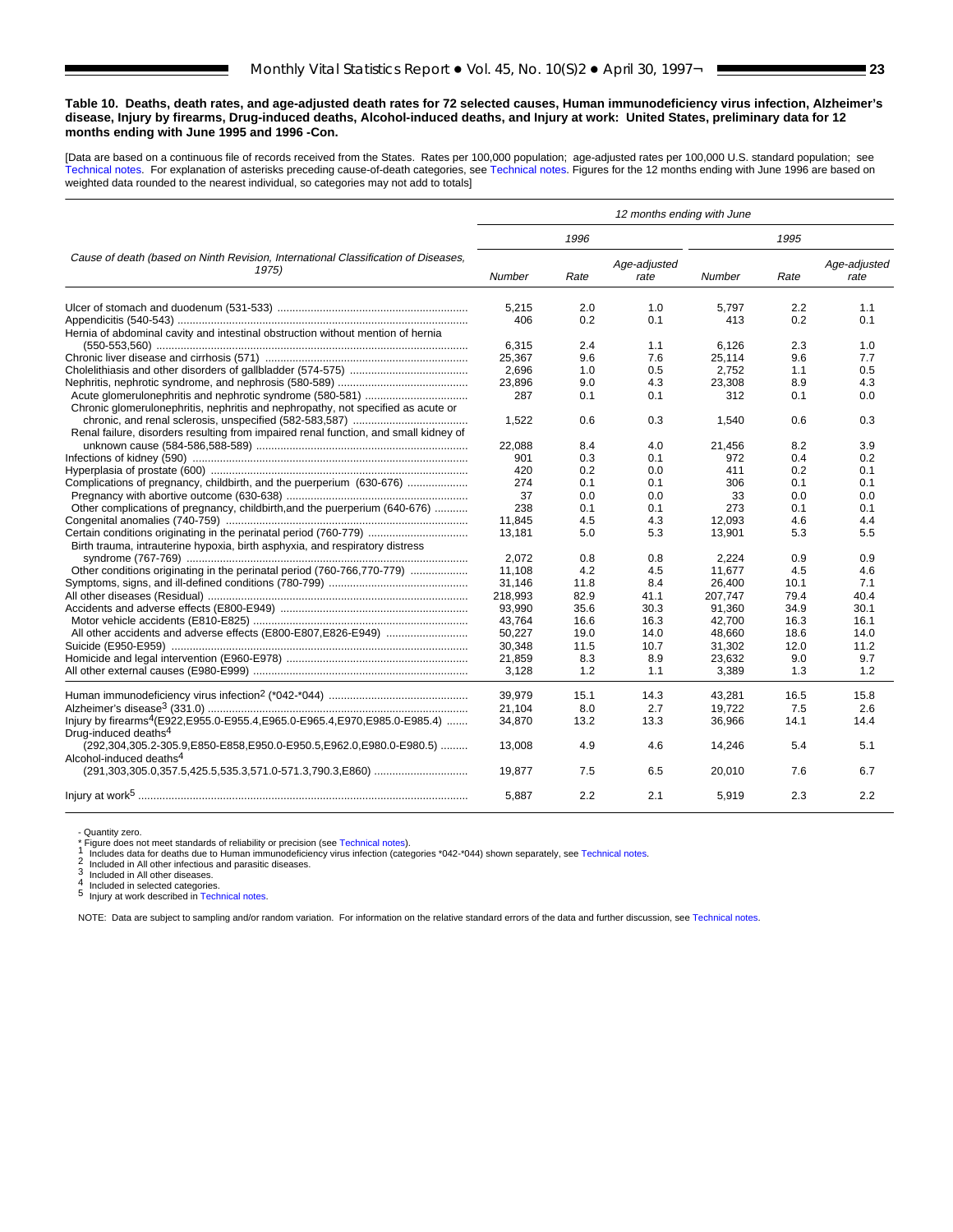#### <span id="page-23-0"></span>**Table 11. Deaths, death rates, and age-adjusted death rates for 16 selected subcategories of Malignant neoplasms, including neoplasms of lymphatic and hematopoietic tissues: United States, preliminary data for 12 months ending with June 1995 and 1996**

[Data are based on a continuous file of records received from the States. Rates per 100,000 population; age-adjusted rates per 100,000 U.S. standard population; se[e Technical notes.](#page-32-0) Figures for the 12 months ending with June 1996 are based on weighted data rounded to the nearest individual.]

|                                                                                                        | 12 months ending with June |       |                          |         |       |                          |  |
|--------------------------------------------------------------------------------------------------------|----------------------------|-------|--------------------------|---------|-------|--------------------------|--|
|                                                                                                        |                            | 1996  |                          |         | 1995  |                          |  |
| Cause of death (based on Ninth Revision, International Classification of Diseases, 1975)               | Number                     | Rate  | Age-<br>adjusted<br>rate | Number  | Rate  | Age-<br>adjusted<br>rate |  |
| Malignant neoplasms, including neoplasms of lymphatic and hematopoietic tissues <sup>1</sup> (140-208) | 541.123                    | 204.8 | 129.3                    | 535,719 | 204.8 | 130.5                    |  |
|                                                                                                        | 11,155                     | 4.2   | 2.9                      | 10.855  | 4.1   | 2.8                      |  |
|                                                                                                        | 13,378                     | 5.1   | 3.1                      | 13,630  | 5.2   | 3.2                      |  |
| Malignant neoplasm of colon, rectum, rectosigmoid junction, and anus (153,154)                         | 57,089                     | 21.6  | 12.5                     | 57,394  | 21.9  | 12.8                     |  |
|                                                                                                        | 27,244                     | 10.3  | 6.2                      | 26,820  | 10.3  | 6.2                      |  |
|                                                                                                        | 152,310                    | 57.7  | 38.2                     | 149.739 | 57.2  | 38.4                     |  |
|                                                                                                        | 7,073                      | 2.7   | 1.9                      | 6,813   | 2.6   | 1.9                      |  |
|                                                                                                        | 4.464                      | 1.7   | 1.3                      | 4.549   | 1.7   | 1.3                      |  |
| Malignant neoplasm of body of uterus and of uterus, part unspecified (179,182)                         | 6,277                      | 2.4   | 1.4                      | 6.127   | 2.3   | 1.4                      |  |
|                                                                                                        | 13,288                     | 5.0   | 3.3                      | 13.448  | 5.1   | 3.4                      |  |
|                                                                                                        | 34,415                     | 13.0  | 6.2                      | 34,624  | 13.2  | 6.3                      |  |
|                                                                                                        | 11,300                     | 4.3   | 2.2                      | 11,062  | 4.2   | 2.2                      |  |
| Malignant neoplasm of kidney and other and unspecified urinary organs (189)                            | 11,609                     | 4.4   | 2.9                      | 11,281  | 4.3   | 2.8                      |  |
| Malignant neoplasm of brain and other and unspecified parts of nervous system (191,192)                | 12,231                     | 4.6   | 3.6                      | 12.123  | 4.6   | 3.6                      |  |
|                                                                                                        | 1,387                      | 0.5   | 0.4                      | 1.431   | 0.5   | 0.4                      |  |
|                                                                                                        | 22,624                     | 8.6   | 5.4                      | 22,120  | 8.5   | 5.4                      |  |
|                                                                                                        | 10,151                     | 3.8   | 2.3                      | 10,244  | 3.9   | 2.4                      |  |

1 Includes figures for subcategories not shown.

NOTE: Data are subject to sampling and/or random variation. For information on the relative standard errors of the data and further discussion, see Technical notes.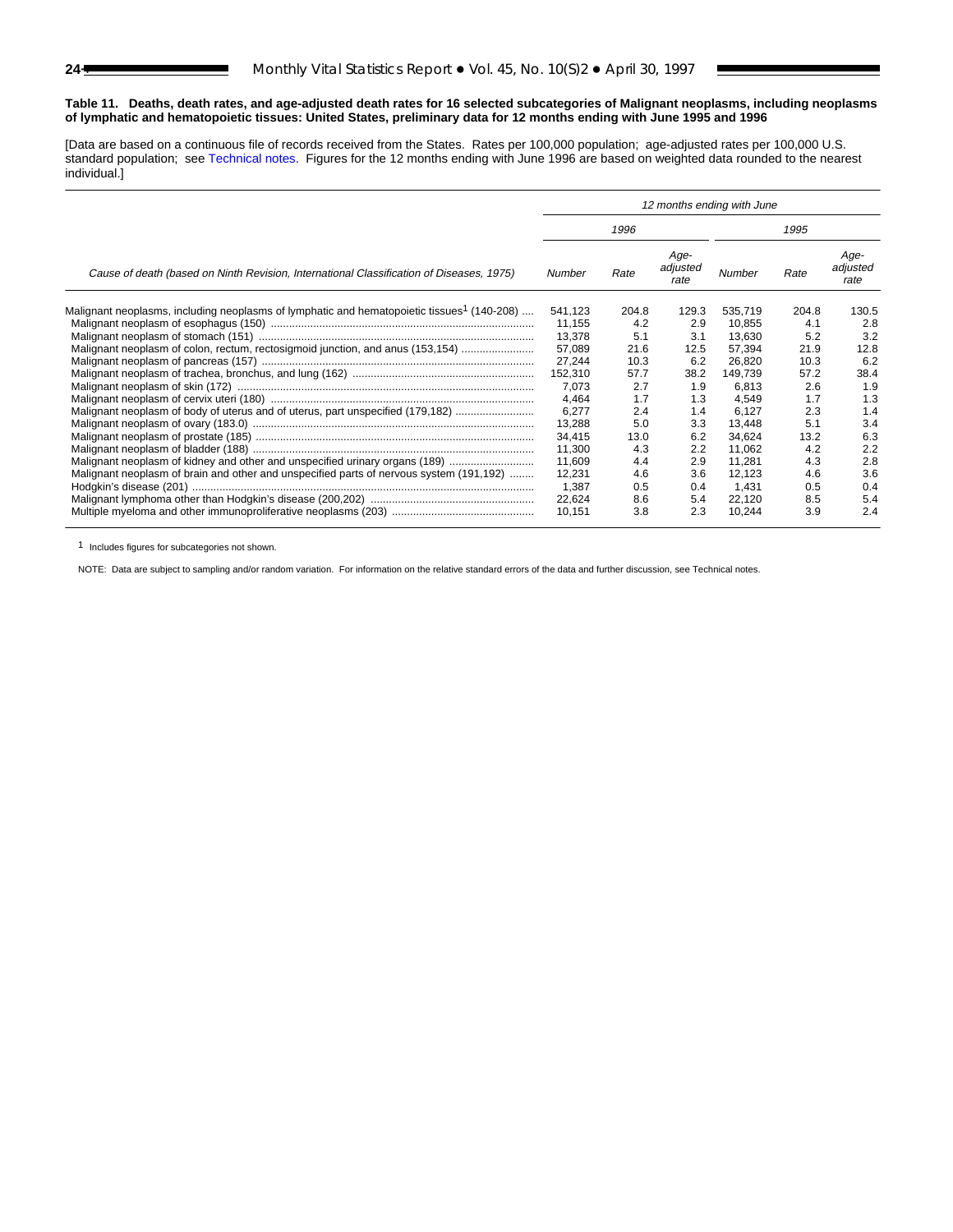#### <span id="page-24-0"></span>**Table 12. Deaths, death rates, and age-adjusted death rates: United States, each State, Puerto Rico, Virgin Islands, and Guam, preliminary data for 12 months ending with June 1995 and 1996**

[By place of residence. Data are based on a continuous file of records received from the States. Rates per 100,000 population; age-adjusted rates per 100,000 U.S. standard population; se[e Technical notes.](#page-32-0) Rates for the U.S. are based on populations as of January 1; rates by State are based on populations as of July 1. Figures for the 12 months ending with June 1996 are based on weighted data rounded to the nearest individual, so categories may not add to totals]

|                      | 12 months ending with June |                      |                      |           |         |                      |
|----------------------|----------------------------|----------------------|----------------------|-----------|---------|----------------------|
|                      |                            | 1996                 |                      |           | 1995    |                      |
| Area                 | Number                     | Rate                 | Age-adjusted<br>rate | Number    | Rate    | Age-adjusted<br>rate |
|                      | 2,321,991                  | 879.0                | 499.5                | 2,284,363 | 873.1   | 503.4                |
|                      | 43,132                     | 1,014.2              | 590.8                | 41,478    | 983.2   | 577.9                |
|                      | 2,666                      | 441.7                | 512.4                | 2,453     | 404.6   | 490.8                |
|                      | 36,458                     | 864.4                | 512.1                | 34,454    | 845.5   | 503.6                |
|                      | 26,981                     | 1,086.3              | 566.9                | 26,010    | 1,060.5 | 555.9                |
|                      | 225,992                    | 715.4                | 463.8                | 222.326   | 707.4   | 473.0                |
|                      | 25,155                     | 671.4                | 440.1                | 24,846    | 679.7   | 449.8                |
|                      | 29,320                     | 895.4                | 448.2                | 29,225    | 892.3   | 457.1                |
|                      | 6,341                      | 884.1                | 528.2                | 6,328     | 895.9   | 537.2                |
| District of Columbia | 6,702                      | 1,209.2              | 789.3                | 7,031     | 1,233.1 | 812.2                |
|                      | 155,297                    | 1,096.3              | 499.9                | 151,306   | 1,084.4 | 500.8                |
|                      | 59,242                     | 822.7                | 578.8                | 57,020    | 808.2   | 572.6                |
|                      | 7,763                      | 654.1                | 394.8                | 7,543     | 640.0   | 397.0                |
|                      | 8,609                      | 740.1                | 441.6                | 8,455     | 746.2   | 446.3                |
|                      | 107,398                    | 907.8                | 519.0                | 107,141   | 911.7   | 526.0                |
|                      | 51.567                     | 888.6                | 501.4                | 52,130    | 906.3   | 510.2                |
|                      | 29,106                     | 1,024.2              | 454.6                | 27,522    | 972.8   | 435.5                |
|                      | 24.097                     | 939.3                | 470.9                | 23,209    | 908.7   | 455.5                |
|                      | 37,243                     | 964.8                | 555.6                | 36,628    | 957.1   | 549.6                |
|                      | 40,590                     | 934.8                | 608.4                | 39,140    | 907.1   | 596.7                |
|                      | 11,710                     | 943.3                | 472.0                | 11,751    | 947.5   | 481.0                |
|                      | 41,406                     | 821.2                | 525.0                | 41,568    | 830.3   | 538.5                |
| Massachusetts        | 54,891                     | 903.8                | 446.0                | 55,508    | 918.8   | 462.5                |
|                      | 83,506                     | 874.5                | 509.8                | 82,780    | 871.7   | 515.5                |
|                      | 37,472                     | 812.9                | 420.1                | 37,005    | 810.2   | 425.8                |
|                      | 27,333                     | 1,013.4              | 626.9                | 26,348    | 987.1   | 611.5                |
|                      | 55,259                     | 1,038.0              | 538.6                | 53,680    | 1,017.1 | 530.3                |
|                      | 7,691                      | 883.7                | 472.2                | 7,428     | 867.7   | 467.3                |
|                      | 15,415                     | 941.6                | 451.2                | 14,997    | 924.1   | 442.8                |
|                      | 12,952                     | 846.5                | 575.1                | 12,160    | 834.6   | 574.4                |
| New Hampshire        | 9,236                      | 804.4                | 457.8                | 9,102     | 800.7   | 456.7                |
|                      | 72,641                     | 914.3                | 490.1                | 73,829    | 934.1   | 510.2                |
|                      | 12,877                     | 764.0                | 503.0                | 12,401    | 750.0   | 496.2                |
|                      | 165,226                    | 911.0                | 501.5                | 169,063   | 930.5   | 522.6                |
| North Carolina       | 66,559                     | 925.1                | 554.0                | 63,903    | 903.9   | 547.8                |
|                      | 6,022                      | 938.9                | 428.9                | 5,899     | 924.6   | 424.0                |
|                      | 106,655                    | 956.5                | 517.7                | 103,995   | 936.7   | 512.2                |
|                      | 33,160                     | 1,011.7              | 543.6                | 32,285    | 990.9   | 541.6                |
|                      | 28,794                     | 916.8                | 478.2                | 27,597    | 894.2   | 469.9                |
|                      | 127,771                    | 1,058.4              | 502.9                | 127,500   | 1,057.9 | 508.2                |
|                      | 9,527                      | 962.5                | 449.9                | 9,474     | 950.5   | 447.5                |
| South Carolina       | 33,630                     | 915.5                | 582.9                | 32,963    | 899.6   | 583.0                |
| South Dakota         | 6,847                      | 939.2                | 455.3                | 6,857     | 950.8   | 453.2                |
|                      | 51,763                     | 984.8                | 576.3                | 50,279    | 971.5   | 567.2                |
|                      | 140,643                    | 751.1                | 509.6                | 135,539   | 737.5   | 508.2                |
|                      | 11,118                     | 569.7                | 423.4                | 10,641    | 557.7   | 419.1                |
|                      | 4,945                      | 845.6                | 466.8                | 4,904     | 845.2   | 464.2                |
|                      | 52,825                     | 798.2                | 502.9                | 52,565    | 802.3   | 512.7                |
|                      | 41,316                     | 760.8                | 447.7                | 40,455    | 757.1   | 453.5                |
|                      | 20,386                     | 1,115.1              | 550.7                | 19,974    | 1,096.3 | 546.9                |
|                      | 45,122                     | 880.8                | 445.5                | 44,055    | 866.9   | 446.1                |
|                      | 3,633                      | 756.6                | 469.6                | 3,613     | 759.1   | 483.5                |
|                      | 28,909                     | .                    | $\sim$ $\sim$ $\sim$ | 29,204    |         |                      |
| Virgin Islands       | 610                        | $\sim$ $\sim$ $\sim$ | $\sim$ $\sim$ $\sim$ | 665       | .       | $\sim$ $\sim$ $\sim$ |
|                      | - - -                      | - - -                | $ -$                 | 608       | - - -   | $- - -$              |

- - - Data not available.<br>1 Excludes data for Puerto Rico, Virgin Islands, and Guam.

NOTE: Data are subject to sampling and/or random variation. For information on the relative standard errors of the data and further discussion, see Technical notes.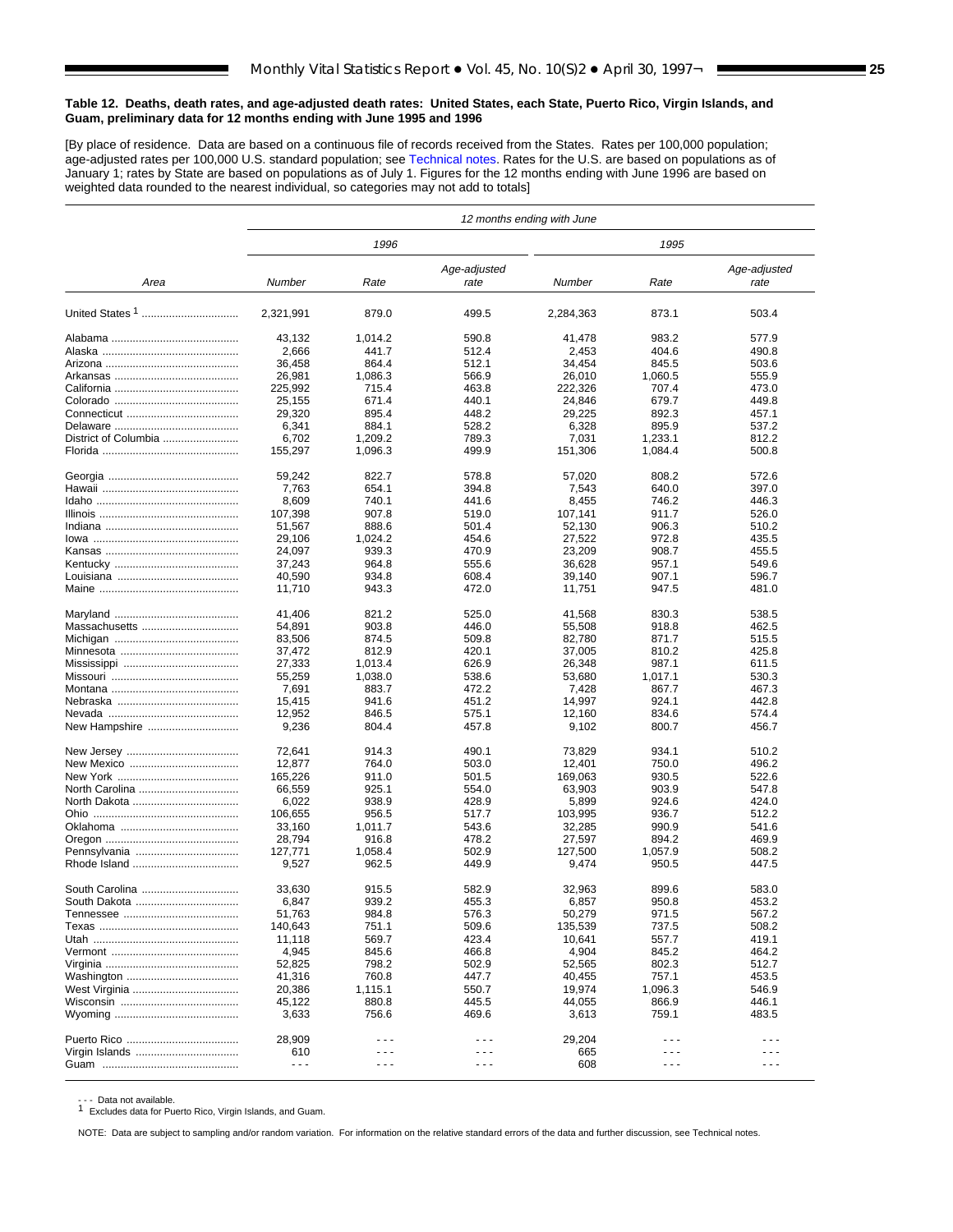#### <span id="page-25-0"></span>**Table 13. Infant deaths and mortality rates, by age and race: United States, preliminary data for 12 months ending with June 1995 and 1996**

[Data are based on a continuous file of records received from the States. Rates per 1,000 live births. Figures for the 12 months ending with June 1996 are based on weighted data rounded to the nearest individual, so categories may not add to totals]

|                        | 12 months ending with June |                    |                            |                     |  |
|------------------------|----------------------------|--------------------|----------------------------|---------------------|--|
|                        | 1996                       |                    | 1995                       |                     |  |
| Age and race           | <b>Number</b>              | Rate               | Number                     | Rate                |  |
|                        |                            |                    |                            |                     |  |
| All races <sup>1</sup> |                            |                    |                            |                     |  |
|                        | 29,191<br>18,872<br>10,319 | 7.5<br>4.8<br>2.6  | 30,512<br>19,577<br>10,935 | 7.8<br>5.0<br>2.8   |  |
| White                  | 19,415<br>12,590<br>6,825  | 6.2<br>4.0<br>2.2  | 19,864<br>12,808<br>7,056  | 6.4<br>4.1<br>2.3   |  |
| Black                  |                            |                    |                            |                     |  |
|                        | 8,791<br>5,690<br>3,101    | 14.7<br>9.5<br>5.2 | 9,617<br>6,185<br>3,432    | 15.5<br>10.0<br>5.5 |  |

1 Includes races other than white and black.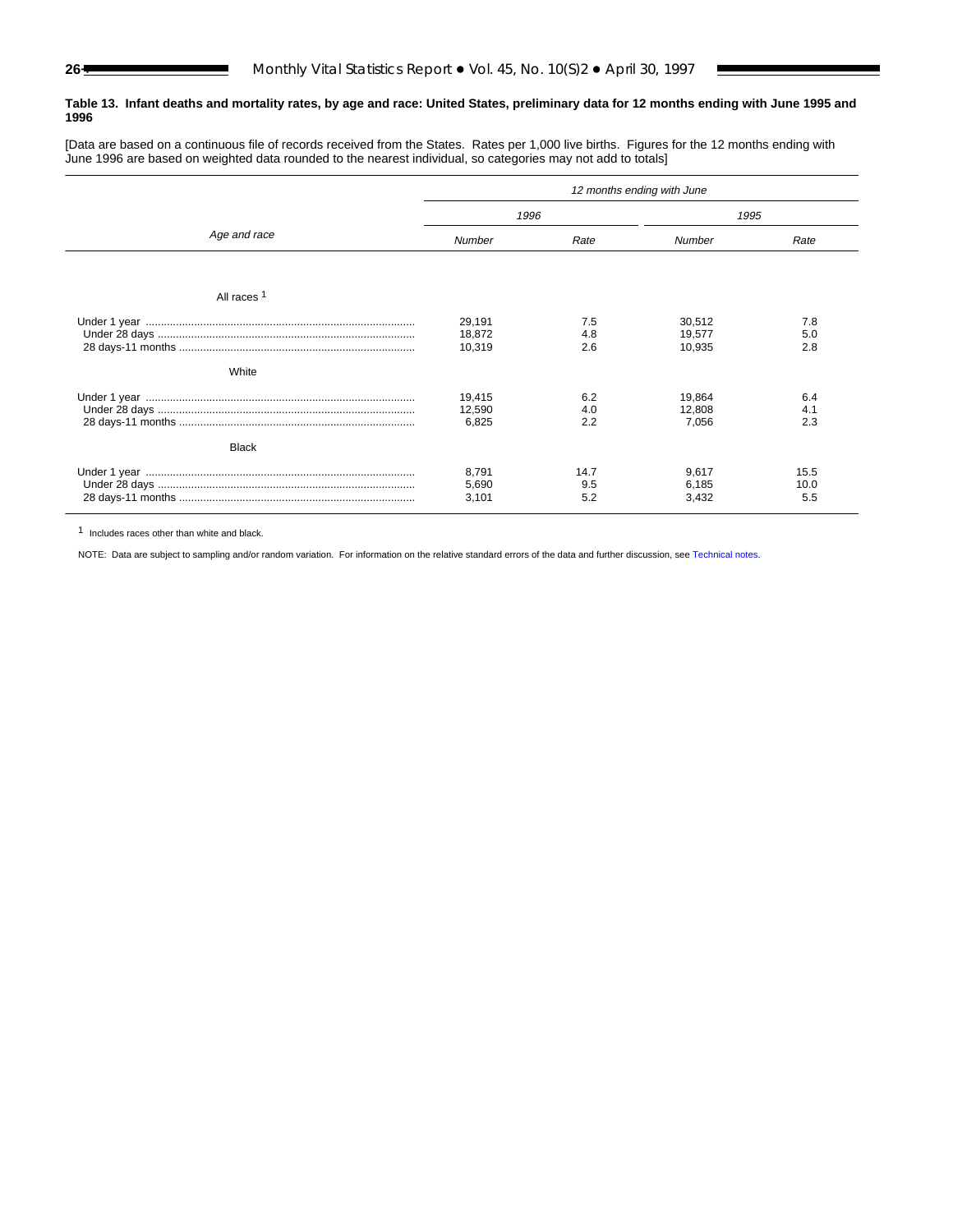#### <span id="page-26-0"></span>**Table 14. Infant deaths and rates for 61 selected causes and Human immunodeficiency virus infection: United States, preliminary data for 12 months ending with June 1995 and 1996**

[Data are based on a continuous file of records received from the States. Rates per 100,000 live births. For explanation of asterisks preceding cause-of-death categories, see [Technical notes.](#page-32-0) Figures for the 12 months ending with June 1996 are based on weighted data rounded to the nearest individual, so categories may not add to totals. For explanation of asterisks preceding cause-of-death categories, se[e Technical notes\]](#page-32-0)

|                                                                                                                                                                                        | 12 months ending with June |              |                      |              |  |
|----------------------------------------------------------------------------------------------------------------------------------------------------------------------------------------|----------------------------|--------------|----------------------|--------------|--|
|                                                                                                                                                                                        | 1996                       |              | 1995                 |              |  |
| Cause of death (based on Ninth Revision, International Classification of Diseases, 1975)                                                                                               |                            | Rate         | Number               | Rate         |  |
|                                                                                                                                                                                        | 29,189                     | 745.5        | 30,512               | 777.0        |  |
|                                                                                                                                                                                        | 215                        | 5.5          | 206                  | 5.2          |  |
|                                                                                                                                                                                        | 6                          |              | 5                    |              |  |
|                                                                                                                                                                                        | 47                         | 1.2          | 39                   | 1.0          |  |
|                                                                                                                                                                                        | 206<br>109                 | 5.3<br>2.8   | 221<br>106           | 5.6<br>2.7   |  |
|                                                                                                                                                                                        | 3                          |              | 9                    |              |  |
| Remainder of infectious and parasitic diseases <sup>1</sup>                                                                                                                            |                            |              |                      |              |  |
|                                                                                                                                                                                        | 171                        | 4.4          | 204                  | 5.2          |  |
| Malignant neoplasms, including neoplasms of lymphatic and hematopoietic tissues (140-208)                                                                                              | 85                         | 2.2          | 62                   | 1.6          |  |
| Benign neoplasms, carcinoma in situ, and neoplasms of uncertain behavior and of unspecified                                                                                            |                            |              |                      |              |  |
|                                                                                                                                                                                        | 67                         | 1.7          | 67                   | 1.7          |  |
|                                                                                                                                                                                        | 1                          | $\star$      | 2                    |              |  |
|                                                                                                                                                                                        | 10                         | 2.1          | $\overline{7}$<br>76 |              |  |
|                                                                                                                                                                                        | 82<br>103                  | 2.6          | 130                  | 1.9<br>3.3   |  |
|                                                                                                                                                                                        | 338                        | 8.6          | 392                  | 10.0         |  |
|                                                                                                                                                                                        | 15                         |              | 16                   |              |  |
|                                                                                                                                                                                        | 95                         | 2.4          | 97                   | 2.5          |  |
|                                                                                                                                                                                        | 509                        | 13.0         | 486                  | 12.4         |  |
|                                                                                                                                                                                        | 498                        | 12.7         | 480                  | 12.2         |  |
|                                                                                                                                                                                        | 11                         |              | 6                    |              |  |
|                                                                                                                                                                                        | 243                        | 6.2          | 274                  | 7.0          |  |
| Hernia of abdominal cavity and intestinal obstruction without mention of hernia (550-553,560)                                                                                          | 70                         | 1.8          | 65                   | 1.7          |  |
|                                                                                                                                                                                        | 82                         | 2.1          | 71                   | 1.8          |  |
|                                                                                                                                                                                        | 168<br>6,518               | 4.3<br>166.5 | 215<br>6,792         | 5.5<br>173.0 |  |
|                                                                                                                                                                                        | 352                        | 9.0          | 365                  | 9.3          |  |
|                                                                                                                                                                                        | 57                         | 1.5          | 65                   | 1.7          |  |
|                                                                                                                                                                                        | 129                        | 3.3          | 131                  | 3.3          |  |
| Other congenital anomalies of central nervous system and eye (742.0-742.2,742.4-742.9,743)                                                                                             | 314                        | 8.0          | 334                  | 8.5          |  |
|                                                                                                                                                                                        | 1,972                      | 50.4         | 2,103                | 53.6         |  |
|                                                                                                                                                                                        | 358                        | 9.1          | 350                  | 8.9          |  |
|                                                                                                                                                                                        | 952                        | 24.3         | 993                  | 25.3         |  |
|                                                                                                                                                                                        | 88                         | 2.2          | 87                   | 2.2          |  |
|                                                                                                                                                                                        | 360                        | 9.2          | 384                  | 9.8          |  |
|                                                                                                                                                                                        | 491<br>97                  | 12.5<br>2.5  | 480<br>88            | 12.2<br>2.2  |  |
|                                                                                                                                                                                        | 798                        | 20.4         | 814                  | 20.7         |  |
|                                                                                                                                                                                        | 548                        | 14.0         | 598                  | 15.2         |  |
|                                                                                                                                                                                        | 13,011                     | 332.3        | 13,756               | 350.3        |  |
| Newborn affected by maternal conditions which may be unrelated to present pregnancy (760)                                                                                              | 187                        | 4.8          | 179                  | 4.6          |  |
|                                                                                                                                                                                        | 1,264                      | 32.3         | 1,315                | 33.5         |  |
|                                                                                                                                                                                        | 898                        | 22.9         | 979                  | 24.9         |  |
|                                                                                                                                                                                        | 71                         | 1.8          | 82                   | 2.1          |  |
|                                                                                                                                                                                        | 38<br>3,780                | 1.0<br>96.5  | 28<br>4,121          | 0.7<br>104.9 |  |
| Disorders relating to long gestation and high birthweight (766)                                                                                                                        |                            |              |                      |              |  |
|                                                                                                                                                                                        | 198                        | 5.1          | 211                  | 5.4          |  |
|                                                                                                                                                                                        | 484                        | 12.4         | 492                  | 12.5         |  |
|                                                                                                                                                                                        | 130                        | 3.3          | 154                  | 3.9          |  |
|                                                                                                                                                                                        | 355                        | 9.1          | 338                  | 8.6          |  |
|                                                                                                                                                                                        | 1,340                      | 34.2         | 1,489                | 37.9         |  |
|                                                                                                                                                                                        | 1,909                      | 48.8         | 1,936                | 49.3         |  |
|                                                                                                                                                                                        | 761                        | 19.4         | 786                  | 20.0         |  |
|                                                                                                                                                                                        | 293                        | 7.5          | 295                  | 7.5          |  |
| Hemolytic disease of newborn, due to isoimmunization, and other perinatal jaundice (773-774)<br>Syndrome of "infant of a diabetic mother" and neonatal diabetes mellitus (775.0-775.1) | 33<br>8                    | 0.8          | 22<br>7              | 0.6          |  |
|                                                                                                                                                                                        | 3                          |              | 1                    |              |  |
| All other and ill-defined conditions originating in the perinatal period (775.2-775.9,776.1-779)                                                                                       | 1,744                      | 44.5         | 1,813                | 46.2         |  |
|                                                                                                                                                                                        | 4,386                      | 112.0        | 4,630                | 117.9        |  |
|                                                                                                                                                                                        | 3,185                      | 81.3         | 3,684                | 93.8         |  |
|                                                                                                                                                                                        | 1,200                      | 30.6         | 946                  | 24.1         |  |
|                                                                                                                                                                                        | 810                        | 20.7         | 804                  | 20.5         |  |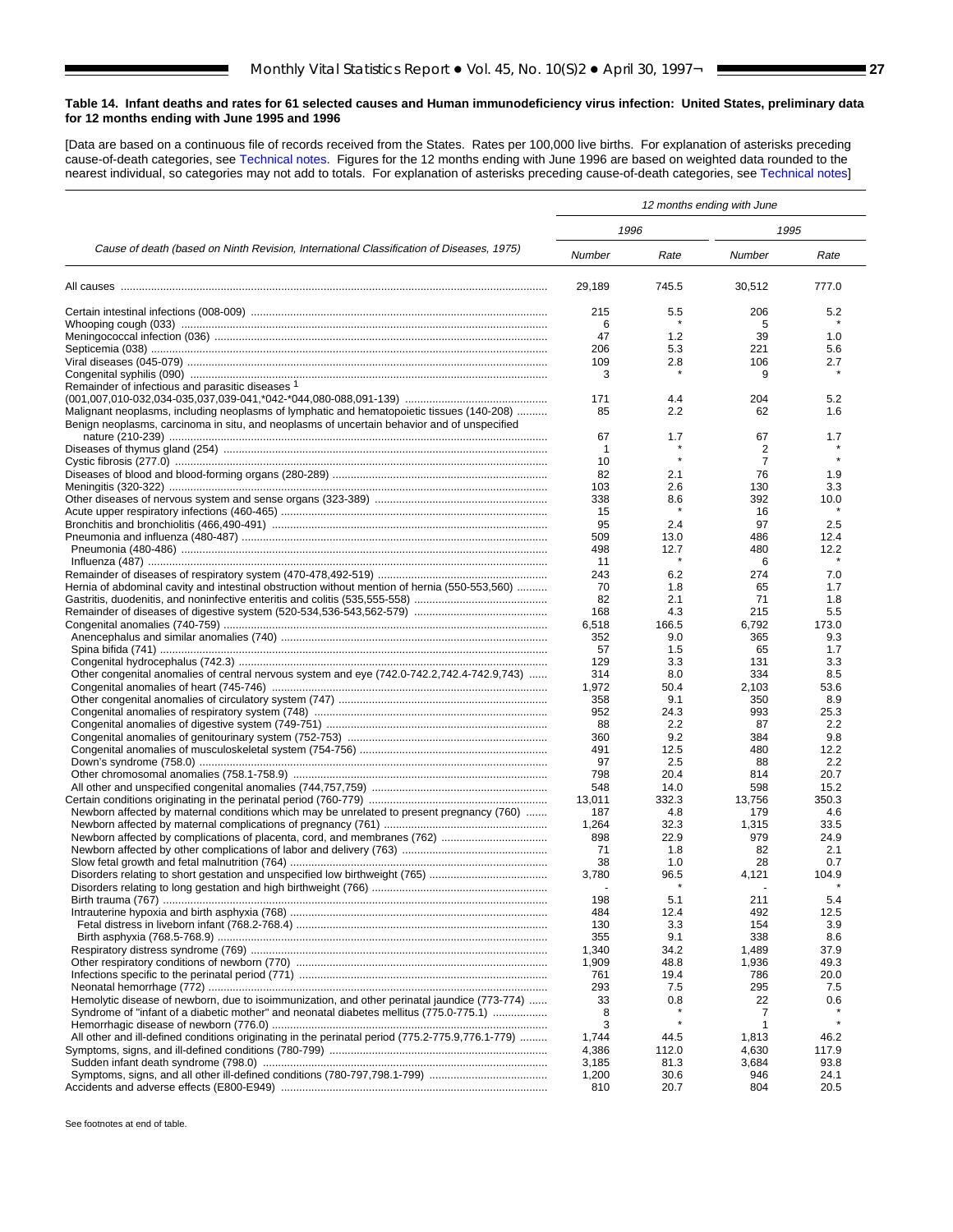#### **Table 14. Infant deaths and rates for 61 selected causes and Human immunodeficiency virus infection: United States, preliminary data for 12 months ending with June 1995 and 1996-Con.**

[Data are based on a continuous file of records received from the States. Rates per 100,000 live births. For explanation of asterisks preceding cause-of-death categories, see [Technical notes.](#page-32-0) Figures for the 12 months ending with June 1996 are based on weighted data rounded to the nearest individual, so categories may not add to totals. For explanation of asterisks preceding cause-of-death categories, see [Technical notes\]](#page-32-0)

|                                                                                              | 12 months ending with June |      |        |      |
|----------------------------------------------------------------------------------------------|----------------------------|------|--------|------|
|                                                                                              | 1996                       |      | 1995   |      |
| Cause of death (based on Ninth Revision, International Classification of Diseases, 1975)     | Number                     | Rate | Number | Rate |
| Inhalation and ingestion of food or other object causing obstruction of respiratory tract or |                            |      |        |      |
|                                                                                              | 78                         | 2.0  | 89     | 2.3  |
|                                                                                              | 298                        | 76   | 286    | 7.3  |
|                                                                                              | 435                        | 11.1 | 429    | 10.9 |
|                                                                                              | 294                        |      | 306    | 7.8  |
|                                                                                              | 116                        | 3.0  | 123    | 3.1  |
|                                                                                              | 179                        | 4.6  | 183    | 4.7  |
|                                                                                              | .544                       | 39.4 | 1.474  | 37.5 |
|                                                                                              | 49                         | 1.3  |        | 1.8  |

\* Figure does not meet standard of reliability or precision (see [Technical notes\)](#page-32-0).

- Quantity zero.<br>1 Includes data for deaths due to Human immunodeficiency virus infection (categories \*042-\*044) shown separately; see [Technical notes.](#page-32-0)<br>2 Included in Remainder of infectious and parasitic diseases.

NOTE: Data are subject to sampling and/or random variation. For information on the relative standard errors of the data and further discussion, se[e Technical notes.](#page-32-0)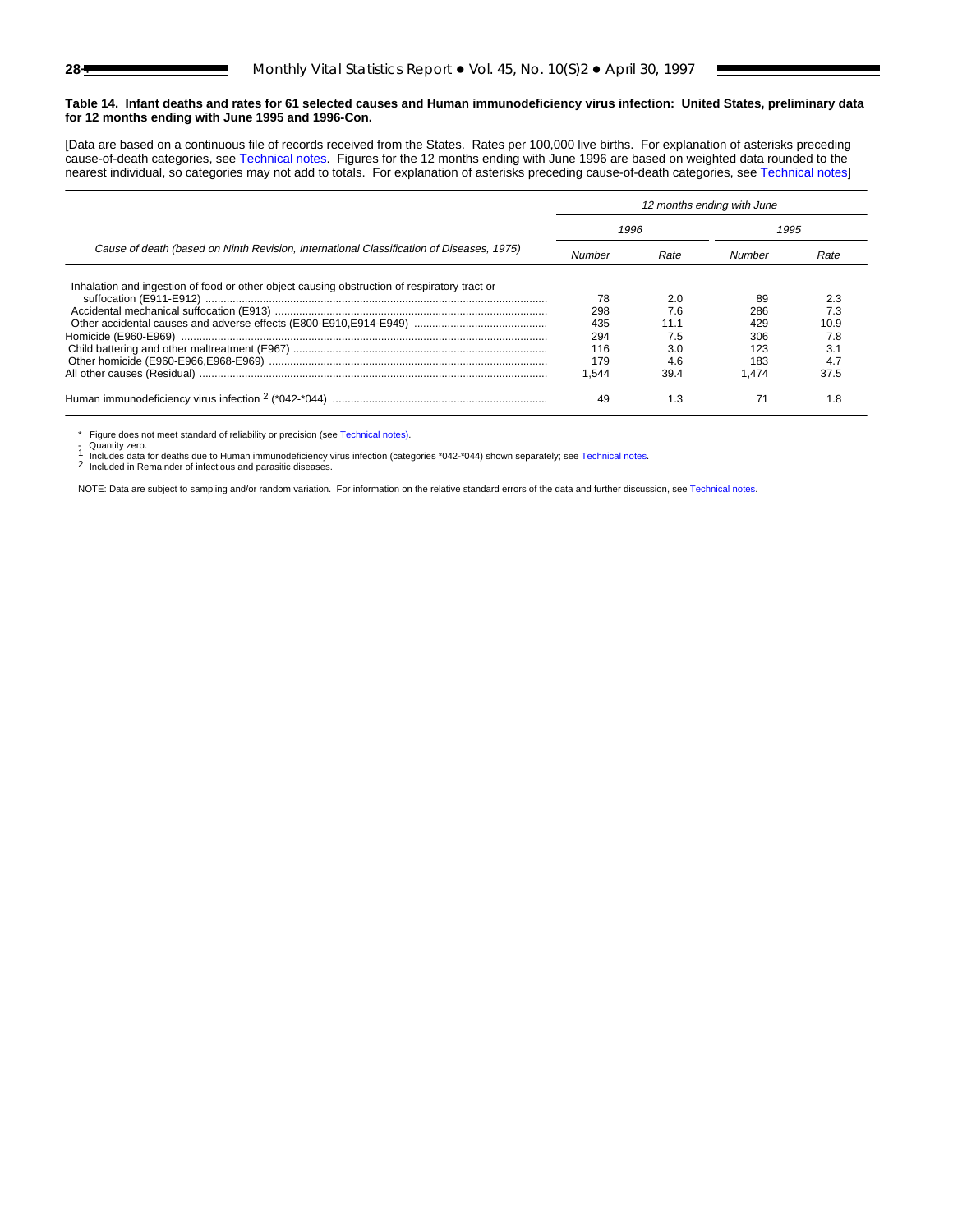# <span id="page-28-0"></span>Table 15. Expectation of life by age, race, and sex: United States, preliminary data for 12 months ending with June 1995 and 1996

[Data are based on a continuous file of records received from the States]

ı

|                        |              | <b>Both sexes</b> | Male         |                            | Female       |              |
|------------------------|--------------|-------------------|--------------|----------------------------|--------------|--------------|
|                        |              |                   |              | 12 months ending with June |              |              |
| Age (Years) and race   | 1996         | 1995              | 1996         | 1995                       | 1996         | 1995         |
| All races <sup>1</sup> |              |                   |              |                            |              |              |
|                        |              |                   |              |                            |              |              |
|                        | 75.9<br>75.5 | 75.8<br>75.4      | 72.7<br>72.3 | 72.5<br>72.1               | 79.0<br>78.5 | 79.0<br>78.6 |
|                        | 71.6         | 71.5              | 68.5         | 68.3                       | 74.6         | 74.7         |
|                        | 66.7         | 66.6              | 63.5         | 63.3                       | 69.7         | 69.7         |
|                        | 61.7         | 61.7              | 58.6         | 58.4                       | 64.8         | 64.8         |
|                        | 57.0         | 56.9              | 54.0         | 53.8                       | 59.9         | 59.9         |
|                        | 52.3         | 52.2              | 49.4         | 49.2                       | 55.0         | 55.1         |
|                        | 47.6         | 47.5              | 44.8         | 44.6                       | 50.2         | 50.3         |
|                        | 42.9         | 42.9              | 40.2         | 40.1                       | 45.4         | 45.5         |
|                        | 38.3         | 38.3              | 35.8         | 35.7                       | 40.7         | 40.7         |
|                        | 33.8         | 33.8              | 31.4         | 31.3                       | 36.0         | 36.1         |
|                        | 29.4         | 29.4              | 27.1         | 27.0                       | 31.5         | 31.5         |
|                        | 25.2         | 25.2              | 23.0         | 22.9                       | 27.1         | 27.1         |
|                        | 21.2         | 21.2              | 19.1         | 19.1                       | 22.9         | 22.9         |
|                        | 17.5<br>14.1 | 17.5<br>14.1      | 15.7<br>12.5 | 15.6<br>12.5               | 19.0<br>15.3 | 19.0<br>15.4 |
|                        | 11.1         | 11.1              | 9.7          | 9.7                        | 12.0         | 12.0         |
|                        | 8.3          | 8.4               | 7.3          | 7.3                        | 8.9          | 9.0          |
|                        | 6.1          | 6.1               | 5.3          | 5.3                        | 6.4          | 6.5          |
| White                  |              |                   |              |                            |              |              |
|                        |              |                   |              |                            |              |              |
|                        | 76.6         | 76.6              | 73.6         | 73.4                       | 79.6         | 79.6         |
|                        | 76.1         | 76.1              | 73.1         | 73.0                       | 79.0         | 79.1         |
|                        | 72.2<br>67.3 | 72.2              | 69.2<br>64.3 | 69.1<br>64.1               | 75.1<br>70.2 | 75.2<br>70.3 |
|                        | 62.3         | 67.2<br>62.3      | 59.4         | 59.2                       | 65.2         | 65.3         |
|                        | 57.6         | 57.5              | 54.6         | 54.5                       | 60.4         | 60.4         |
|                        | 52.8         | 52.8              | 50.0         | 49.9                       | 55.5         | 55.6         |
|                        | 48.1         | 48.1              | 45.3         | 45.2                       | 50.6         | 50.7         |
|                        | 43.4         | 43.4              | 40.8         | 40.7                       | 45.8         | 45.9         |
|                        | 38.7         | 38.7              | 36.2         | 36.2                       | 41.0         | 41.1         |
|                        | 34.2         | 34.2              | 31.8         | 31.7                       | 36.3         | 36.4         |
|                        | 29.7         | 29.7              | 27.4         | 27.3                       | 31.7         | 31.8         |
|                        | 25.4         | 25.4              | 23.2         | 23.2                       | 27.3<br>23.0 | 27.3         |
|                        | 21.3<br>17.6 | 21.3<br>17.6      | 19.3<br>15.8 | 19.3<br>15.7               | 19.1         | 23.1<br>19.1 |
|                        | 14.2         | 14.2              | 12.6         | 12.5                       | 15.4         | 15.4         |
|                        | 11.1         | 11.1              | 9.7          | 9.7                        | 12.0         | 12.1         |
|                        | 8.3          | 8.4               | 7.3          | 7.3                        | 8.9          | 9.0          |
|                        | 6.0          | 6.1               | 5.3          | 5.3                        | 6.3          | 6.4          |
| <b>Black</b>           |              |                   |              |                            |              |              |
|                        | 69.9         | 69.6              | 65.6         | 65.1                       | 74.0         | 73.9         |
|                        | 69.9         | 69.7              | 65.6         | 65.2                       | 74.0         | 73.9         |
|                        | 66.1         | 65.9              | 61.8         | 61.4                       | 70.2         | 70.1         |
|                        | 61.2         | 61.0              | 56.9         | 56.6                       | 65.3         | 65.2         |
|                        | 56.3         | 56.1              | 52.1         | 51.7                       | 60.4         | 60.3         |
|                        | 51.7         | 51.4              | 47.5         | 47.2                       | 55.5         | 55.4         |
|                        | 47.1         | 46.9              | 43.2         | 42.9                       | 50.8         | 50.7         |
|                        | 42.6         | 42.5              | 38.9         | 38.6                       | 46.1         | 46.0         |
|                        | 38.3<br>34.0 | 38.1<br>33.9      | 34.7<br>30.7 | 34.5<br>30.6               | 41.5<br>37.0 | 41.4<br>37.0 |
|                        | 30.0         | 29.9              | 26.9         | 26.8                       | 32.7         | 32.7         |
|                        | 26.1         | 26.0              | 23.2         | 23.1                       | 28.5         | 28.5         |
|                        | 22.3         | 22.3              | 19.8         | 19.7                       | 24.5         | 24.4         |
|                        | 18.9         | 18.8              | 16.6         | 16.5                       | 20.7         | 20.7         |
|                        | 15.8         | 15.7              | 13.8         | 13.7                       | 17.2         | 17.2         |
|                        | 12.8         | 12.8              | 11.1         | 11.1                       | 13.9         | 14.0         |
|                        | 10.3         | 10.3              | 9.0          | 8.9                        | 11.2         | 11.2         |
|                        | 7.9<br>5.9   | 8.0               | 6.9          | 6.9<br>5.2                 | 8.5          | 8.6          |
|                        |              | 6.0               | 5.3          |                            | 6.2          | 6.3          |

1 Includes races other than white and black.

NOTE: Data are subject to sampling and/or random variation.

Ξ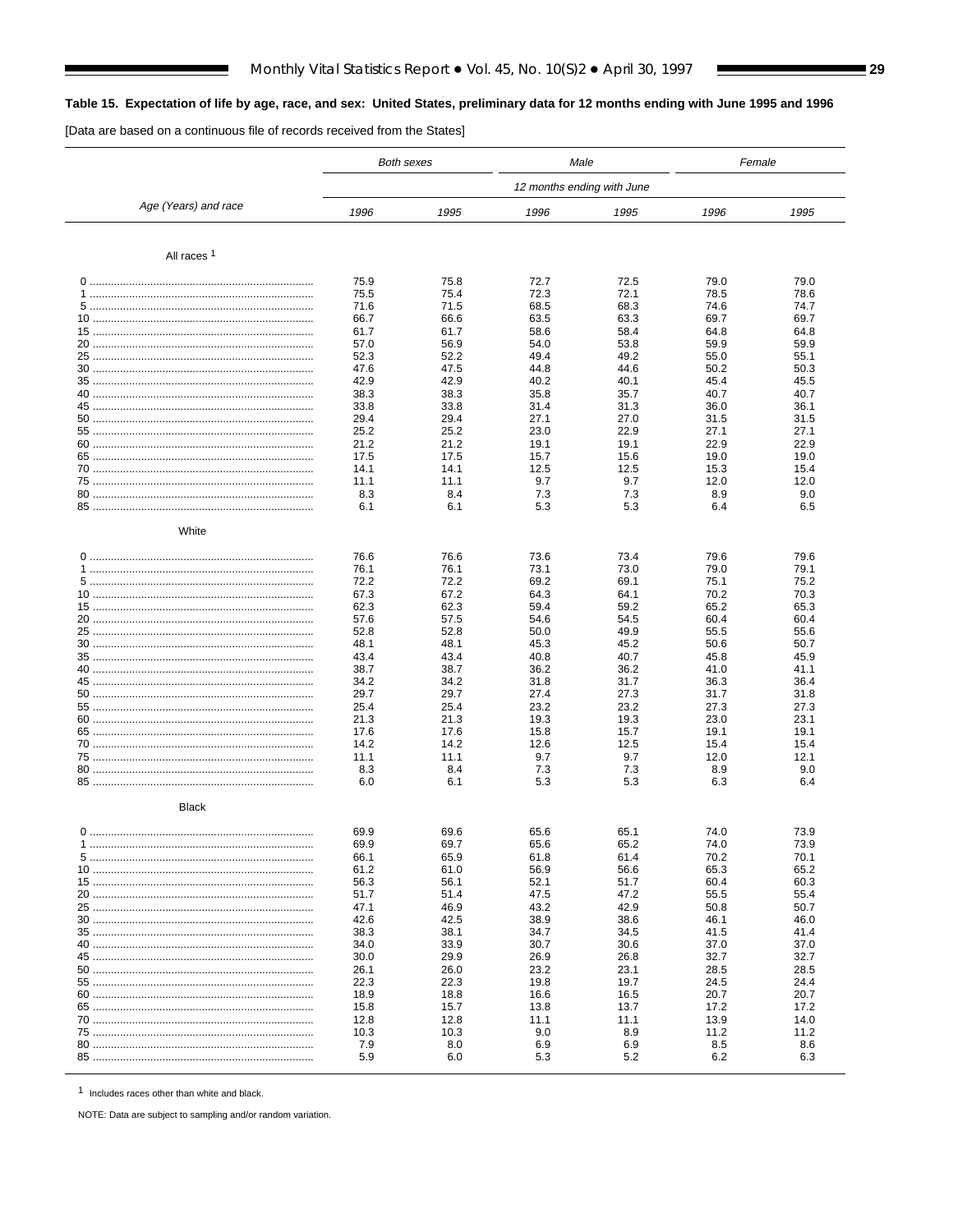#### <span id="page-29-0"></span>**Table 16. Deaths and death rates for the 10 leading causes of death in specified age groups: United States, preliminary data for 12 months ending with June 1996**

[Data are based on a continuous file of records received from the States. Rates per 100,000 population in specified group. For explanation of asterisks preceding cause-of-death categories, se[e Technical notes.](#page-32-0) Figures are based on weighted data rounded to the nearest individual, so categories may not add to totals]

| Rank <sup>1</sup>          | Cause of death and age (based on Ninth Revision, International Classification of Diseases, 1975)             | Number            | Rate       |
|----------------------------|--------------------------------------------------------------------------------------------------------------|-------------------|------------|
|                            |                                                                                                              |                   |            |
|                            | All ages <sup>2</sup>                                                                                        |                   |            |
| $\cdots$                   |                                                                                                              | 2,321,995         | 879.0      |
| $\mathbf{1}$               |                                                                                                              | 736,844           | 278.9      |
| 2                          |                                                                                                              | 541,123           | 204.8      |
| 3                          |                                                                                                              | 159,820           | 60.5       |
| 4                          |                                                                                                              | 103,553           | 39.2       |
| 5                          |                                                                                                              | 93,990            | 35.6       |
| .                          |                                                                                                              | 43,764            | 16.6       |
| $\sim$ $\sim$              |                                                                                                              | 50,227            | 19.0       |
| 6                          |                                                                                                              | 82,875            | 31.4       |
| $\overline{7}$             |                                                                                                              | 60,249            | 22.8       |
| 8                          |                                                                                                              | 39,979            | 15.1       |
| 9                          |                                                                                                              | 30,348            | 11.5       |
| 10                         |                                                                                                              | 25,367<br>447.847 | 9.6        |
| $\sim$ $\sim$              |                                                                                                              |                   | 169.5      |
|                            | 1-4 years                                                                                                    |                   |            |
|                            |                                                                                                              | 6,180             | 39.6       |
| $\mathbf{1}$               |                                                                                                              | 2,213             | 14.2       |
| $\sim 100$                 |                                                                                                              | 847               | 5.4        |
| $\cdots$                   |                                                                                                              | 1,366             | 8.8        |
| 2                          |                                                                                                              | 630               | 4.0        |
| 3                          |                                                                                                              | 448               | 2.9        |
| 4                          |                                                                                                              | 423               | 2.7        |
| 5                          |                                                                                                              | 210               | 1.3        |
| 6                          |                                                                                                              | 192               | 1.2        |
| 7<br>8                     |                                                                                                              | 179<br>87         | 1.1<br>0.6 |
| 9                          |                                                                                                              | 75                | 0.5        |
| 10                         | Benign neoplasms, carcinoma in situ, and neoplasms of uncertain behavior and of unspecified nature (210-239) | 56                | 0.4        |
| $\cdots$                   |                                                                                                              | 1,667             | 10.7       |
|                            | 5-14 years                                                                                                   |                   |            |
|                            |                                                                                                              |                   |            |
| $\sim$ $\sim$ $\sim$       |                                                                                                              | 8,533             | 22.4       |
| $\mathbf{1}$               |                                                                                                              | 3,502             | 9.2<br>5.3 |
| $\sim 10$                  |                                                                                                              | 2,036<br>1,466    | 3.8        |
| $\cdots$<br>$\overline{2}$ |                                                                                                              | 1,019             | 2.7        |
| 3                          |                                                                                                              | 553               | 1.5        |
| 4                          |                                                                                                              | 435               | 1.1        |
| 5                          |                                                                                                              | 329               | 0.9        |
| 6                          |                                                                                                              | 325               | 0.9        |
| 7                          |                                                                                                              | 170               | 0.4        |
| 8                          |                                                                                                              | 159               | 0.4        |
| 9                          |                                                                                                              | 146               | 0.4        |
| 10                         | Benign neoplasms, carcinoma in situ, and neoplasms of uncertain behavior and of unspecified nature (210-239) | 97                | 0.3        |
| $\sim$                     |                                                                                                              | 1,798             | 4.7        |
|                            | $15-24$ years                                                                                                |                   |            |
| $\cdots$                   |                                                                                                              | 33,455            | 92.4       |
| $\mathbf{1}$               |                                                                                                              | 13,762            | 38.0       |
| $\cdots$                   |                                                                                                              | 10,636            | 29.4       |
| .                          |                                                                                                              | 3,126             | 8.6        |
| 2                          |                                                                                                              | 6,958             | 19.2       |
| 3                          |                                                                                                              | 4,541             | 12.5       |
| 4                          |                                                                                                              | 1,637             | 4.5        |
| 5                          |                                                                                                              | 979               | 2.7        |
| 6                          |                                                                                                              | 550               | 1.5        |
| 7<br>8                     |                                                                                                              | 398<br>240        | 1.1<br>0.7 |
| 9                          |                                                                                                              | 210               | 0.6        |
| 10                         |                                                                                                              | 164               | 0.5        |
| $\cdots$                   |                                                                                                              | 4,016             | 11.1       |
|                            |                                                                                                              |                   |            |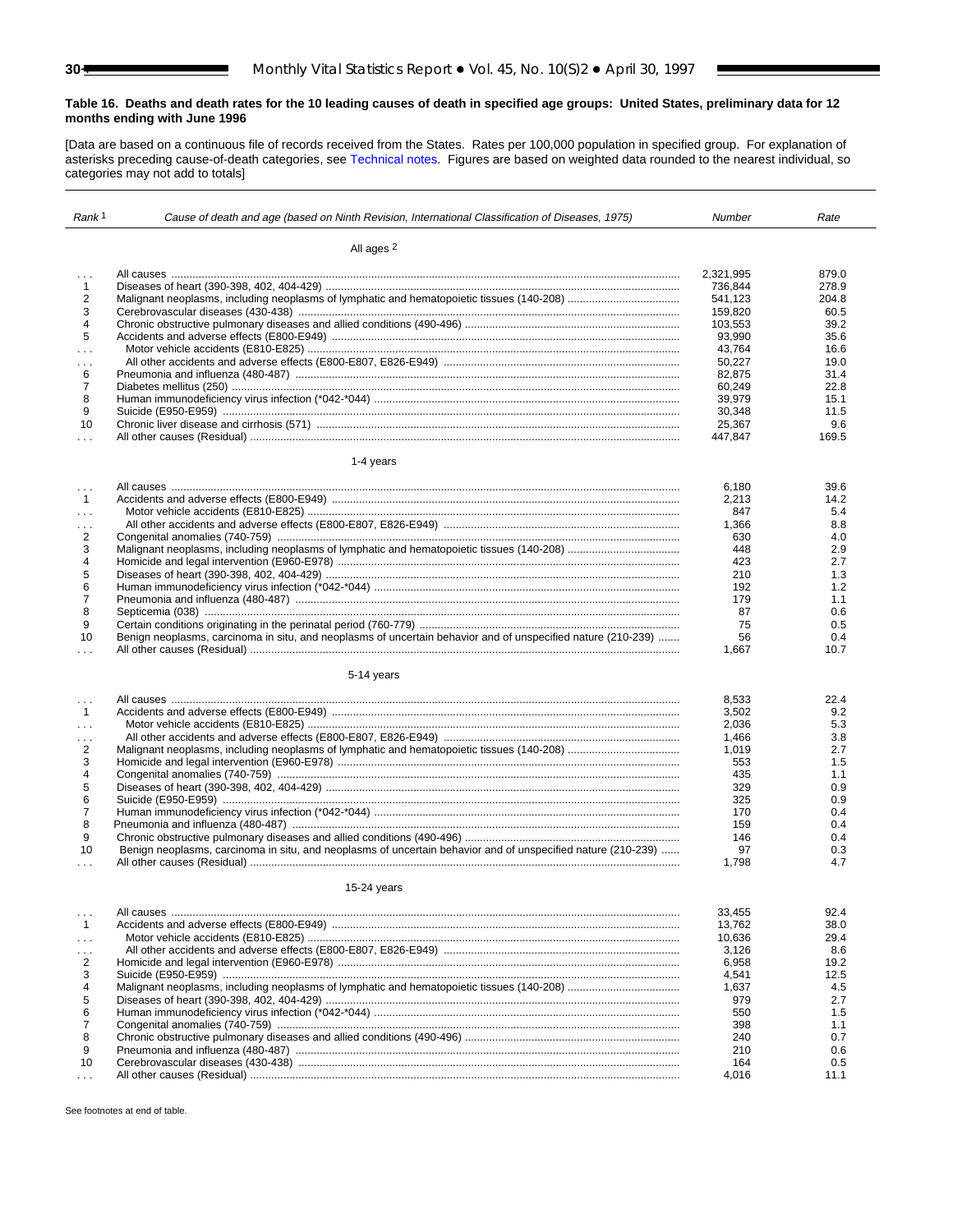#### **Table 16. Deaths and death rates for the 10 leading causes of death in specified age groups: United States, preliminary data for 12 months ending with June 1996-Con.**

[Data are based on a continuous file of records received from the States. Rates per 100,000 population in specified group. For explanation of asterisks preceding cause-of-death categories, see [Technical notes.](#page-32-0) Figures are based on weighted data rounded to the nearest individual, so categories may not add to totals]

| Rank <sup>1</sup>       | Cause of death and age (based on Ninth Revision, International Classification of Diseases, 1975) | Number    | Rate    |
|-------------------------|--------------------------------------------------------------------------------------------------|-----------|---------|
|                         | 25-44 years                                                                                      |           |         |
| $\sim$                  |                                                                                                  | 156.021   | 186.7   |
| $\mathbf{1}$            |                                                                                                  | 28,250    | 33.8    |
| 2                       |                                                                                                  | 27,258    | 32.6    |
| $\cdots$                |                                                                                                  | 14.790    | 17.7    |
| $\cdots$                |                                                                                                  | 12,468    | 14.9    |
| 3                       |                                                                                                  | 21.942    | 26.2    |
| $\overline{4}$          |                                                                                                  | 16,472    | 19.7    |
| 5                       |                                                                                                  | 12.273    | 14.7    |
| 6                       |                                                                                                  | 9,783     | 11.7    |
| $\overline{7}$          |                                                                                                  | 4.348     | 5.2     |
| 8                       |                                                                                                  | 3,450     | 4.1     |
| 9                       |                                                                                                  | 2,486     | 3.0     |
| 10                      |                                                                                                  | 2,066     | 2.5     |
| .                       |                                                                                                  | 27.693    | 33.1    |
|                         | 45-64 years                                                                                      |           |         |
|                         |                                                                                                  | 380.364   | 716.3   |
| .<br>$\mathbf{1}$       |                                                                                                  | 132,511   | 249.5   |
| $\overline{2}$          |                                                                                                  | 102.731   | 193.5   |
| 3                       |                                                                                                  | 16.182    | 30.5    |
| .                       |                                                                                                  | 7,547     | 14.2    |
| $\sim$                  |                                                                                                  | 8.635     | 16.3    |
| $\overline{4}$          |                                                                                                  | 15,403    | 29.0    |
| 5                       |                                                                                                  | 12,562    | 23.7    |
| 6                       |                                                                                                  | 12,458    | 23.5    |
| $\overline{7}$          |                                                                                                  | 10,712    | 20.2    |
| 8                       |                                                                                                  | 10.041    | 18.9    |
| 9                       |                                                                                                  | 7,440     | 14.0    |
| 10                      |                                                                                                  | 5,609     | 10.6    |
| $\cdots$                |                                                                                                  | 54,715    | 103.0   |
|                         |                                                                                                  |           |         |
|                         | 65 years and over                                                                                |           |         |
| .                       |                                                                                                  | 1.707.746 | 5.058.9 |
| $\mathbf{1}$            |                                                                                                  | 615,369   | 1,822.9 |
| $\overline{2}$          |                                                                                                  | 383.459   | 1,135.9 |
| 3                       |                                                                                                  | 140.440   | 416.0   |
| $\overline{\mathbf{4}}$ |                                                                                                  | 89,292    | 264.5   |
| 5                       |                                                                                                  | 74,138    | 219.6   |
| 6                       |                                                                                                  | 45,138    | 133.7   |
| $\overline{7}$          |                                                                                                  | 30,171    | 89.4    |
| in a                    |                                                                                                  | 7,677     | 22.7    |
| $\sim 100$              |                                                                                                  | 22.495    | 66.6    |
| 8                       |                                                                                                  | 20.736    | 61.4    |
| 9                       |                                                                                                  | 20,483    | 60.7    |
| 10                      |                                                                                                  | 17,191    | 50.9    |
| $\cdots$                |                                                                                                  | 271,329   | 803.8   |
|                         |                                                                                                  |           |         |

<sup>1</sup> Rank based on number of deaths; see Technical notes. <sup>2</sup> Includes deaths under 1 year of age.

NOTE: Data are subject to sampling and/or random variation. For information on the relative standard errors of the data and further discussion, see Technical notes.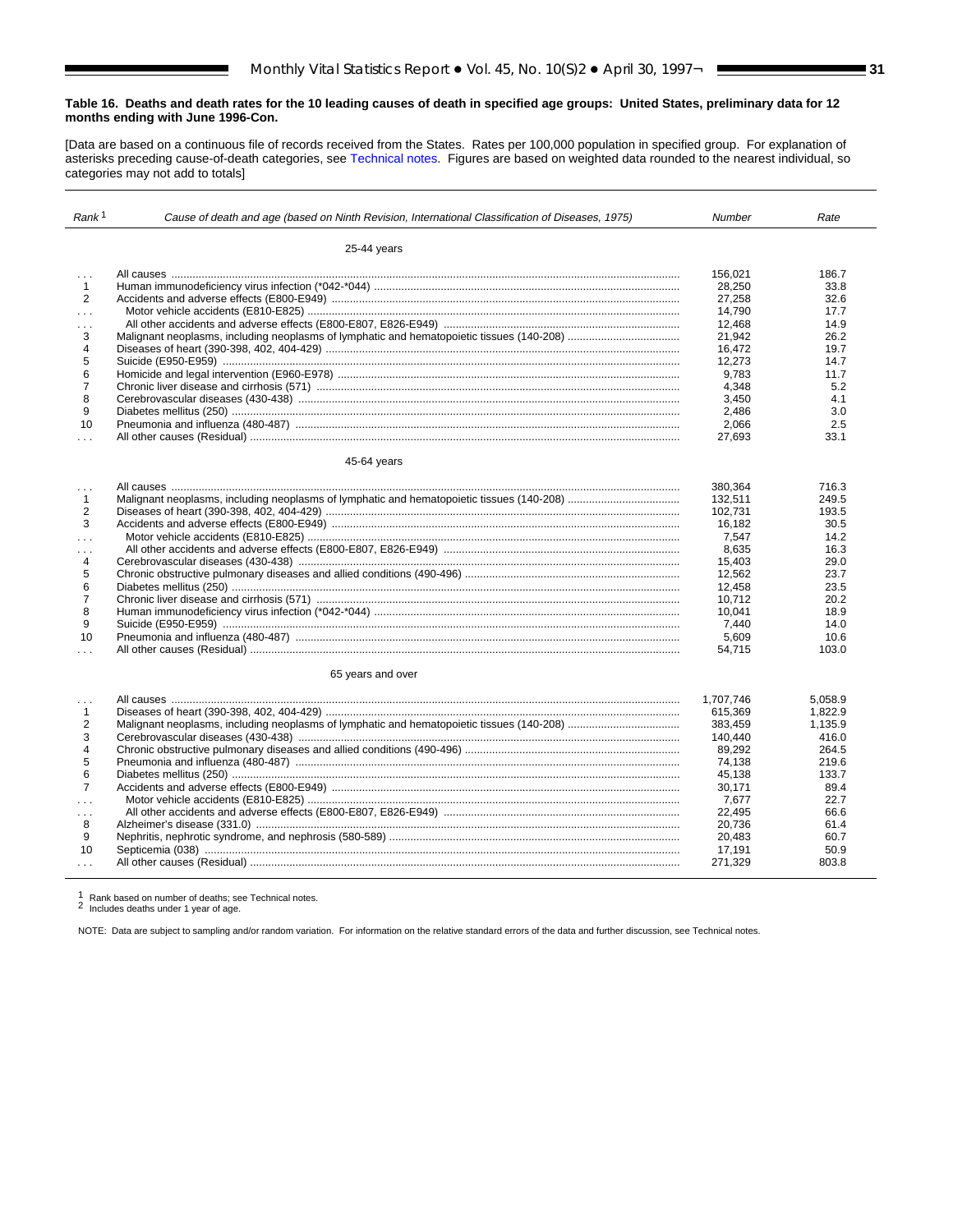# <span id="page-31-0"></span>**Table 17. Deaths under 1 year and infant mortality rates for the 10 leading causes of infant death, by race: United States, preliminary data for 12 months ending with June 1996**

[Data are based on a continuous file of records received from the States. Rates per 100,000 live births. Figures are based on weighted data rounded to the nearest individual, so categories may not add to totals]

| Rank <sup>1</sup>    | Cause of death and race (based on Ninth Revision, International Classification of Diseases, 1975) |        | Rate    |
|----------------------|---------------------------------------------------------------------------------------------------|--------|---------|
|                      | All races 2                                                                                       |        |         |
|                      |                                                                                                   | 29.189 | 745.5   |
| 1                    |                                                                                                   | 6.518  | 166.5   |
| 2                    |                                                                                                   | 3.780  | 96.5    |
| 3                    |                                                                                                   | 3,185  | 81.3    |
| 4                    |                                                                                                   | 1,340  | 34.2    |
| 5                    |                                                                                                   | 1,264  | 32.3    |
| 6                    |                                                                                                   | 898    | 22.9    |
| $\overline{7}$       |                                                                                                   | 810    | 20.7    |
| 8                    |                                                                                                   | 761    | 19.4    |
| 9                    |                                                                                                   | 509    | 13.0    |
| 10                   |                                                                                                   | 484    | 12.4    |
| $\sim 10$            |                                                                                                   | 9,640  | 246.2   |
|                      | White                                                                                             |        |         |
| $\cdots$             |                                                                                                   | 19,452 | 624.5   |
| $\mathbf{1}$         |                                                                                                   | 5,132  | 164.8   |
| 2                    |                                                                                                   | 2,056  | 66.0    |
| 3                    |                                                                                                   | 2,053  | 65.9    |
| 4                    |                                                                                                   | 820    | 26.3    |
| 5                    |                                                                                                   | 815    | 26.2    |
| 6                    |                                                                                                   | 622    | 20.0    |
| $\overline{7}$       |                                                                                                   | 545    | 17.5    |
| 8                    |                                                                                                   | 527    | 16.9    |
| 9                    |                                                                                                   | 332    | 10.7    |
| 10                   |                                                                                                   | 328    | 10.5    |
| $\sim$ $\sim$ $\sim$ |                                                                                                   | 6,222  | 199.7   |
|                      | <b>Black</b>                                                                                      |        |         |
| $\cdots$             |                                                                                                   | 8.749  | 1,466.4 |
| 1                    |                                                                                                   | 1,632  | 273.5   |
| 2                    |                                                                                                   | 1,152  | 193.1   |
| 3                    |                                                                                                   | 1,014  | 170.0   |
| 4                    |                                                                                                   | 471    | 78.9    |
| 5                    |                                                                                                   | 426    | 71.4    |
| 6                    |                                                                                                   | 245    | 41.1    |
| $\overline{7}$       |                                                                                                   | 237    | 39.7    |
| 8                    |                                                                                                   | 216    | 36.2    |
| 9                    |                                                                                                   | 156    | 26.1    |
| 10                   |                                                                                                   | 128    | 21.5    |
|                      |                                                                                                   | 3,072  | 514.9   |

<sup>1</sup> Rank based on number of deaths; se[e Technical notes.](#page-32-0) <sup>2</sup> Includes races other than white and black.

Note: Data are subject to sampling and/or random variation. For information on the relative standard errors of the data and further discussion, see Technical notes.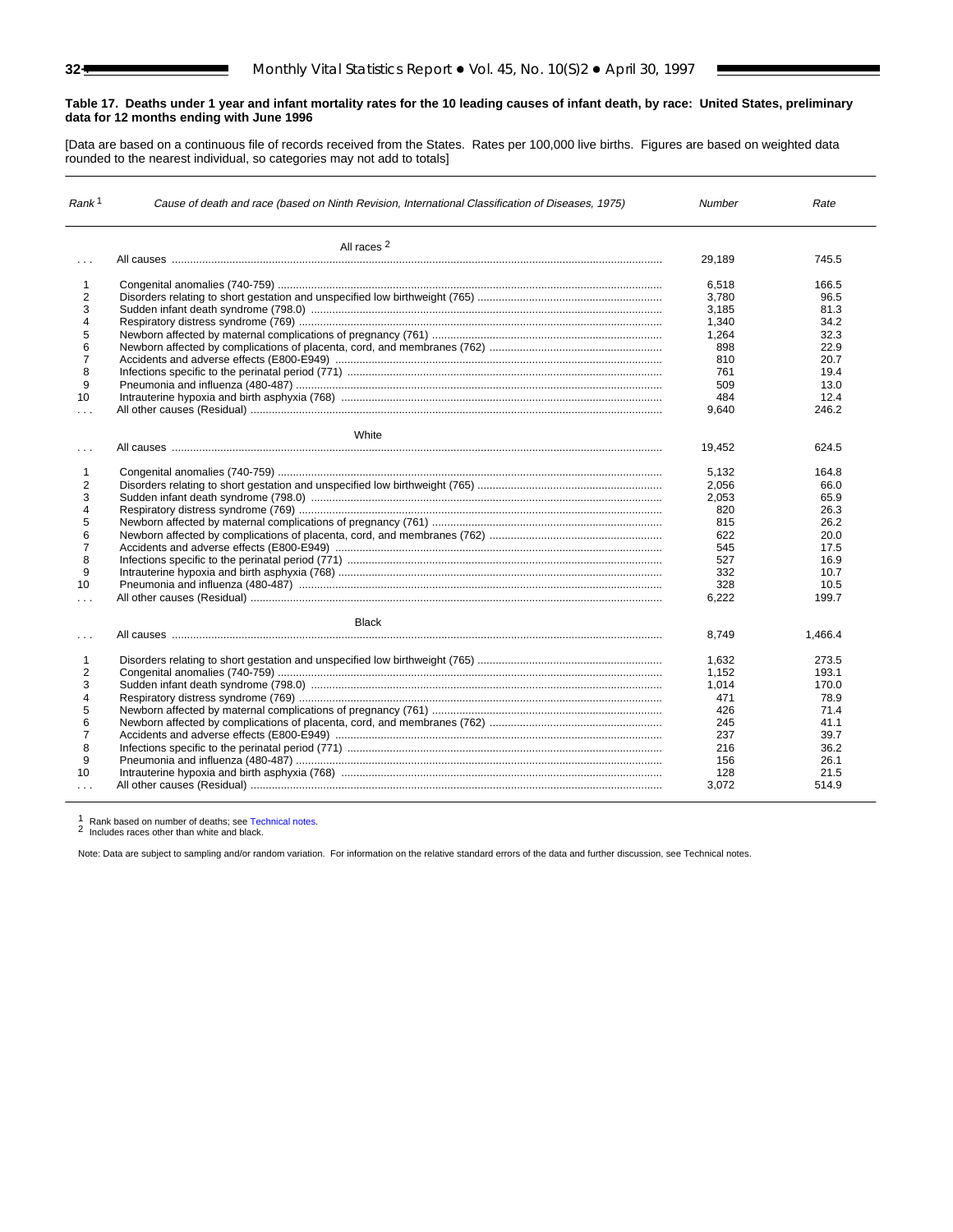# <span id="page-32-0"></span>**Technical notes**

# **Nature and sources of data**

The preliminary data for July 1995–June 1996 are based on 93–98 percent samples of vital records, while the data for July 1994–June 1995 are based on 100 percent of records. The data for the 12 months ending June 1996 are based on a continuous receipt of statistical records through January 15, 1997, by the National Center for Health Statistics (NCHS). NCHS received the data from the States' vital registration systems through the Vital Statistics Cooperative Program. In this report, U.S. totals include only events occurring in the 50 States and the District of Columbia. Although data for Puerto Rico, the Virgin Islands, and Guam are included in tables showing data by State, they are not included in U.S. totals.

For the 12 months ending June 1996, individual records of births, infant deaths (deaths under 1 year of age), and deaths of persons aged 1 year and over are weighted to independent counts of vital events received in each State and reported to NCHS. These State-specific counts serve as control totals and are the basis for the record weights in the preliminary file. If the number of records in the preliminary file is greater than the count received from the States, the number of records in the preliminary file is used instead and the weight is set at 1.0. The number of birth records in the preliminary file for the period ending June 1996 exceeded the State count for 33 States (5). For about one third of these States, the differences were small (less than 300 total births). Differences between the preliminary file and the original State counts exceeded 300 births for 22 States. NCHS is working with the State vital statistics offices to identify the sources of these discrepancies.

Each birth record has one weight specific to the State where the birth occurred. For deaths, two separate files are processed: the medical, or cause-of-death, file contains records that include demographic and medical information, and is used to generate tables showing cause of death. The demographic file includes records in the medical file as well as additional records that contain demographicinformation and is used to generate tables showing mortality by demographic characteristics only. A State-specific weight is computed for each file, by dividing the same State-specific control totals by the number of records in the sample. Because there are two separate files, with two separate sets of weights, there will be slight inconsistencies between the demographic and medical tables. [Table I](#page-33-0) shows the percent completeness of the preliminary file for each event by place of occurrence; the weight is the inverse of the percent completeness divided by 100. Although data by place of occurrence are used to compute the weights, all data in this report are tabulated by place of residence.

For selected variables in the natality and mortality files, unknown or not-stated values are imputed. The percent not stated in the natality files was less than 1 percent for birthweight and method of delivery and 2.4 percent for month prenatal care began. The percent not stated in the mortality files was less than 1 percent for all variables. Detailed information on reporting completeness and imputation procedures may be found in the technical appendixes of the annual volumes, *Vital Statistics of the United States*, 1992 Volume I, Natality (6), and *Vital Statistics of the United States*, 1992 Volume II, Mortality Part A (7).

#### **Natality**

National estimates of births to unmarried women are based on two methods of determining marital status. For 1994–1996, birth certificates in 45 States and the District of Columbia include a question about the mother's marital status. The mother's marital status is inferred in five States (California, Connecticut, Michigan, Nevada, and New York) by comparing the parents' and child's surnames and other information concerning the father.

A birth is inferred as nonmarital if any of these factors, listed in priority-of-use order, is present: a paternity acknowledgment was received, the father's name is missing, or the father's and mother's current surnames are different. In addition, criteria that are particularly applicable for a given State are also applied as necessary. For example, special procedures are used in California to compare the parents' surnames when they are hyphenated if the parents were born in countries where naming practices can identify the parents' marital status. This procedure has been in effect for many years for Asian mothers. Beginning in January 1995, California applied similar procedures for births to Hispanic mothers. If the child is given a double surname of the mother's and father's surnames (either entire surnames or portions of the parents' hyphenated surnames), regardless of sequence, and the mother is of Hispanic origin, the mother's marital status is coded ''Married.''

Nevada has also implemented procedures to identify the mother's marital status more accurately. All of Nevada's birth information is now received electronically. Although Nevada does not have a direct question on mother's marital status on the printed birth certificate, this information is being obtained from the electronic birth registration process.

The birth rates for unmarried women in this report are estimated on the basis of population distributions by marital status provided by the U.S. Bureau of the Census, as of March 1995 and 1996, applied to the national population estimates as of January 1 (8–10). The birth rates shown here thus differ from those regularly published by NCHS, which are based on populations estimated by 3-year averages of the marital status distributions, rather than a single year as shown here  $(11)$ . These population estimates for a single year are not an adequate basis for computing comparable age-specific birth rates.

# **Mortality**

The mortality statistics in this report were compiled in accordance with the World Health Organization (WHO) regulations that specify that member nations classify and code causes of death in accordance with the current revision of the *International Statistical Classification of Diseases, Injuries, and Causes of Death*. The current revision in use is the Ninth Revision (ICD–9) (12). Causes of death for data presented in this publication were coded by procedures described in annual issues of Part 2a of the *NCHS Instruction Manual* (13).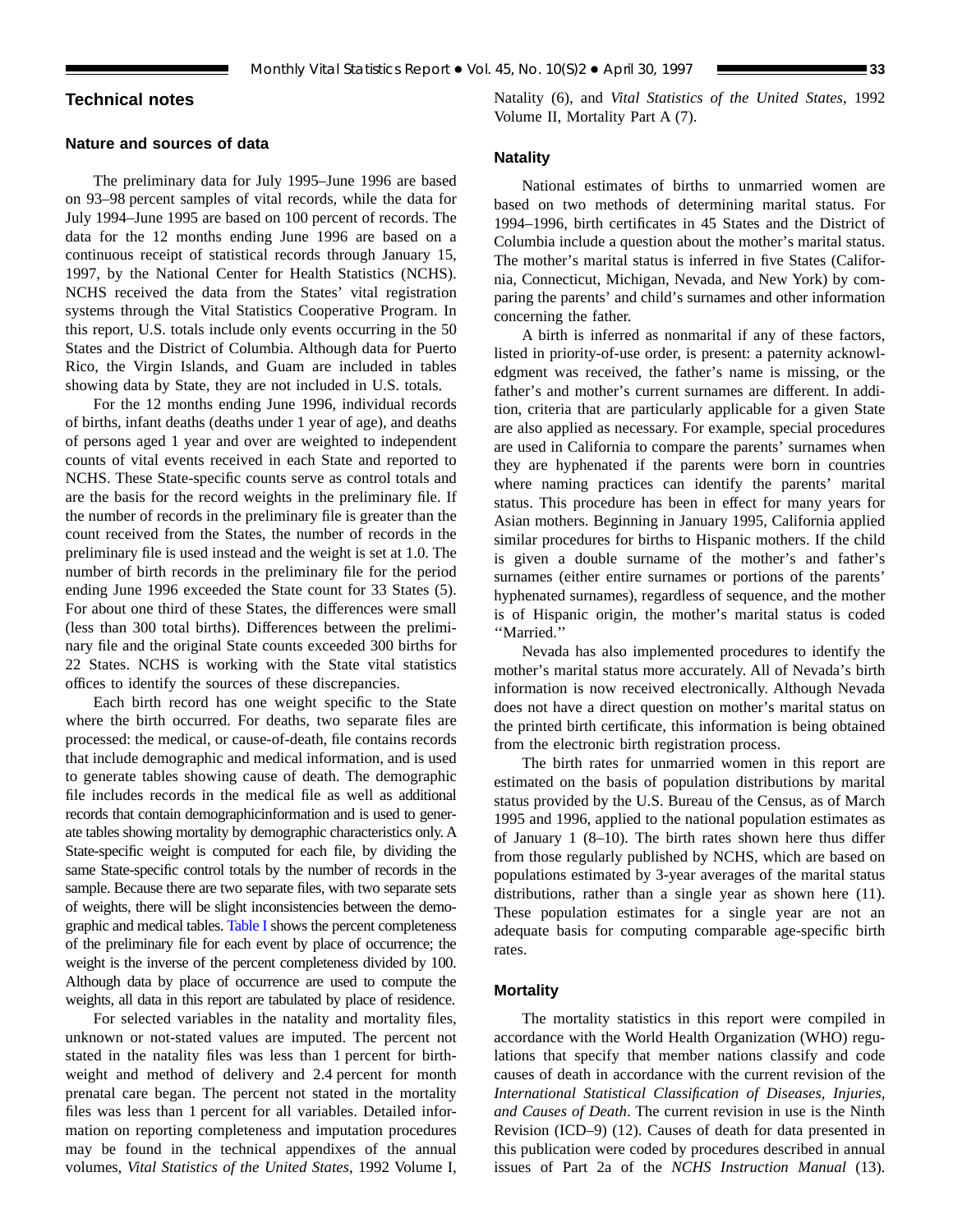<span id="page-33-0"></span>**Table I. Total count of records and percent completeness of preliminary files of live births, infant deaths, and deaths 1 year and over: United States, each State, Puerto Rico, Virgin Islands, and Guam, preliminary data for 12 months ending with June 1996**

[By place of occurrence]

|                                  |                      | Live births             | Infant deaths (under 1 year) |                      | Deaths 1 year and over |                      |                      |                      |
|----------------------------------|----------------------|-------------------------|------------------------------|----------------------|------------------------|----------------------|----------------------|----------------------|
|                                  |                      |                         |                              | Percent completeness |                        |                      | Percent completeness |                      |
| Area                             | Count of<br>records  | Percent<br>completeness | Count of<br>records          | Demographic<br>file  | Medical<br>file        | Count of<br>records  | Demographic<br>file  | Medical<br>file      |
|                                  |                      |                         |                              |                      |                        |                      |                      |                      |
|                                  | 3,919,004            | 96.1                    | 29,242                       | 96.1                 | 92.9                   | 2,296,047            | 97.7                 | 95.4                 |
|                                  | 60,444               | 98.0                    | 629                          | 99.4                 | 95.9                   | 42,071               | 99.9                 | 99.5                 |
|                                  | 9,965                | 100.0                   | 69                           | 100.0                | 97.1                   | 2,567                | 100.0                | 99.1                 |
|                                  | 74.103               | 100.0                   | 579                          | 93.3                 | 85.7                   | 36,876               | 95.1                 | 88.0                 |
|                                  | 34,400               | 100.0                   | 315                          | 100.0                | 98.1                   | 26,257               | 100.0                | 100.0                |
|                                  | 551,895              | 86.1                    | 3,450                        | 85.5                 | 85.5                   | 223,019              | 87.6                 | 87.6                 |
|                                  | 55,191               | 100.0                   | 369                          | 99.5                 | 94.0                   | 25,246               | 100.0                | 95.3                 |
|                                  | 44,257               | 100.0                   | 272                          | 100.0                | 96.0                   | 29,208               | 100.0                | 98.9                 |
|                                  | 10,681               | 100.0                   | 77                           | 100.0                | 100.0                  | 6,294                | 100.0                | 99.9                 |
|                                  | 15,315               | 99.9                    | 294                          | 100.0                | 98.3                   | 7,811                | 100.0                | 99.6                 |
|                                  | 189,723              | 99.2                    | 1,468                        | 97.2                 | 97.1                   | 154,945              | 99.2                 | 99.2                 |
|                                  | 113,301              | 99.7                    | 1,068                        | 97.6                 | 97.6                   | 58,751               | 99.8                 | 99.8                 |
|                                  | 18,821               | 98.7                    | 106                          | 99.1                 | 97.2                   | 7,897                | 99.8                 | 99.3                 |
|                                  | 18,265               | 98.9                    | 97                           | 100.0                | 100.0                  | 8,222                | 100.0                | 100.0                |
|                                  | 180,286              | 100.0                   | 1,612                        | 100.0                | 100.0                  | 102,920              | 99.2                 | 99.2                 |
|                                  | 83,858               | 94.4                    | 656                          | 90.7                 | 89.3                   | 51,260               | 86.7                 | 86.3                 |
|                                  | 36,708               | 100.0                   | 241                          | 100.0                | 100.0                  | 28,670               | 96.7                 | 96.7                 |
|                                  | 35,049               | 100.0                   | 276                          | 82.6                 | 82.6                   | 22,985               | 100.0                | 100.0                |
|                                  | 50,811               | 100.0                   | 371                          | 98.1                 | 96.5                   | 36,421               | 100.0                | 99.9                 |
|                                  | 66,818               | 97.2                    | 612                          | 100.0                | 100.0                  | 40,433               | 98.0                 | 98.0                 |
|                                  | 13,637               | 100.0                   | 70                           | 95.7                 | 88.6                   | 11,560               | 100.0                | 89.9                 |
|                                  | 67.469               | 100.0                   | 487                          | 100.0                | 99.8                   | 40,483               | 100.0                | 100.0                |
|                                  | 89,624               | 46.2                    | 456                          | 100.0                | 95.4                   | 55,167               | 100.0                | 98.7                 |
|                                  | 134,909              | 97.5                    | 1,080                        | 94.6                 | 93.3                   | 81,285               | 100.0                | 99.7                 |
|                                  | 62,921               | 99.9                    | 399                          | 96.7                 | 93.0                   | 37,084               | 100.0                | 98.1                 |
|                                  | 40,143               | 100.0                   | 379                          | 100.0                | 99.5                   | 26,108               | 99.9                 | 99.9                 |
|                                  | 78,468               | 96.9                    | 644                          | 96.9                 | 71.0                   | 56,263               | 98.0                 | 75.2                 |
|                                  | 10,971               | 100.0                   | 67                           | 98.5                 | 98.5                   | 7,604                | 100.0                | 100.0                |
|                                  | 23,477               | 100.0                   | 207                          | 100.0                | 100.0                  | 15,439               | 99.6                 | 99.6                 |
|                                  | 25,191               | 100.0                   | 145                          | 100.0                | 100.0                  | 13,481               | 100.0                | 100.0                |
|                                  | 14,198               | 99.1                    | 56                           | 100.0                | 94.6                   | 9,050                | 100.0                | 97.9                 |
|                                  | 115,947              | 95.6                    | 699                          | 91.1                 | 74.8                   | 70,308               | 91.9                 | 79.1                 |
|                                  | 26,789               | 100.0                   | 224                          | 69.2                 | 68.3                   | 12,622               | 98.2                 | 97.5                 |
|                                  | 268,352              | 99.9                    | 2,016                        | 99.3                 | 87.6                   | 162,042              | 99.9                 | 91.2                 |
| New York excluding New York City | 139,510              | 99.8                    | 943                          | 98.4                 | 98.3                   | 94,479               | 99.9                 | 99.8                 |
|                                  | 128.842              | 100.0                   | 1,073                        | 100.0                | 78.2                   | 67,563               | 100.0                | 79.2                 |
|                                  | 103,344              | 100.0                   | 970                          | 93.1                 | 93.1                   | 66,156               | 98.9                 | 98.9                 |
|                                  | 9,693                | 100.0                   | 49                           | 100.0                | 100.0                  | 6,345                | 99.7                 | 99.7                 |
|                                  | 153.830              | 99.2                    | 1,285                        | 100.0                | 89.6                   | 105,162              | 98.7                 | 91.4                 |
|                                  | 44,500               | 99.6                    | 399                          | 93.2                 | 93.0                   | 31,871               | 100.0                | 99.9                 |
|                                  | 45,200               | 100.0                   | 253                          | 100.0                | 100.0                  | 28,626               | 100.0                | 100.0                |
|                                  | 150,773              | 100.0                   | 1.233                        | 98.1                 | 98.1                   | 127,350              | 99.7                 | 99.7                 |
|                                  | 13,818               | 100.0                   | 99                           | 100.0                | 100.0                  | 9,528                | 100.0                | 100.0                |
|                                  | 48,863               | 100.0                   | 409                          | 98.8                 | 98.8                   | 32,389               | 98.7                 | 98.6                 |
|                                  | 10,535               | 100.0                   | 80                           | 100.0                | 100.0                  | 6,908                | 100.0                | 100.0                |
|                                  | 77,697               | 100.0                   | 747                          | 96.7                 | 90.4                   | 54,048               | 100.0                | 98.1                 |
|                                  | 329,245              | 100.0                   | 2,108                        | 100.0                | 99.0                   | 140,282              | 100.0                | 99.8                 |
|                                  | 41,422               | 100.0                   | 255                          | 100.0                | 100.0                  | 11,258               | 100.0                | 100.0                |
|                                  | 6,454                | 99.5                    | 52                           | 100.0                | 84.6                   | 4,941                | 97.8                 | 83.3                 |
|                                  | 89,638               | 100.0                   | 666                          | 100.0                | 100.0                  | 51,695               | 100.0                | 100.0                |
|                                  | 78,279               | 92.2                    | 449                          | 100.0                | 97.8                   | 40,955               | 96.3                 | 96.0                 |
|                                  | 21,826               | 100.0                   | 169                          | 92.3                 | 92.3                   | 20,139               | 100.0                | 100.0                |
|                                  | 66,029               | 100.0                   | 497                          | 100.0                | 99.8                   | 44,622               | 100.0                | 99.9                 |
|                                  | 5,871                | 100.0                   | 32                           | 84.4                 | 84.4                   | 3,423                | 99.7                 | 99.7                 |
|                                  | 62,719               | 100.0                   | 699                          | 100.0                | 81.1                   | 28,365               | 100.0                | 72.4                 |
|                                  | 1,942                | 100.0                   | 26                           | 96.2                 | 96.2                   | 577                  | 99.1                 | 98.4                 |
|                                  | $\sim$ $\sim$ $\sim$ | $\sim$ $\sim$ $\sim$    | $\sim$ $\sim$ $\sim$         | $\sim$ $\sim$ $\sim$ | $\sim$ $\sim$ $\sim$   | $\sim$ $\sim$ $\sim$ | $\sim$ $\sim$ $\sim$ | $\sim$ $\sim$ $\sim$ |
|                                  |                      |                         |                              |                      |                        |                      |                      |                      |

- - - Data not available.<br>1 Excludes data for Puerto Rico, Virgin Islands, and Guam.

 NOTE: Percent completeness = Number of records in preliminary file \* 100 Count of records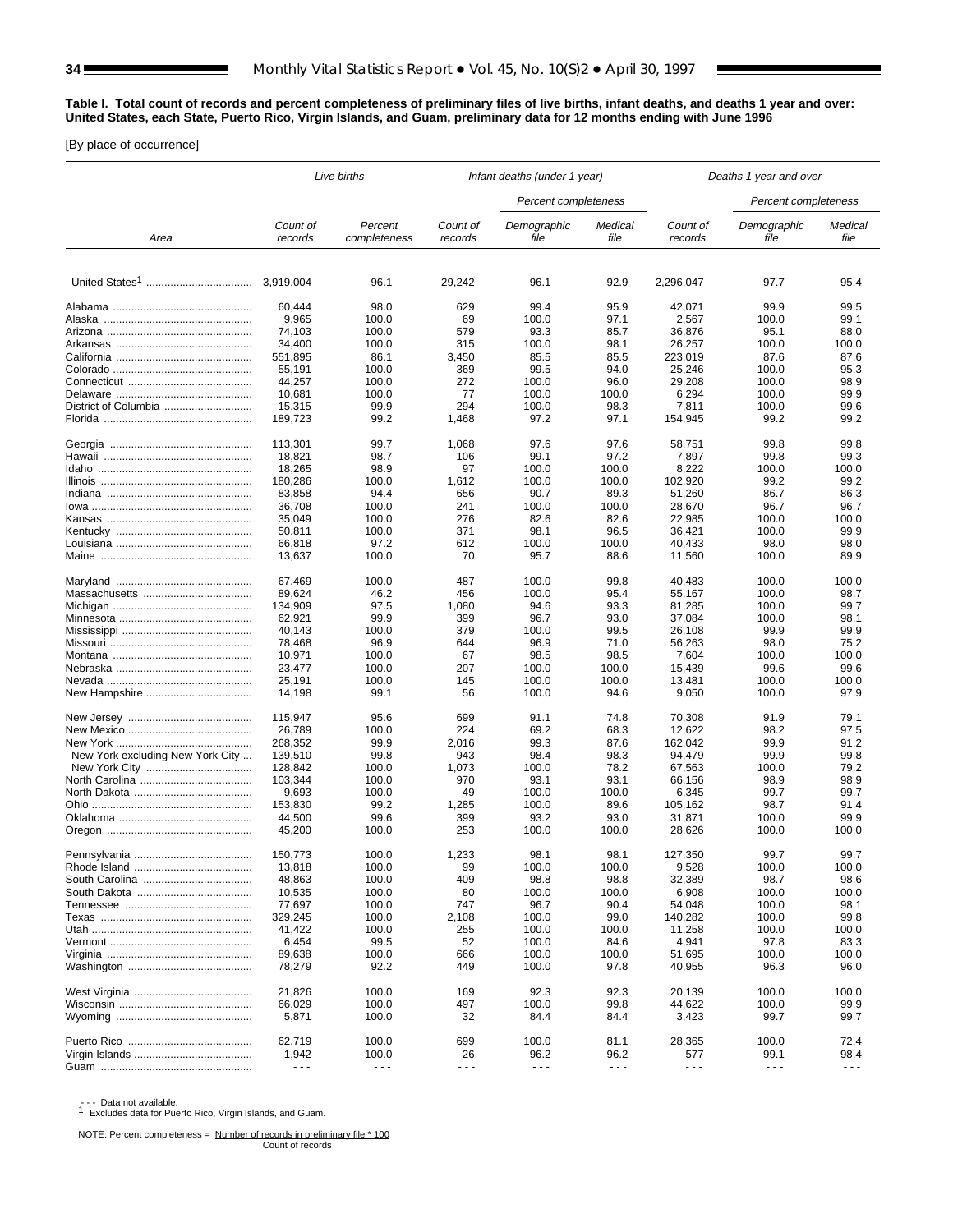Beginning with data for 1987, NCHS introduced categories \*042–\*044 for classifying and coding Human immunodeficiency virus (HIV) infection. The asterisks indicate that these codes are not part of ICD–9.

Cause of death is sometimes not available when preliminary data are sent to NCHS, but is available later when final data are processed. The preliminary cause-of-death statistics have not been adjusted for this type of bias. As a result, estimates based on the preliminary mortality file for certain causes (principally homicides, suicides, accidents, HIV, and SIDS) may be underestimated. NCHS is currently exploring methods of estimating and correcting for statistical bias in preliminary data.

Cause-of-death ranking is based on the number of deaths classified according to the List of 72 Selected Causes of Death and the categories for HIV infection and for Alzheimer's disease. HIV infection was added to the list of rankable causes effective with the data year 1987, and Alzheimer's disease was added with final mortality data for 1994. For infant deaths, ranking is based on the List of 61 Selected Causes of Infant Death and HIV infection.

Data on the Hispanic-origin population are based on deaths in all States except Oklahoma, which did not include an item to identify Hispanic or ethnic origin on its death certificates. For the 12 months ending June 1995 and June 1996, death rates for Hispanic origin include deaths for the 49 States and the District of Columbia in the numerator and include the population of the entire United States in the denominator, because population estimates for Hispanic origin were not available by State. In 1990 the 49 States and the District of Columbia accounted for 99.6 percent of the Hispanic population in the United States (14). As a result, death rates for Hispanic origin for the 12 months ending June 1995 and 1996 may be understated by about 0.4 percent. In addition, results of a recent study comparing population survey and death certificates suggest net underreporting of Hispanic origin deaths in vital statistics of about 7 percent because of incomplete reporting of Hispanic origin (15).

Infant mortality rates are the most commonly used index for measuring the risk of dying during the first year of life. The rates for this report are calculated by dividing the number of infant deaths that occurred in a 12-month period by the preliminary number of live births received for the same period and are presented as rates per 1,000 or per 100,000 live births. In contrast to infant mortality rates based on live births, infant death rates are based on the estimated population under 1 year of age. Infant death rates that appear in tabulations of agespecific death rates are calculated by dividing the number of infant deaths in the 12-month period by the estimated population of persons under 1 year of age on January 1, 1996 (the midpoint for this period), and are presented as rates per 100,000 population in this age group. Because of differences in the denominators, infant death rates may differ from infant mortality rates.

Information on deaths attributed to injury at work is derived from a separate item on the death certificate that asks the medical certifier whether the death resulted from an injury sustained at work. The item is on the death certificate of all States.

U.S. abridged life tables are constructed by reference to a standard life table (16). For explanation of the columns of the life table and for references to life table construction, see the annual report, *Vital Statistics of the United States*, Volume II, Mortality Part A(7).

#### **Computing rates and percents**

Rates are on an annual basis and, except for infant mortality rates, are per 1,000 or per 100,000 estimated population residing in the specified area as of January 1, 1995, and as of January 1, 1996, which were furnished by the U.S. Bureau of the Census (9,10). Infant mortality rates are per 1,000 or per 100,000 live births. Rates by State are computed on the basis of populations as of July 1, 1994, and July 1, 1995 (17,18).

Age-adjusted rates are used to compare relative mortality risks among groups and over time. However, they should be viewed as relative indexes rather than as actual measures of mortality risk. They were computed by the direct method, that is, by applying age-specific death rates to the U.S. standard population (relative age distribution of 1940 enumerated population of the United States) using the following age groups:

| Age         | Number             | Weight $(w_i)$       |
|-------------|--------------------|----------------------|
|             | 1,000,000          | 1.000000             |
|             | 15.343             | 0.015343             |
|             | 64.718             | 0.064718             |
|             | 170.355            | 0.170355             |
|             | 181.677            | 0.181677             |
| 25-34 years | 162.066            | 0.162066<br>0.139237 |
|             | 139.237<br>117.811 | 0.117811             |
|             | 80.294             | 0.080294             |
| 65-74 years | 48.426             | 0.048426             |
| 75-84 years | 17.303             | 0.017303             |
|             | 2.770              | 0.002770             |

For calculating birth rates, age and race of mother are imputed if they are not stated. Births with live-birth order not stated are distributed in proportion to stated data. Birth and death rates for the Hispanic population are based only on events to persons reported as Hispanic. For calculating death rates, deaths with age not stated are not distributed. Percents were computed using only events for which the characteristic is reported. The ''Not stated'' category is subtracted from the total before the percent is computed.

An asterisk indicates that the figure does not meet standards of reliability or precision. In this report three sets of criteria determine whether a figure meets these standards: First, the State-specific sample size is adequate to provide reliable estimates. For example, a criterion of at least 60 percent of a State's records for the 12-month period is used as a basis for providing State-specific estimates. In the case of Massachusetts, the natality file was only 46.2 percent complete (see [table I\)](#page-33-0) for the period ending June 1996. Second, data are also not produced for a particular characteristic if reporting is less than 80 percent complete. In this report no data were suppressed based on this criterion. And third, an asterisk is also shown in place of a rate or percent based on fewer than 20 births or deaths in the numerator or denominator.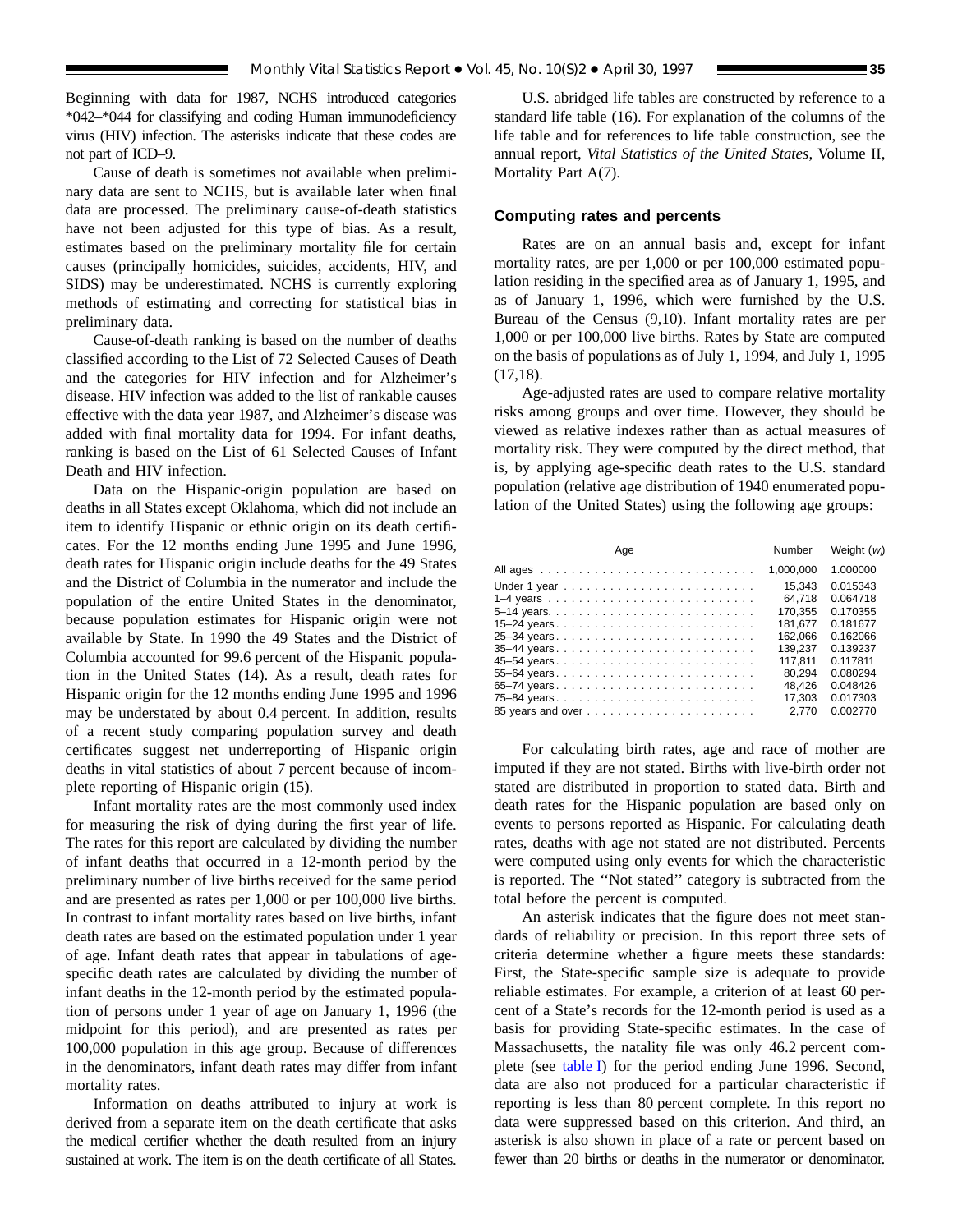These rates have a relative standard error (RSE) of about 23 percent or more and, therefore, are considered highly variable. For age-adjusted death rates, this criterion is applied to the sum of the age-specific deaths. However, some birth and death rates (based on data files that are less than 100-percent complete and based on 20–31 births or deaths) may have RSE's of 23 percent or more and are shown instead of asterisks. As a result, caution should be exercised in analyzing rates based on 20–31 events. Additional information on random variation in numbers of events, rates, ratios, and percents may be found in ''Reliability of estimates.''

# **Reliability of estimates**

Because the preliminary estimates of births and deaths in this report are based on files that may not be complete, they are subject to sampling variability. The notion of the sample is reflected in the record weights that are used to adjust record counts to independent control totals. The lack of completeness of the vital statistics files is due to delays in receiving and processing the live birth and death records.

In addition, the natality and mortality files are subject to nonsampling errors or biases. Records that were delayed and were not included in this report are assumed to have the same characteristics as the records that were included in this report. However, this assumption may be violated in the relatively small number of records where cause of death is pending investigation (for example, homicides, suicides, accidents, HIV, and SIDS; see discussion of the bias in ''Mortality'') or in the causes of death that were rejected by the automated mortality coding systems for manual processing. Seasonal bias may occur because file completeness is greater during the early part than during the later part of the 12-month period for which the data are processed and tabulated.

Even if the number of vital events in this report were 100-percent complete and not subject to sampling variability, it may be affected by random variation. Thus, when the number of events is small and the probability of such an event is small, considerable caution must be observed in interpreting the data. Such infrequent events may be assumed to follow a Poisson probability distribution. The first column of [table II](#page-36-0) shows the estimated RSE's of a file which is nearly 100 percent complete. The estimated RSE's of the July 1994–June 1995 data, the preliminary July 1995–June 1996 counts, and the preliminary July 1995–June 1996 data (based on nearly 100 percent of a file) are shown in the first column of [table II.](#page-36-0)

Data based on a sample, that is, where the file is less than 100-percent complete, are affected by sampling variation as well as by random variation. The estimated RSE's in columns  $2-6$  of [table II](#page-36-0) for various levels of file completeness are measures of the sampling errors and the random errors of the estimates.

The estimated RSE's in [table II](#page-36-0) were computed using this formula:

RSE = 100 
$$
\frac{1}{\mathbf{X} + \frac{(1 - f)(N - X)}{f X (N - 1/f)}}
$$

$$
f
$$
 = the sampling fraction or the percent of file completeness/100 from table I. For mortality data based on deaths under 1 year of age, use the *f* for "infant deaths" for either the demographic or medical file as appropriate. For mortality data based on all ages combined or any age group that is 1 year and over, use the *f* for "deaths 1 year of age and over" for either the demographic or medical files as appropriate.

- $X =$  the estimated number of live births, infant deaths, or deaths.
- $N =$  the total count of live births, infant deaths, or deaths for the United States, or any State. (NOTE: The RSE's in [table II](#page-36-0) are based on  $N = 4,000,000$ . If *N* is smaller, the RSE's may be slightly smaller than those shown.)

RSE's may be used to compute 95-percent confidence intervals for the number of events  $(X)$ , for a rate  $(R)$ , or for a percent (*P*) and to compute statistical tests concerning the equality of two rates  $(R_1 \text{ and } R_2)$  or two percents  $(P_1 \text{ and } P_2)$ .

For the number of live births or deaths, the 95-percent confidence intervals may be computed as follows:

Lower limit: 
$$
X_1 - 1.96 \cdot X_1 \cdot \frac{\text{RSE}(X_1)}{100}
$$
  
Upper limit:  $X_1 + 1.96 \cdot X_1 \cdot \frac{\text{RSE}(X_1)}{100}$ 

As a hypothetical example, assume the number of deaths,  $X_1$ , is 70 from a file with 80-percent completeness. Then

Lower limit: 
$$
70 - 1.96 \cdot 70 \cdot \frac{13.4}{100} = 52
$$
  
Upper limit:  $70 + 1.96 \cdot 70 \cdot \frac{13.4}{100} = 88$ 

This means that the chances are 95 times out of 100 that the confidence interval (52–88) will cover ''true'' number of deaths.

For rates based on population estimates in the denominator, the 95-percent confidence interval may be computed as follows:

Lower limit: 
$$
R_1 - 1.96 \cdot R_1 \cdot \frac{\text{RSE}(R_1)}{100}
$$

Upper limit: 
$$
R_1 + 1.96 \cdot R_1 \cdot \frac{\text{RSE}(R_1)}{100}
$$

As a hypothetical example, assume the death rate,  $R_1$ , is 20.0, which is based on 70 deaths from a file with 80 percent completeness. Then

13.4

Lower limit: 
$$
20.0 - 1.96 \cdot 20.0 \cdot \frac{13.4}{100} = 14.7
$$
  
Upper limit:  $20.0 + 1.96 \cdot 20.0 \cdot \frac{13.4}{100} = 25.3$ 

This means that the chances are 95 times out of 100 that the confidence interval (14.7–25.3) will cover the ''true'' rate.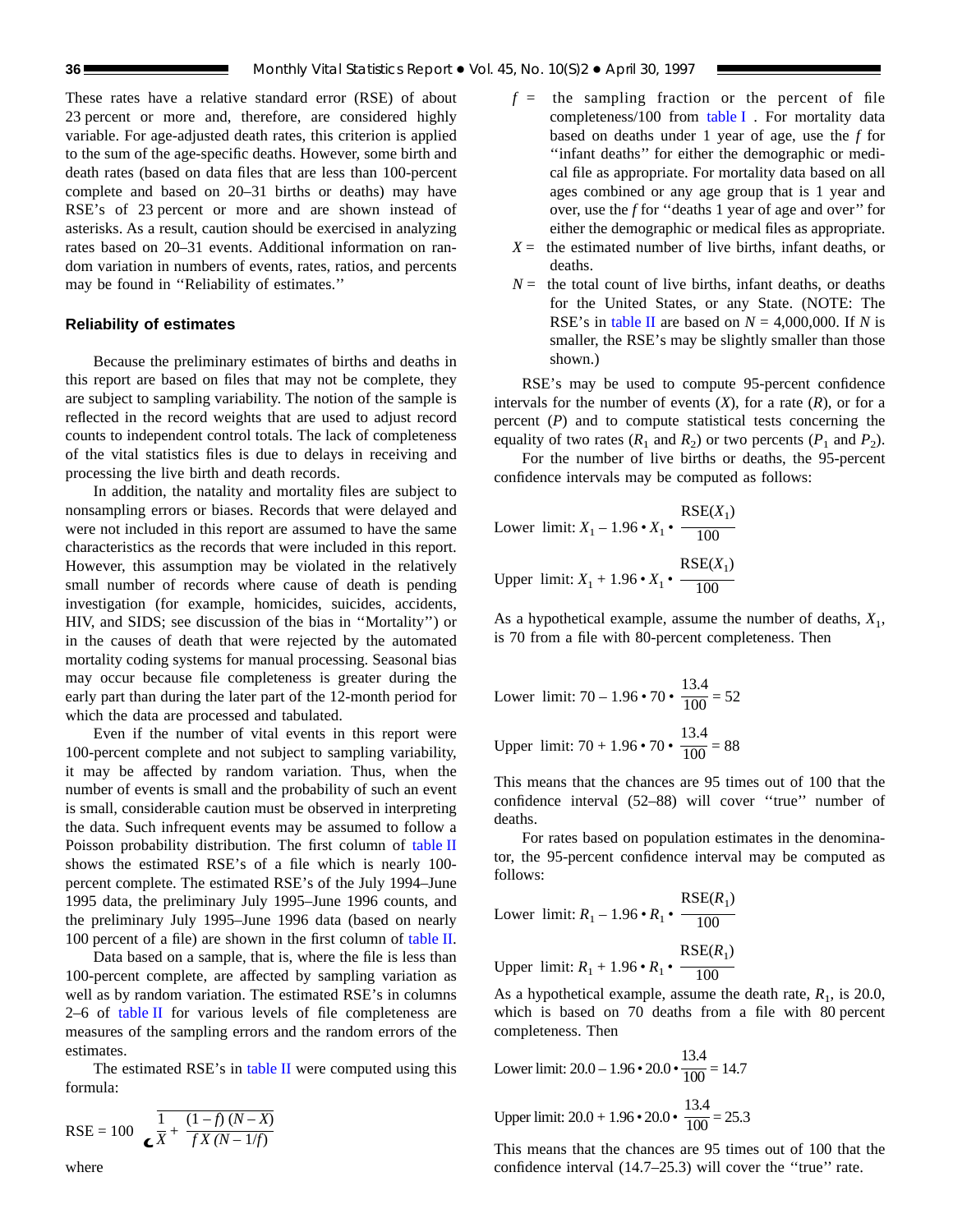#### <span id="page-36-0"></span>**Table ll. Relative standard errors for preliminary number of live births or deaths by percent of file completeness**

[Relative standard errors are expressed as a percent of the estimate]

|                                       | Percent of file completeness |       |       |                                   |       |       |
|---------------------------------------|------------------------------|-------|-------|-----------------------------------|-------|-------|
|                                       |                              |       |       |                                   |       |       |
| Estimated<br>number<br>of live births |                              |       |       |                                   |       |       |
| or deaths                             | 100                          | 95    | 90    | 80                                | 70    | 60    |
|                                       |                              |       |       | Relative standard error (percent) |       |       |
|                                       |                              |       |       |                                   |       |       |
| 1                                     | 100.0                        | 102.6 | 105.4 | 111.8                             | 119.5 | 129.1 |
| 5                                     | 44.7                         | 45.9  | 47.1  | 50.0                              | 53.5  | 57.7  |
| 10                                    | 31.6                         | 32.4  | 33.3  | 35.4                              | 37.8  | 40.8  |
| 20                                    | 22.4                         | 22.9  | 23.6  | 25.0                              | 26.7  | 28.9  |
| 30                                    | 18.3                         | 18.7  | 19.2  | 20.4                              | 21.8  | 23.6  |
| 40                                    | 15.8                         | 16.2  | 16.7  | 17.7                              | 18.9  | 20.4  |
| 50                                    | 14.1                         | 14.5  | 14.9  | 15.8                              | 16.9  | 18.3  |
| 60                                    | 12.9                         | 13.2  | 13.6  | 14.4                              | 15.4  | 16.7  |
| 70                                    | 12.0                         | 12.3  | 12.6  | 13.4                              | 14.3  | 15.4  |
| 80                                    | 11.2                         | 11.5  | 11.8  | 12.5                              | 13.4  | 14.4  |
| 90                                    | 10.5                         | 10.8  | 11.1  | 11.8                              | 12.6  | 13.6  |
| 100                                   | 10.0                         | 10.3  | 10.5  | 11.2                              | 12.0  | 12.9  |
| 200                                   | 7.1                          | 7.3   | 7.5   | 7.9                               | 8.5   | 9.1   |
| $300$                                 | 5.8                          | 5.9   | 6.1   | 6.5                               | 6.9   | 7.5   |
| 400                                   | 5.0                          | 5.1   | 5.3   | 5.6                               | 6.0   | 6.5   |
| 500                                   | 4.5                          | 4.6   | 4.7   | 5.0                               | 5.3   | 5.8   |
| 600                                   | 4.1                          | 4.2   | 4.3   | 4.6                               | 4.9   | 5.3   |
| 700                                   | 3.8                          | 3.9   | 4.0   | 4.2                               | 4.5   | 4.9   |
| 800                                   | 3.5                          | 3.6   | 3.7   | 4.0                               | 4.2   | 4.6   |
| 900                                   | 3.3                          | 3.4   | 3.5   | 3.7                               | 4.0   | 4.3   |
| $1,000$                               | 3.2                          | 3.2   | 3.3   | 3.5                               | 3.8   | 4.1   |
| 2,000                                 | 2.2                          | 2.3   | 2.4   | 2.5                               | 2.7   | 2.9   |
| 5,000                                 | 1.4                          | 1.5   | 1.5   | 1.6                               | 1.7   | 1.8   |
| 10,000                                | 1.0                          | 1.0   | 1.1   | 1.1                               | 1.2   | 1.3   |
| 20,000                                | 0.7                          | 0.7   | 0.7   | 0.8                               | 0.8   | 0.9   |
| 50,000                                | 0.4                          | 0.5   | 0.5   | 0.5                               | 0.5   | 0.6   |
| $100,000$                             | 0.3                          | 0.3   | 0.3   | 0.4                               | 0.4   | 0.4   |
| 200,000                               | 0.2                          | 0.2   | 0.2   | 0.2                               | 0.3   | 0.3   |
| 500,000                               | 0.1                          | 0.1   | 0.1   | 0.2                               | 0.2   | 0.2   |
| $1,000,000$                           | 0.1                          | 0.1   | 0.1   | 0.1                               | 0.1   | 0.1   |
| 2,000,000                             | 0.1                          | 0.1   | 0.1   | 0.1                               | 0.1   | 0.1   |
| 4,000,000                             | 0.1                          | 0.1   | 0.1   | 0.1                               | 0.1   | 0.1   |

For age-adjusted death rates, *R*′ , the 95-percent confidence interval may be computed as follows:

Lower limit: 
$$
R' - 1.96 \cdot R' \cdot \frac{\text{RSE}(R')}{100}
$$
  
\nUpper limit:  $R' + 1.96 \cdot R' \cdot \frac{\text{RSE}(R')}{100}$   
\nwhere  
\n
$$
\int_{R'} \sqrt{R_i^2 R_i^2 \left\{ \frac{1}{X_i} + \frac{(1 - f_i)(N_i - X_i)}{f_i X_i (N_i - 1/f_i)} \right\} dV}
$$

 $RSE(R') = 100$ 

where

 $i =$  each age group where  $i = 1$  for infant deaths,  $i = 2$  for 1–4 years, 3 for 5–14 years, . . . and  $i = 11$  for 85 years and over.

*R'*

 $f_i$   $X_i$   $(N_i - 1/f_i)$   $\Big]$ 

- $R_i$  = age-specific rate for the *i*th age group.
- $w_i$  = *i*th age-specific U.S. standard million population such that  $\sum w_i = 1.000000$  (see "Computing rates and percents'').
- $X_i$  = the estimated number of deaths for the *ith* age group.
- $N_i$  = the total count of deaths from [table I](#page-33-0) for each ith age group (for infant deaths, use the count of records as shown; for all age groups 1–4 through 85 years and

over, use the count of records as shown for deaths 1 year and over).

 $f_i$  = percent of file completeness / 100 from [table I](#page-33-0) (for infant deaths, use the percent completeness for the demographic or medical file as appropriate for deaths under age 1 year; for all age groups 1–4 through 85 years and over, use the percent completeness for the demographic or medical file as appropriate for deaths age 1 year and over).

For testing the equality of two rates,  $R_1$  and  $R_2$ , the following *z*-test may be used to define a significance test statistic:

$$
z = \frac{R_1 - R_2}{\epsilon R_1^2 (RSE(R_1)/100)^2 + R_2^2 (RSE(R_2)/100)^2}
$$

The two-tailed 0.95 critical value for a *z* statistic is 1.96. Therefore, if  $|z| \ge 1.96$ , the difference is significant at the 0.05 level. If  $|z|$  < 1.96, then the difference would be considered not statistically significant at the 0.05 level.

As a hypothetical example, assume  $R_1$  is the same as the above example for the current 12-month period and that  $R_2$ , 15.0, is based on 50 deaths occurring in the prior 12-month period (which implies that the file is approximately 100 percent complete for  $R_2$ ). The *z*-test may be determined as follows: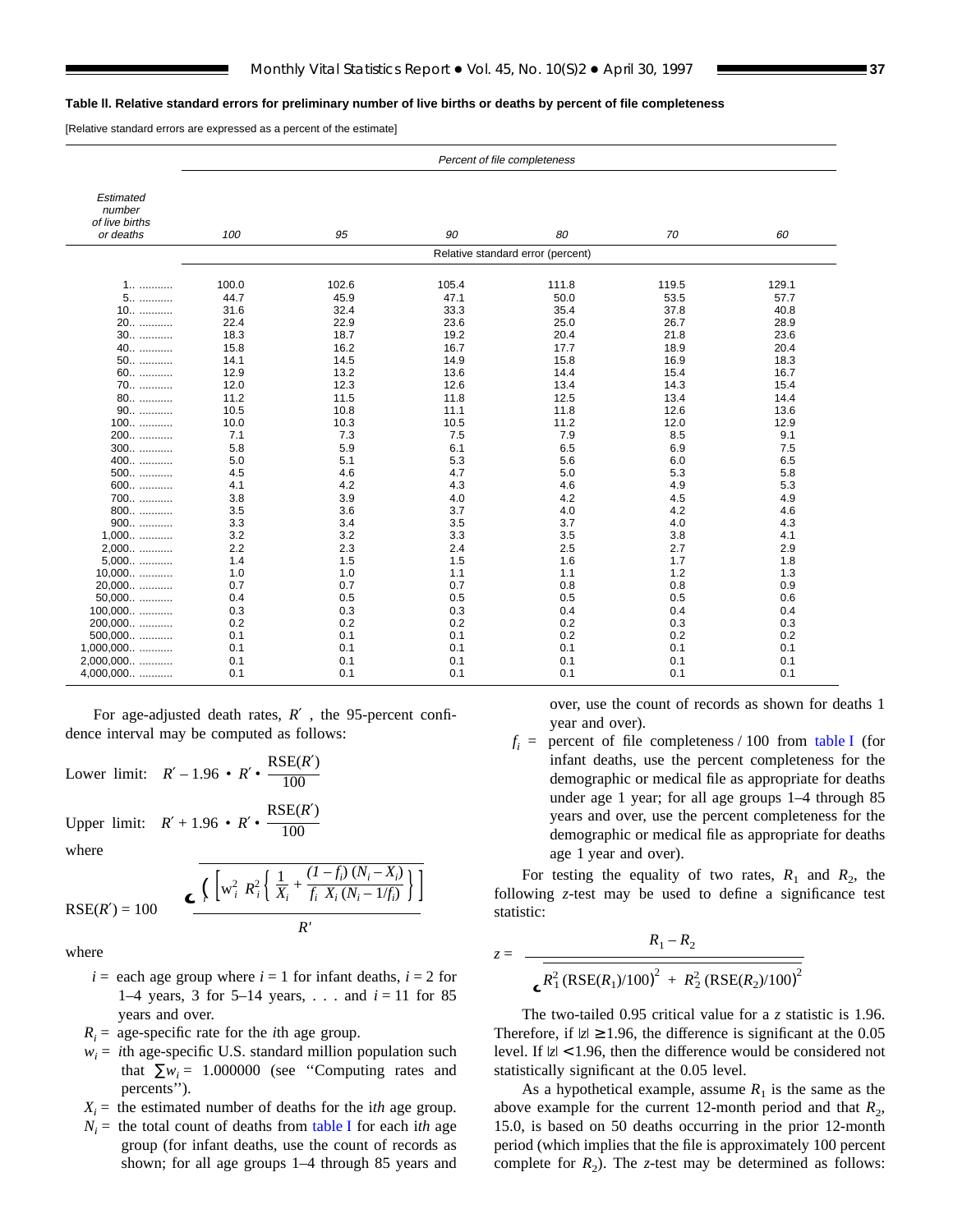**38 Monthly Vital Statistics Report • Vol. 45, No. 10(S)2 • April 30, 1997** 

$$
z = \frac{20.0 - 15.0}{\left(20.0\right)^2 \left(13.4/100\right)^2 + \left(15.0\right)^2 \left(14.1/100\right)^2} = 1.46
$$

Because  $|z|$  < 1.96, there is not a statistically significant difference between the two rates at the 0.05 level of significance.

For rates or percents based on denominators having random variation only or random and sampling variation, the RSE must take into account the variation in both the numerator and denominator. For example, for a rate,  $R_3$ , based on the number of live births in the denominator, the RSE is computed as follows:

$$
RSE(R_3) = 100 \sqrt{\left(\frac{RSE(D)}{100}\right)^2 + \left(\frac{RSE(B)}{100}\right)^2}
$$

where

 $RSE(D) = RSE$  of the number of deaths *D*  $RSE(B) = RSE$  of the number of births *B* 

The 95-percent confidence interval of  $R_3$  may be computed as follows:

Lower limit: 
$$
R_3 - 1.96 \cdot R_3 \cdot \frac{\text{RSE}(R_3)}{100}
$$

Upper limit: 
$$
R_3 + 1.96 \cdot R_3 \cdot \frac{\text{RSE}(R_3)}{100}
$$

As a hypothetical example, assume the infant mortality rate,  $R_3$ , is 15.0, which is based on 30 infant deaths (*D*) from a file with 70 percent completeness and 2,000 live births (*B*) from a file with 80 percent completeness. Then

$$
RSE(R_3) = 100 \sqrt{\left(\frac{21.8}{100}\right)^2 + \left(\frac{2.5}{100}\right)^2} = 21.9
$$

Lower limit:  $15.0 - 1.96 \cdot 15.0 \cdot$ 21.9  $\frac{1}{100} = 8.6$ 

Upper limit:  $15.0 + 1.96 \cdot 15.0 \cdot$ 21.9  $\frac{1}{100}$  = 21.4

This means that the chances are 95 times out of 100, the confidence interval (8.6–21.4) will cover the ''true'' rate. The same formulas are applicable to a percent  $(P_1)$  that has variation in the numerator and denominator. To compare the equality of two infant mortality rates or two percents that have variation in the numerator and denominator, the abovementioned *z*-test may be used.